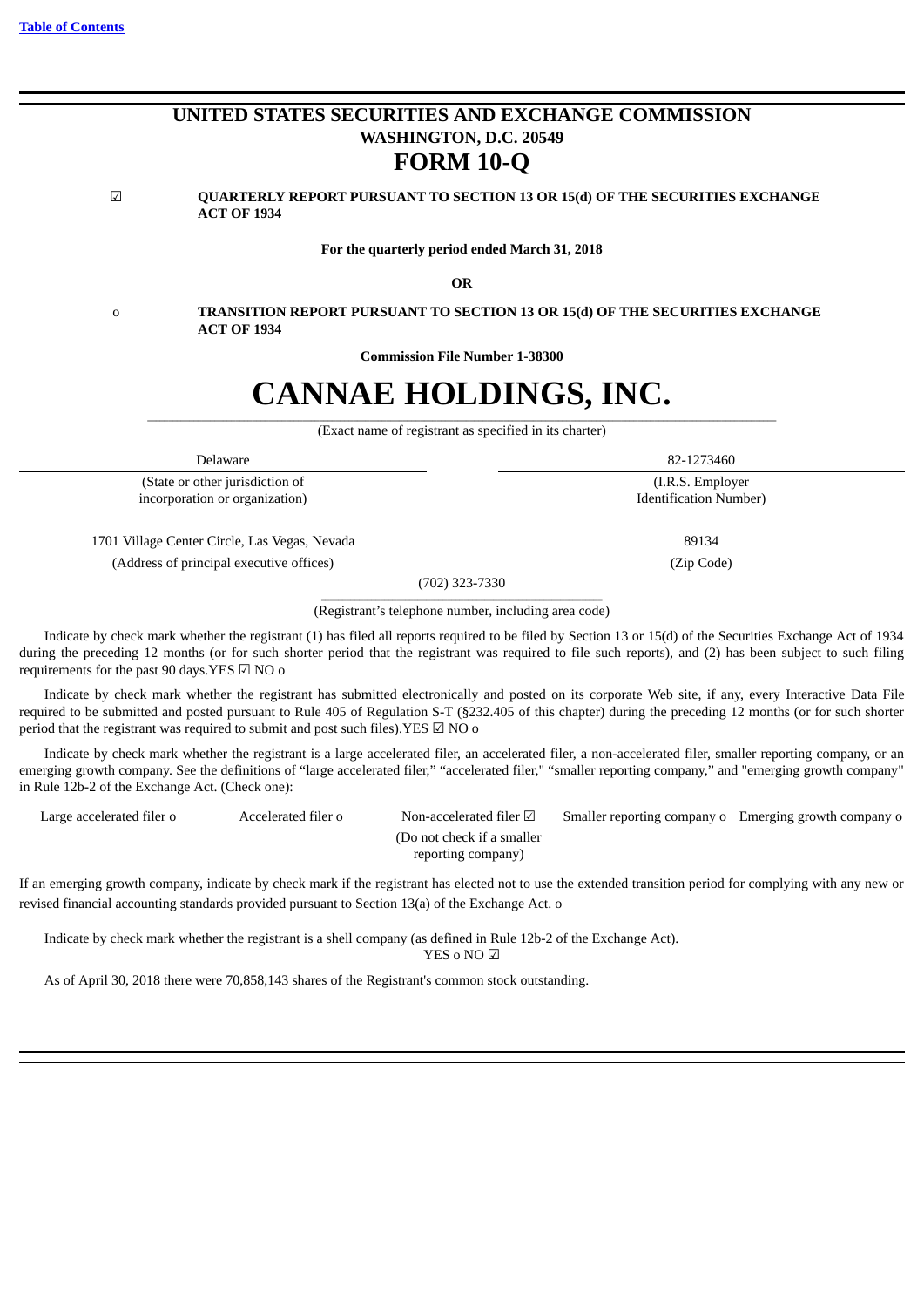## **FORM 10-Q QUARTERLY REPORT Quarter Ended March 31, 2018 TABLE OF CONTENTS**

<span id="page-1-0"></span>

|                                                                                                                           | Page      |
|---------------------------------------------------------------------------------------------------------------------------|-----------|
| Part I: FINANCIAL INFORMATION                                                                                             |           |
| <b>Item 1. Unaudited Condensed Consolidated and Combined Financial Statements</b>                                         |           |
| A. Condensed Consolidated and Combined Balance Sheets as of March 31, 2018 and December 31, 2017                          |           |
| B. Condensed Consolidated and Combined Statements of Operations for the three-month periods ended March 31, 2018 and 2017 | 2         |
| Condensed Consolidated and Combined Statements of Comprehensive Loss for the three-month periods ended March 31, 2018 and |           |
| 2017                                                                                                                      | <u>3</u>  |
| D. Condensed Consolidated and Combined Statements of Equity for the three-month periods ended March 31, 2018 and 2017     | <u>4</u>  |
| E. Condensed Consolidated and Combined Statements of Cash Flows for the three-month periods ended March 31, 2018 and 2017 | <u>5</u>  |
| F. Notes to Condensed Consolidated and Combined Financial Statements                                                      | 6         |
| <u>Item 2. Management's Discussion and Analysis of Financial Condition and Results of Operations</u>                      | 23        |
| <b>Item 3. Quantitative and Qualitative Disclosure About Market Risk</b>                                                  | <u>30</u> |
| <b>Item 4. Controls and Procedures</b>                                                                                    | 30        |
| Part II: OTHER INFORMATION                                                                                                |           |
| <b>Item 1. Legal Proceedings</b>                                                                                          | <u>31</u> |
| Item 1A. Risk Factors                                                                                                     | <u>31</u> |
| <u>Item 2. Unregistered Sales of Equity Securities and Use of Proceeds</u>                                                | 31        |
| Item 6. Exhibits                                                                                                          | 31        |
|                                                                                                                           |           |

i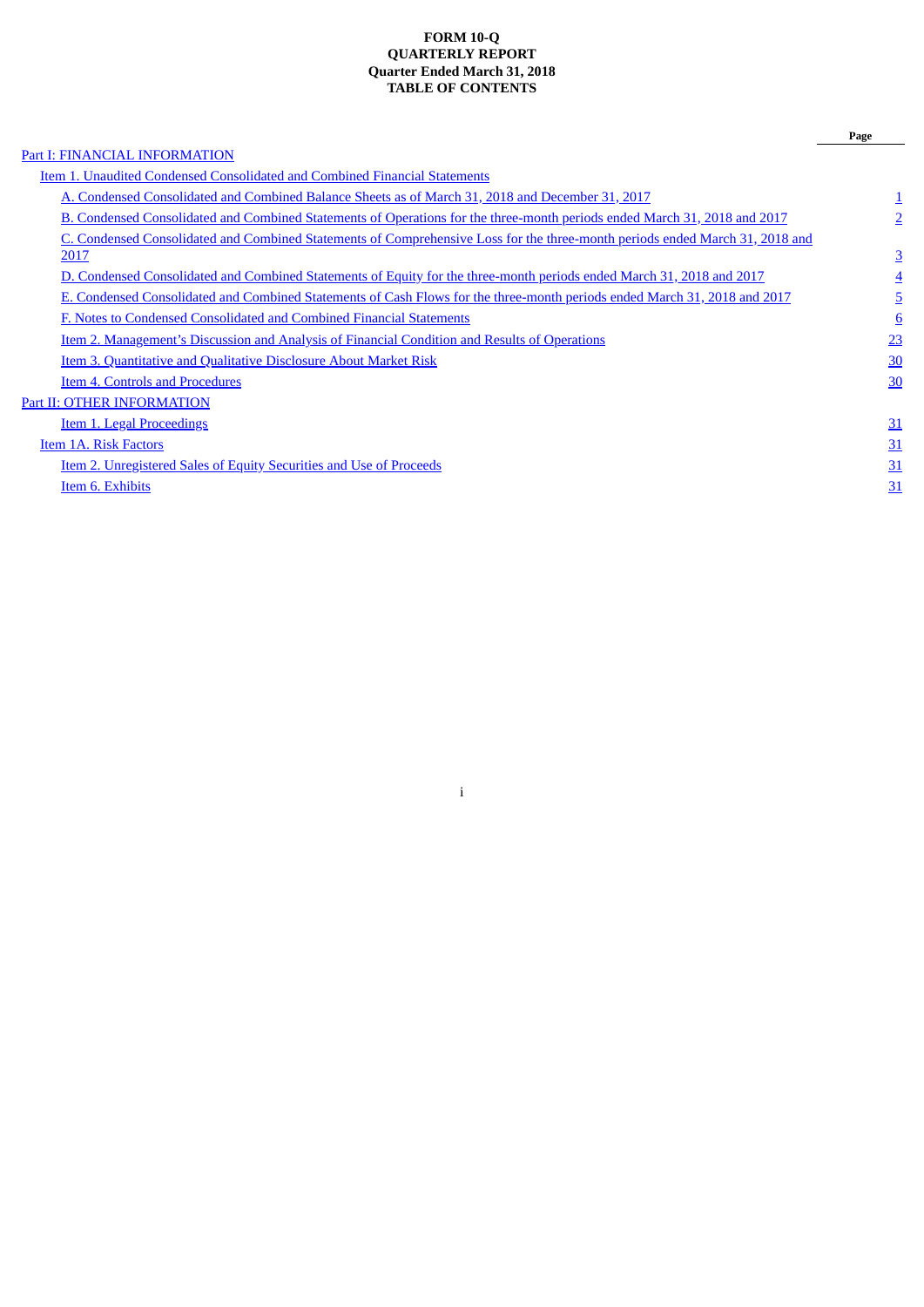# <span id="page-2-0"></span>**Part I: FINANCIAL INFORMATION**

<span id="page-2-2"></span><span id="page-2-1"></span>**Item 1. Condensed Consolidated and Combined Financial Statements**

## **CANNAE HOLDINGS, INC. CONDENSED CONSOLIDATED AND COMBINED BALANCE SHEETS** (In millions) (Unaudited)

|                                                             | March 31,<br>2018 | December 31,<br>2017 |
|-------------------------------------------------------------|-------------------|----------------------|
| <b>ASSETS</b>                                               |                   |                      |
| Current assets:                                             |                   |                      |
| Cash and cash equivalents                                   | \$<br>104.2       | \$<br>245.6          |
| Short-term investments                                      | 21.1              |                      |
| Trade receivables                                           | 30.2              | 35.8                 |
| Inventory                                                   | 38.6              | 29.7                 |
| Equity securities, at fair value                            |                   | 17.7                 |
| Income taxes receivable                                     | 0.2               |                      |
| Prepaid expenses and other current assets                   | 23.2              | 21.4                 |
| Total current assets                                        | 217.5             | 350.2                |
| Investments in unconsolidated affiliates                    | 415.4             | 424.9                |
| Property and equipment, net                                 | 209.8             | 218.8                |
| Other intangible assets, net                                | 209.1             | 214.5                |
| Goodwill                                                    | 202.0             | 202.7                |
| Fixed maturity securities available for sale, at fair value | 21.4              | 14.8                 |
| Deferred tax asset                                          | 14.1              | 10.6                 |
| Other long term investments and non-current assets          | 51.3              | 50.7                 |
| Total assets                                                | \$<br>1,340.6     | \$<br>1,487.2        |
|                                                             |                   |                      |
| <b>LIABILITIES AND EQUITY</b>                               |                   |                      |
| <b>Current liabilities:</b>                                 |                   |                      |
| Accounts payable and other accrued liabilities, current     | \$<br>93.2        | \$<br>100.7          |
| Income taxes payable                                        |                   | 0.8                  |
| Deferred revenue                                            | 23.4              | 26.1                 |
| Notes payable, current                                      | 1.4               | 122.2                |
| Total current liabilities                                   | 118.0             | 249.8                |
| Deferred revenue, long term                                 | 1.9               | 9.1                  |
| Notes payable, long term                                    | 11.1              | 12.7                 |
| Accounts payable and other accrued liabilities, long term   | 61.0              | 62.5                 |
| <b>Total liabilities</b>                                    | 192.0             | 334.1                |
| Commitments and contingencies - see Note G                  |                   |                      |
| Equity:                                                     |                   |                      |
| Retained earnings                                           | 2.8               | 0.2                  |
| Additional paid-in capital                                  | 1,131.9           | 1,130.2              |
| Accumulated other comprehensive loss                        | (75.6)            | (71.0)               |
| Total Cannae shareholders' equity                           | 1,059.1           | 1,059.4              |
| Noncontrolling interests                                    | 89.5              | 93.7                 |
| Total equity                                                | 1,148.6           | 1,153.1              |
| Total liabilities and equity                                | \$<br>1,340.6     | \$<br>1,487.2        |

See Notes to Condensed Consolidated and Combined Financial Statements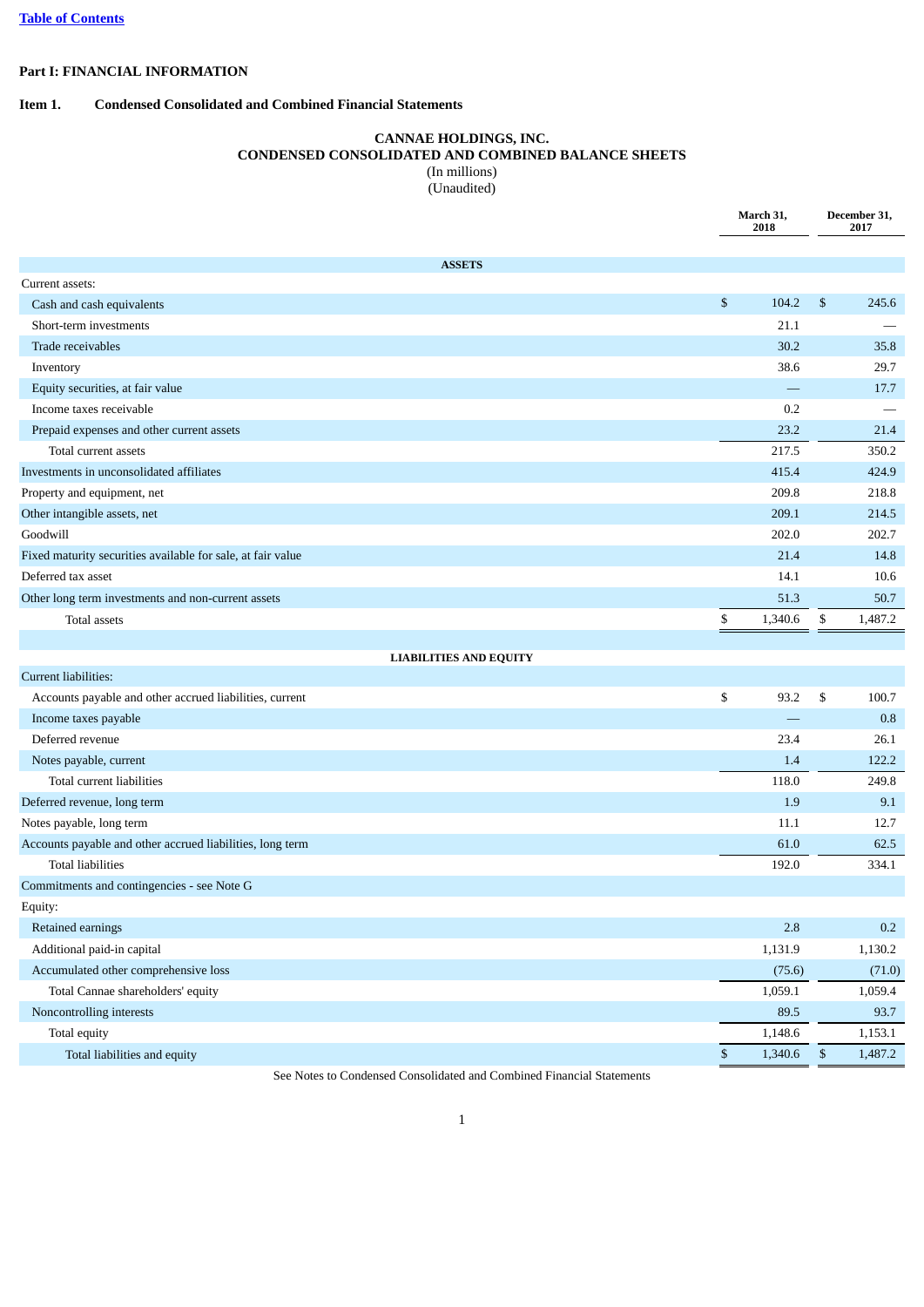# **CANNAE HOLDINGS, INC. CONDENSED CONSOLIDATED AND COMBINED STATEMENTS OF OPERATIONS** (In millions)

(Unaudited)

<span id="page-3-0"></span>

|                                                                                                       | <b>Three months ended March</b><br>31,                                |                          |              |        |
|-------------------------------------------------------------------------------------------------------|-----------------------------------------------------------------------|--------------------------|--------------|--------|
|                                                                                                       |                                                                       | 2018                     |              | 2017   |
|                                                                                                       |                                                                       |                          |              |        |
| Revenues:                                                                                             |                                                                       |                          |              |        |
| Restaurant revenue                                                                                    | \$                                                                    | 273.8                    | \$           | 272.7  |
| Other operating revenue                                                                               |                                                                       | 20.1                     |              | 2.6    |
| Total operating revenues                                                                              |                                                                       | 293.9                    |              | 275.3  |
| Operating expenses:                                                                                   |                                                                       |                          |              |        |
| Cost of restaurant revenue                                                                            |                                                                       | 240.8                    |              | 236.1  |
| Personnel costs                                                                                       |                                                                       | 24.1                     |              | 16.5   |
| Depreciation and amortization                                                                         |                                                                       | 14.9                     |              | 11.4   |
| Other operating expenses                                                                              |                                                                       | 21.2                     |              | 17.5   |
| Total operating expenses                                                                              |                                                                       | 301.0                    |              | 281.5  |
| <b>Operating loss</b>                                                                                 |                                                                       | (7.1)                    |              | (6.2)  |
| Other income (expense):                                                                               |                                                                       |                          |              |        |
| Interest and investment income                                                                        |                                                                       | 1.3                      |              | 1.0    |
| Interest expense                                                                                      |                                                                       | (3.0)                    |              | (2.1)  |
| Realized gains, net                                                                                   |                                                                       | $\overline{\phantom{m}}$ |              | 5.1    |
| Total other (expense) income                                                                          |                                                                       | (1.7)                    |              | 4.0    |
| Loss from continuing operations before income taxes and equity in losses of unconsolidated affiliates |                                                                       | (8.8)                    |              | (2.2)  |
| Income tax benefit                                                                                    |                                                                       | (4.0)                    |              | (1.8)  |
| Loss from continuing operations before equity in losses of unconsolidated affiliates                  |                                                                       | (4.8)                    |              | (0.4)  |
| Equity in losses of unconsolidated affiliates                                                         |                                                                       | (1.1)                    |              | (3.4)  |
| Loss from continuing operations                                                                       |                                                                       | (5.9)                    |              | (3.8)  |
| Net earnings from discontinued operations, net of tax - see Note J                                    |                                                                       |                          |              | 2.3    |
| Net loss                                                                                              |                                                                       | (5.9)                    |              | (1.5)  |
| Less: Net loss attributable to non-controlling interests                                              |                                                                       | (4.2)                    |              | (2.0)  |
| Net (loss) earnings attributable to Cannae Holdings, Inc. common shareholders                         | $\mathbb{S}% _{t}\left( t\right) \equiv\mathbb{S}_{t}\left( t\right)$ | (1.7)                    | \$           | 0.5    |
|                                                                                                       |                                                                       |                          |              |        |
| Amounts attributable to Cannae Holdings, Inc. common shareholders                                     |                                                                       |                          |              |        |
| Net loss from continuing operations attributable to Cannae Holdings, Inc. common shareholders         | \$                                                                    | (1.7)                    | \$           | (1.8)  |
| Net earnings from discontinued operations attributable to Cannae Holdings, Inc. common shareholders   |                                                                       |                          |              | 2.3    |
| Net (loss) earnings attributable to Cannae Holdings, Inc. common shareholders                         | \$                                                                    | (1.7)                    | \$           | 0.5    |
| <b>Earnings per share</b>                                                                             |                                                                       |                          |              |        |
| Basic                                                                                                 |                                                                       |                          |              |        |
| Net loss per share from continuing operations                                                         | \$                                                                    | (0.02)                   | \$           | (0.02) |
| Net earnings per share from discontinued operations                                                   |                                                                       |                          |              | 0.03   |
| Net (loss) earnings per share                                                                         | $\mathbb{S}$                                                          | (0.02)                   | \$           | 0.01   |
| Diluted                                                                                               |                                                                       |                          |              |        |
| Net loss per share from continuing operations                                                         | \$                                                                    | (0.02)                   | \$           | (0.02) |
| Net earnings per share from discontinued operations                                                   |                                                                       |                          |              | 0.03   |
| Net (loss) earnings per share                                                                         | \$                                                                    | (0.02)                   | $\mathbb{S}$ | 0.01   |
|                                                                                                       |                                                                       |                          |              |        |
| Weighted average shares outstanding Cannae Holdings common stock, basic basis                         |                                                                       | 70.6                     |              | 70.6   |
| Weighted average shares outstanding Cannae Holdings common stock, diluted basis                       |                                                                       | 70.6                     |              | 70.6   |

See Notes to Condensed Consolidated and Combined Financial Statements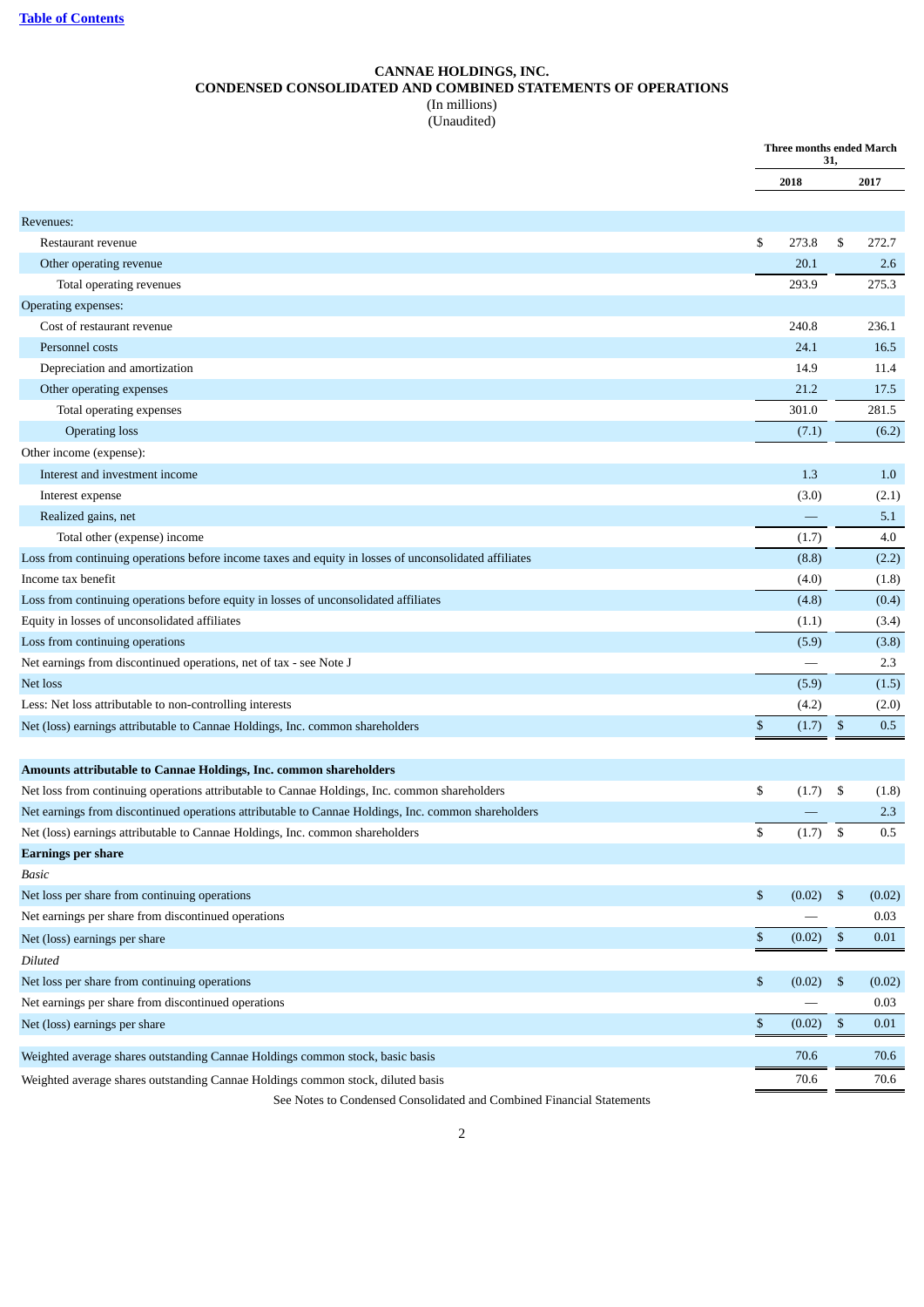\_\_\_\_\_\_\_\_\_\_\_\_\_\_\_\_\_\_\_\_\_\_\_\_\_\_\_\_\_\_\_\_\_

## **CANNAE HOLDINGS, INC. CONDENSED CONSOLIDATED AND COMBINED STATEMENTS OF COMPREHENSIVE LOSS** (In millions)

(Unaudited)

<span id="page-4-0"></span>

|                                                                                                                              |    | Three months ended March |  |       |
|------------------------------------------------------------------------------------------------------------------------------|----|--------------------------|--|-------|
|                                                                                                                              |    | 2018                     |  | 2017  |
|                                                                                                                              |    |                          |  |       |
| Net loss                                                                                                                     | \$ | (5.9)                    |  | (1.5) |
| Other comprehensive earnings (loss), net of tax:                                                                             |    |                          |  |       |
| Unrealized gain on investments and other financial instruments, net (excluding investments in unconsolidated affiliates) (1) |    | 2.1                      |  | 0.5   |
| Unrealized (loss) gain relating to investments in unconsolidated affiliates (2)                                              |    | (6.7)                    |  | 1.6   |
| Reclassification adjustments for change in unrealized gains and losses included in net earnings (3)                          |    |                          |  | (3.1) |
| Other comprehensive loss                                                                                                     |    | (4.6)                    |  | (1.0) |
| Comprehensive loss                                                                                                           |    | (10.5)                   |  | (2.5) |
| Less: Comprehensive loss attributable to noncontrolling interests                                                            |    | (4.2)                    |  | (2.0) |
| Comprehensive loss attributable to Cannae Holdings, Inc.                                                                     |    | (6.3)                    |  | (0.5) |
|                                                                                                                              |    |                          |  |       |

(1) Net of income tax expense of \$0.8 million and \$0.3 million for the three months ended March 31, 2018 and 2017, respectively.

(2) Net of income tax (benefit) expense of \$(1.8) million and \$1.0 million for the three months ended March 31, 2018 and 2017, respectively.

(3) Net of income tax expense of \$1.9 million for the three months ended March 31, 2017.

See Notes to Condensed Consolidated and Combined Financial Statements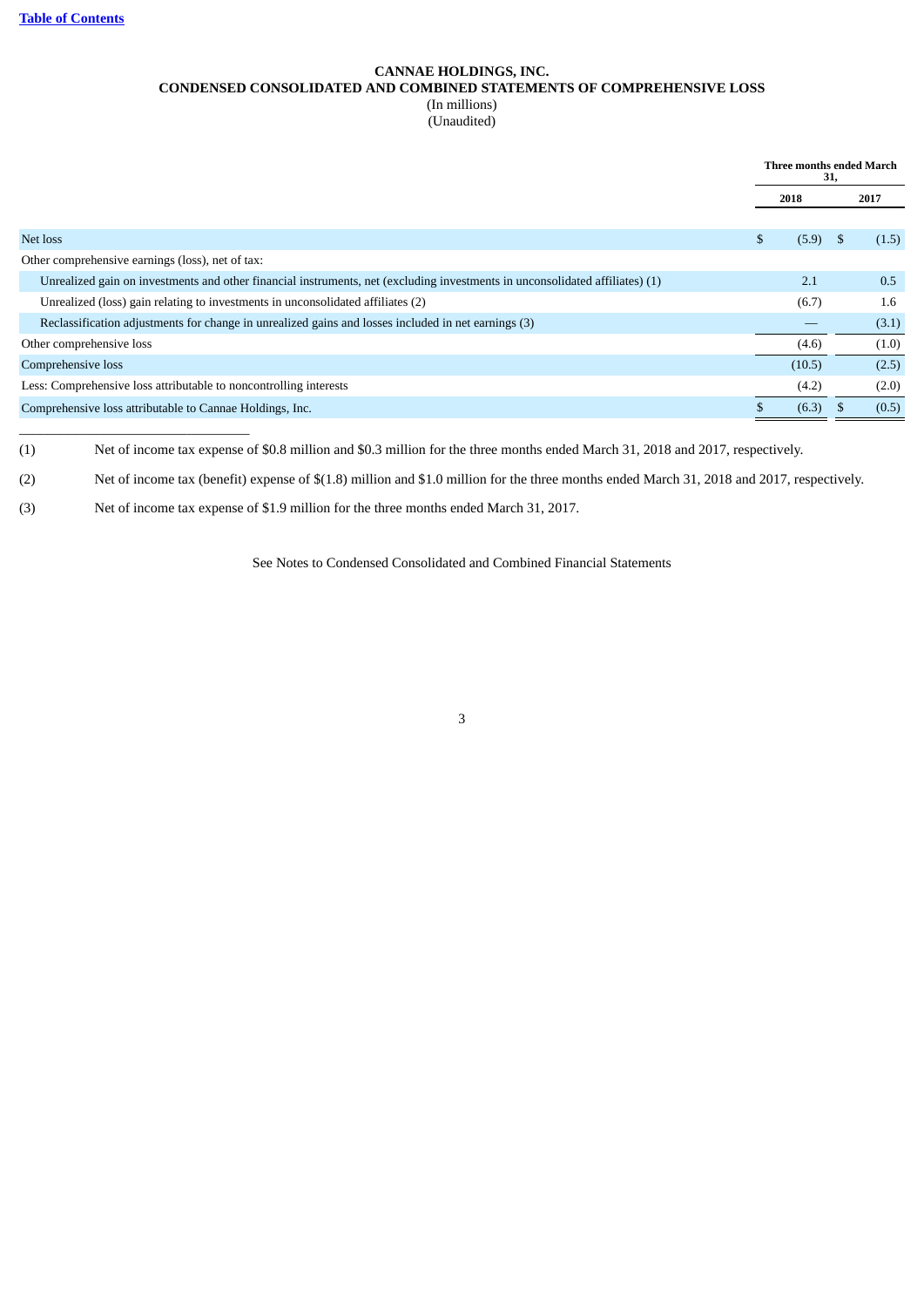## **CANNAE HOLDINGS, INC. CONDENSED CONSOLIDATED AND COMBINED STATEMENTS OF EQUITY** (In millions)

(Unaudited)

<span id="page-5-0"></span>

|                                                                                                             |    | <b>Parent Investment</b><br>in FNFV |    |        |             | Accumulated<br>Non-controlling<br><b>Other Comp</b><br>(Loss) Earnings<br><b>Interests</b> |  | Total<br><b>Equity</b> |
|-------------------------------------------------------------------------------------------------------------|----|-------------------------------------|----|--------|-------------|--------------------------------------------------------------------------------------------|--|------------------------|
|                                                                                                             |    |                                     |    |        |             |                                                                                            |  |                        |
| Balance, December 31, 2016                                                                                  | \$ | 961.6                               | S. | (68.1) | 116.3<br>\$ | \$<br>1,009.8                                                                              |  |                        |
| Other comprehensive earnings—unrealized gain on investments and other financial instruments, net of tax     |    |                                     |    | 0.5    |             | 0.5                                                                                        |  |                        |
| Other comprehensive earnings—unrealized gain on investments in unconsolidated affiliates, net of tax        |    |                                     |    | 1.6    |             | 1.6                                                                                        |  |                        |
| Reclassification adjustments for change in unrealized gains and losses included in net earnings, net of tax |    |                                     |    | (3.1)  |             | (3.1)                                                                                      |  |                        |
| Subsidiary stock-based compensation                                                                         |    |                                     |    |        | 0.2         | 0.2                                                                                        |  |                        |
| Net change in Parent investment in FNFV                                                                     |    | 0.8                                 |    |        |             | 0.8                                                                                        |  |                        |
| Subsidiary dividends paid to noncontrolling interests                                                       |    |                                     |    |        | (0.1)       | (0.1)                                                                                      |  |                        |
| Ceridian stock-based compensation                                                                           |    | 1.5                                 |    |        |             | 1.5                                                                                        |  |                        |
| Net earnings (loss)                                                                                         |    | 0.5                                 |    |        | (2.0)       | (1.5)                                                                                      |  |                        |
| Balance, March 31, 2017                                                                                     |    | 964.4                               |    | (69.1) | 114.4       | 1,009.7                                                                                    |  |                        |

|                                                                                                              | <b>Common Stock</b> |                                 |     |                                      |    |                             | Accumulated |                                      |                              |              |                               |  |  |  |  |  |  |
|--------------------------------------------------------------------------------------------------------------|---------------------|---------------------------------|-----|--------------------------------------|----|-----------------------------|-------------|--------------------------------------|------------------------------|--------------|-------------------------------|--|--|--|--|--|--|
|                                                                                                              | <b>Shares</b>       | J.                              |     | <b>Additional Paid-in</b><br>Capital |    | Retained<br><b>Earnings</b> |             | <b>Other Comp</b><br>(Loss) Earnings | Non-controlling<br>Interests |              | <b>Total</b><br><b>Equity</b> |  |  |  |  |  |  |
|                                                                                                              |                     |                                 |     |                                      |    |                             |             |                                      |                              |              |                               |  |  |  |  |  |  |
| Balance, December 31, 2017                                                                                   | 70.9                | \$.<br>$\overline{\phantom{a}}$ | \$. | 1,130.2                              | -S | 0.2                         | <b>S</b>    | (71.0)                               | 93.7<br>-\$                  | $\mathbb{S}$ | 1,153.1                       |  |  |  |  |  |  |
| Adjustment for cumulative effect of adoption of ASC Topic 606                                                |                     |                                 |     |                                      |    | 4.3                         |             |                                      |                              |              | 4.3                           |  |  |  |  |  |  |
| Other comprehensive earnings — unrealized gain on investments and other financial<br>instruments, net of tax |                     |                                 |     |                                      |    |                             |             | 2.1                                  |                              |              | 2.1                           |  |  |  |  |  |  |
| Other comprehensive earnings — unrealized loss on investments in unconsolidated<br>affiliates, net of tax    |                     |                                 |     |                                      |    | __                          |             | (6.7)                                |                              |              | (6.7)                         |  |  |  |  |  |  |
| Stock-based compensation                                                                                     |                     |                                 |     | 0.4                                  |    | __                          |             |                                      |                              |              | 0.4                           |  |  |  |  |  |  |
| Contribution of CSA services from FNF                                                                        |                     |                                 |     | 0.3                                  |    |                             |             |                                      |                              |              | 0.3                           |  |  |  |  |  |  |
| Ceridian stock-based compensation                                                                            |                     |                                 |     | 1.0                                  |    |                             |             |                                      |                              |              | 1.0                           |  |  |  |  |  |  |
| Net loss                                                                                                     |                     |                                 |     |                                      |    | (1.7)                       |             |                                      | (4.2)                        |              | (5.9)                         |  |  |  |  |  |  |
| Balance, March 31, 2018                                                                                      | 70.9                |                                 | -S  | 1,131.9                              | S  | 2.8                         |             | (75.6)                               | 89.5<br>-S                   | S            | 1,148.6                       |  |  |  |  |  |  |

See Notes to Condensed Consolidated and Combined Financial Statements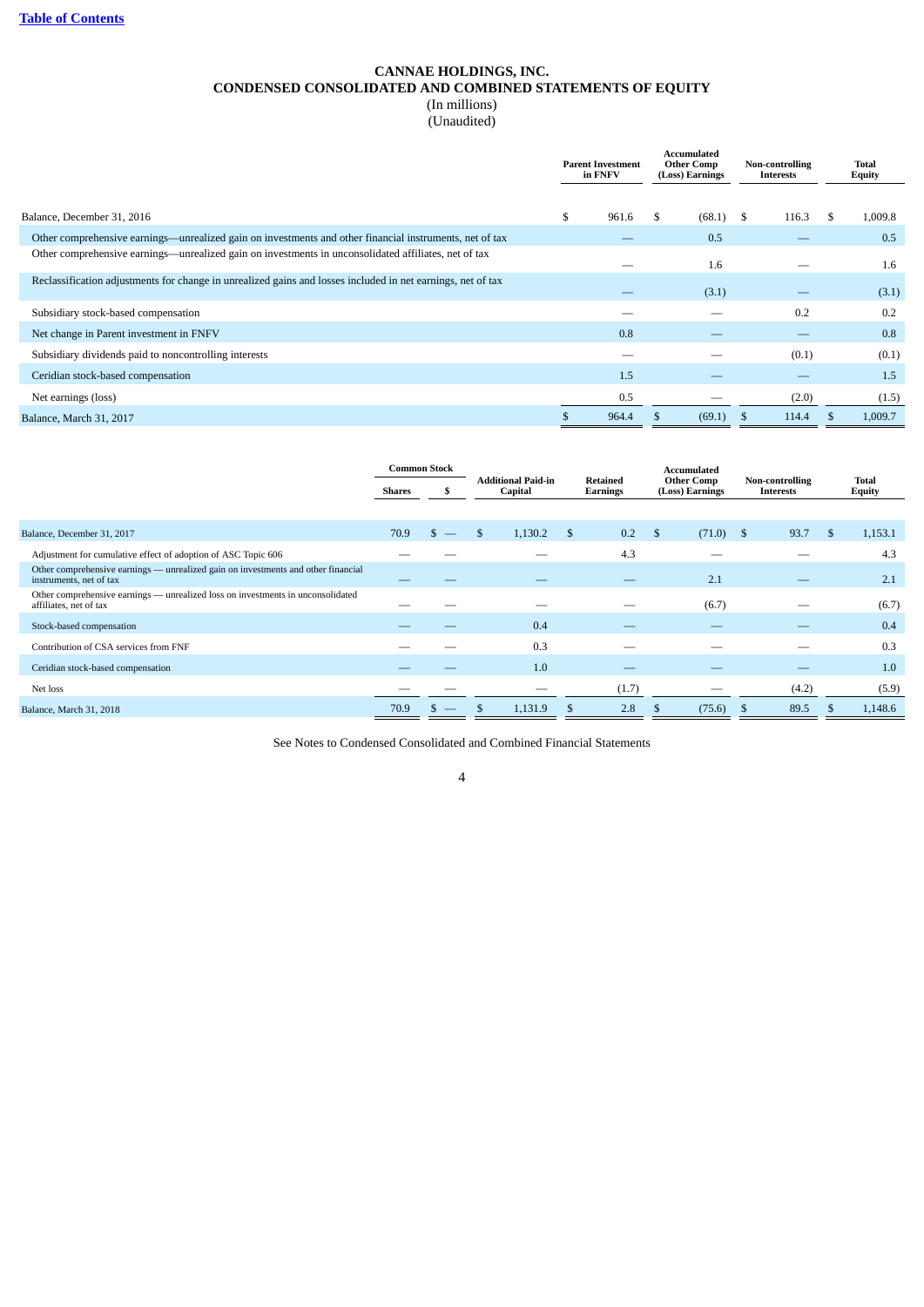## **CANNAE HOLDINGS, INC. CONDENSED CONSOLIDATED AND COMBINED STATEMENTS OF CASH FLOWS** (In millions)

(Unaudited)

<span id="page-6-0"></span>

|                                                                                           |      | Three months ended March 31, |             |
|-------------------------------------------------------------------------------------------|------|------------------------------|-------------|
|                                                                                           | 2018 |                              | 2017        |
|                                                                                           |      |                              |             |
| Cash flows from operating activities:                                                     |      |                              |             |
| Net loss                                                                                  | \$   | (5.9)                        | \$<br>(1.5) |
| Adjustments to reconcile net loss to net cash (used in) provided by operating activities: |      |                              |             |
| Depreciation and amortization                                                             |      | 14.9                         | 16.5        |
| Equity in losses of unconsolidated affiliates                                             |      | 1.1                          | 3.4         |
| Realized loss (gain) and asset impairments, net                                           |      | 1.0                          | (4.6)       |
| Stock-based compensation cost                                                             |      | 0.4                          | 0.2         |
| Distributions from unconsolidated affiliates                                              |      | 0.9                          |             |
| Changes in assets and liabilities, net of effects from acquisitions:                      |      |                              |             |
| Net decrease in trade receivables                                                         |      | 5.6                          | 8.0         |
| Net increase in inventory, prepaid expenses and other assets                              |      | (8.0)                        | (7.6)       |
| Net decrease in accounts payable, accrued liabilities, deferred revenue and other         |      | (16.4)                       | (2.5)       |
| Net change in income taxes                                                                |      | (4.9)                        | 1.5         |
| Net cash (used in) provided by operating activities                                       |      | (11.3)                       | 13.4        |
| Cash flows from investing activities:                                                     |      |                              |             |
| Proceeds from sale of investment securities                                               |      | 17.7                         | 31.6        |
| Additions to property and equipment                                                       |      | (3.1)                        | (6.3)       |
| Additions to other intangible assets                                                      |      |                              | (0.2)       |
| Proceeds from sales of property and equipment                                             |      | 1.4                          |             |
| Additional investments in unconsolidated affiliates                                       |      |                              | (0.3)       |
| Purchases of other long-term investments                                                  |      | (1.7)                        | (0.6)       |
| Distributions from investments in unconsolidated affiliates                               |      |                              | 0.5         |
| Net purchases of short-term investment securities                                         |      | (21.1)                       |             |
| Net other investing activities                                                            |      | 0.4                          | (0.1)       |
| Other acquisitions of businesses, net of cash acquired                                    |      |                              | (21.0)      |
| Net cash (used in) provided by investing activities                                       |      | (6.4)                        | 3.6         |
| Cash flows from financing activities:                                                     |      |                              |             |
| Borrowings                                                                                |      | 0.1                          | 38.7        |
| Debt service payments                                                                     |      | (123.8)                      | (12.7)      |
| Subsidiary distributions paid to noncontrolling interest shareholders                     |      |                              | (0.1)       |
| Payment of contingent consideration for prior period acquisitions                         |      |                              | (4.0)       |
| Equity transactions with Parent, net                                                      |      |                              | 0.8         |
| Net cash (used in) provided by financing activities                                       |      | (123.7)                      | 22.7        |
| Net (decrease) increase in cash and cash equivalents                                      |      | (141.4)                      | 39.7        |
| Cash and cash equivalents at beginning of period                                          |      | 245.6                        | 146.4       |
| Cash and cash equivalents at end of period                                                | \$   | 104.2                        | \$<br>186.1 |

See Notes to Condensed Consolidated and Combined Financial Statements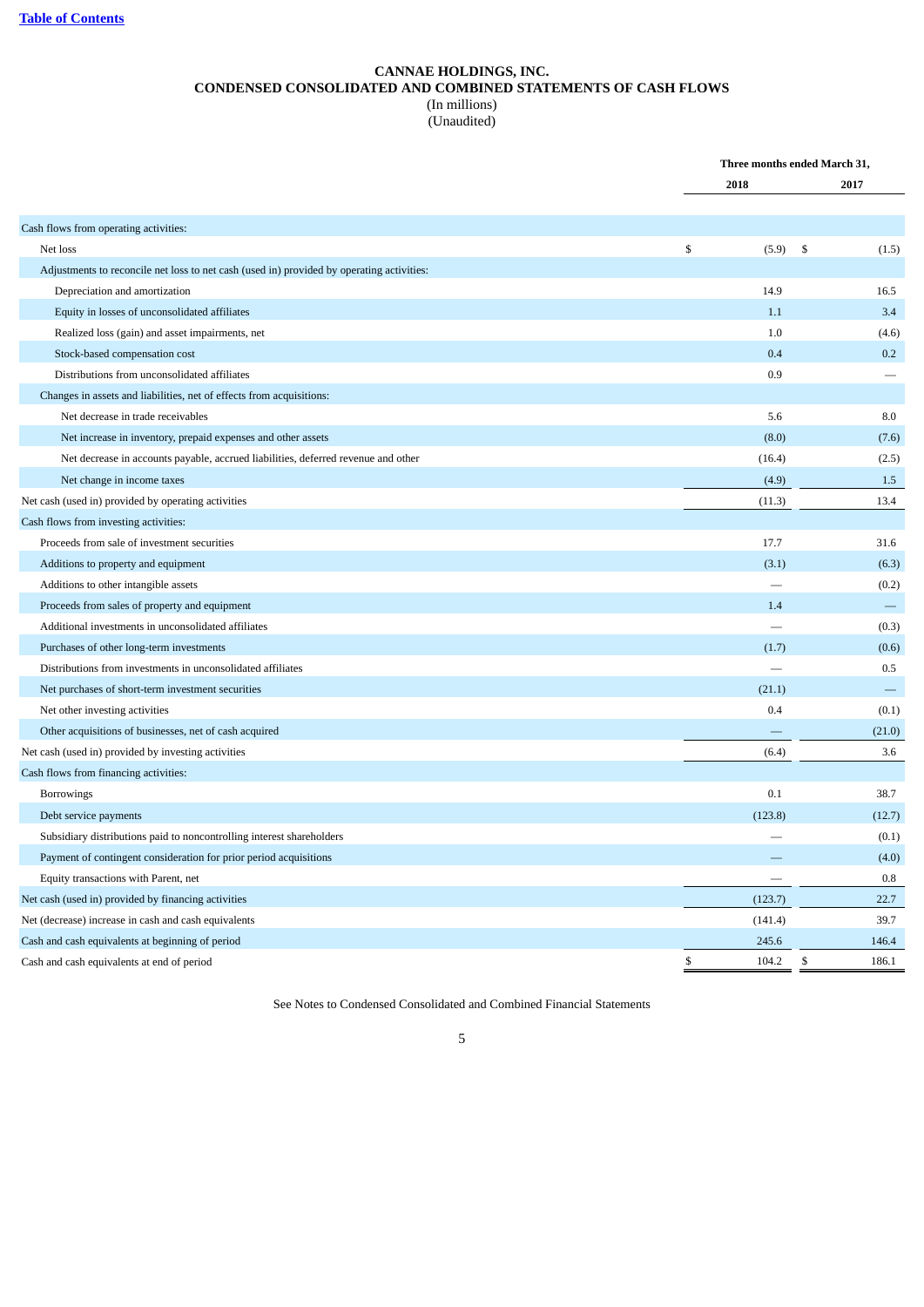## **CANNAE HOLDINGS, INC. NOTES TO CONDENSED CONSOLIDATED AND COMBINED FINANCIAL STATEMENTS (UNAUDITED)**

#### <span id="page-7-1"></span><span id="page-7-0"></span>**Note A — Basis of Financial Statements**

#### *Description of the Business*

We are a holding company engaged in actively managing and operating a group of companies and investments with a net asset value of approximately \$1.1 billion as of March 31, 2018. Our business consists of managing and operating certain majority-owned subsidiaries, as well as making additional majority and minority equity portfolio investments in businesses, in order to achieve superior financial performance and maximize the value of these assets. As of March 31, 2018, our primary majority and minority-owned subsidiaries include American Blue Ribbon Holdings, LLC and its affiliates ("ABRH"), T-System Holdings, LLC ("T-System"), Ceridian Holding, LLC ("Ceridian"), and various other controlled portfolio companies and minority equity investments.

See Note H *Segment Information* for further discussion of the businesses comprising our reportable segments.

#### *Split-off of Cannae from FNF*

During December 2016, the board of directors of Fidelity National Financial, Inc. ("FNF" or "Parent") authorized its management to pursue a plan to redeem each outstanding share of its Fidelity National Financial Ventures Group ("FNFV Group") common stock, par value \$0.0001, for one share of common stock, par value \$0.0001, of a newly formed entity, Cannae Holdings, Inc. ("Cannae"), with cash in lieu of fractional shares (the "Split-Off"). On November 17, 2017, FNF contributed to Cannae its majority and minority equity investment stakes in a number of entities, including ABRH, T-System, Ceridian, and various other controlled portfolio companies and minority equity investments. The Split-Off was tax-free to stockholders of FNFV Group common stock.

Following the Split-Off, FNF and Cannae operate as separate, publicly traded companies. In connection with the Split-Off, FNF and Cannae entered into certain agreements in order to govern certain of the ongoing relationships between the two companies after the Split-Off and to provide for an orderly transition. These agreements include a reorganization agreement, a corporate services agreement, a registration rights agreement, a voting agreement and a tax matters agreement.

The reorganization agreement provides for, among other things, the principal corporate transactions (including the internal restructuring) required to effect the Split-Off, certain conditions to the Split-Off and provisions governing the relationship between Cannae and FNF with respect to and resulting from the Split-Off. The tax matters agreement provides for the allocation and indemnification of tax liabilities and benefits between FNF and Cannae and other agreements related to tax matters. The voting agreement and registration rights agreement provide for certain appearance and voting restrictions and registration rights on shares of Cannae owned by FNF after consummation of the Split-Off. Pursuant to the corporate services agreement (the "CSA"), FNF provides Cannae with certain "back office" services including legal, tax, accounting, and treasury support. FNF will generally provide these services at nocost for up to three years. We record an expense and an offsetting increase to Additional paid-in-capital for contributed services. Cannae will reimburse FNF for direct, out-of-pocket expenses incurred by FNF in providing these services.

The Split-Off was accounted for at historical cost due to the pro rata nature of the distribution to holders of FNFV Group common stock.

#### *Principles of Consolidation and Combination and Basis of Presentation*

The accompanying Condensed Consolidated and Combined Financial Statements are prepared in accordance with generally accepted accounting principles in the United States ("GAAP") and Article 10 of Regulation S-X and include the historical accounts as well as wholly-owned and majority-owned subsidiaries of the Company. All adjustments made were of a normal, recurring nature. This report should be read in conjunction with our Annual Report on Form 10-K (our "Annual Report") for the year ended December 31, 2017.

Prior to the Split-Off, these financial statements represent a combination of the historical financial information of the operations attributed to FNFV, of which Cannae is comprised. The Company is allocated certain corporate overhead and management services expenses from FNF based on the terms of the CSA and our proportionate share of the expense determined on actual usage and our best estimate of management's allocation of time. Both FNF and Cannae believe such allocations are reasonable; however, they may not be indicative of the actual results of operations or cash flows of the Company had the Company been operating as an independent, publicly traded company for the periods presented or the amounts that will be incurred by the Company in the future.

All intercompany profits, transactions and balances have been eliminated. Our investments in non-majority-owned partnerships and affiliates are accounted for using the equity method until such time that they may become wholly or majority-owned. Earnings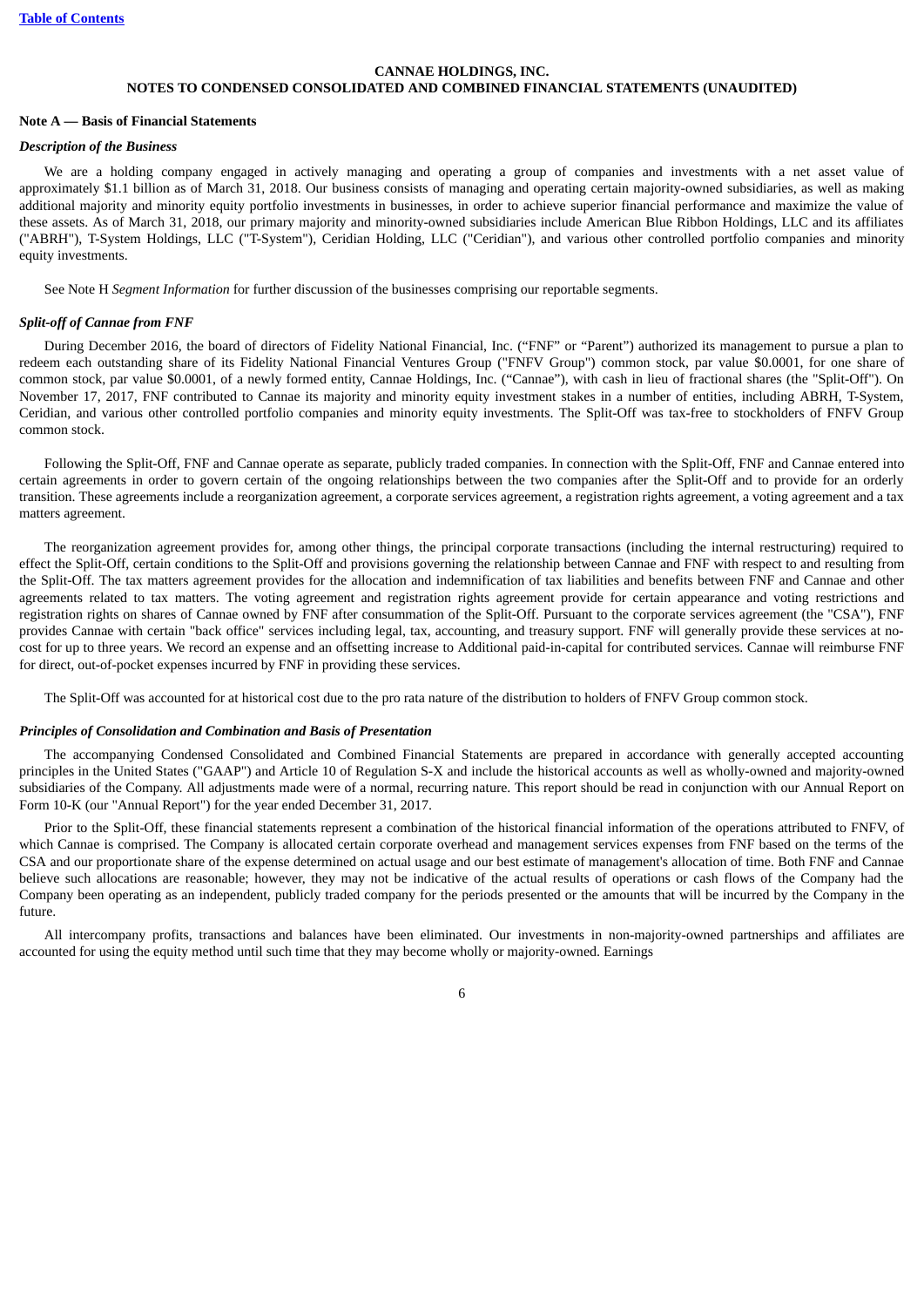## **NOTES TO CONDENSED CONSOLIDATED AND COMBINED FINANCIAL STATEMENTS (UNAUDITED) — continued**

attributable to noncontrolling interests are recorded on the Condensed Consolidated and Combined Statements of Operations relating to majority-owned subsidiaries with the appropriate noncontrolling interest that represents the portion of equity not related to our ownership interest recorded on the Condensed Consolidated and Combined Balance Sheets in each period.

#### *Management Estimates*

The preparation of these Condensed Consolidated and Combined Financial Statements in conformity with GAAP requires management to make estimates and assumptions that affect the reported amounts of assets and liabilities and disclosure of contingent assets and liabilities at the date of the Condensed Consolidated and Combined Financial Statements and the reported amounts of revenues and expenses during the reporting period. Significant estimates made by management include the valuation of acquired intangible assets (Note B) and fair value measurements (Note C). Actual results may differ from estimates.

#### *Recent Developments*

On April 26, 2018, Ceridian HCM Holding Inc.'s ("Ceridian HCM") previously announced registration statement on Form S-1 was declared effective by the United States Securities and Exchange Commission ("SEC") and Ceridian HCM priced its initial public offering of 21,000,000 shares of common stock at a price of \$22.00 per share (the "Ceridian IPO"). In addition, the underwriters of the Ceridian IPO were granted a 30-day option to purchase up to an additional 3,150,000 shares at the initial public offering price, less underwriting discounts and commissions. The New York Stock Exchange has approved the listing of the shares and the Toronto Stock Exchange ("TSX") has conditionally approved the listing of the shares. Listing on the TSX is subject to Ceridian HCM fulfilling all of the requirements of the TSX on or before July 12, 2018, including distribution of the shares to a minimum number of public shareholders. Ceridian HCM's shares began trading on the New York Stock Exchange and on an "if, as and when issued" basis on the TSX on April 26, 2018 under the ticker symbol "CDAY." In accordance with the terms of our management agreement with Ceridian, the agreement was terminated upon closing of the Ceridian IPO. The termination resulted in a termination fee of \$5.6 million which was paid to us on May 1, 2018.

As a result of the Ceridian IPO, and participation in a concurrent private placement investment in which we acquired 1,521,030 shares of CDAY representing an additional investment of \$33.4 million, we own a total of 37,135,921 shares of CDAY which represents 27.2% of the outstanding common equity of Ceridian HCM.

On May 7, 2018, the Compensation Committee of the Board of Directors approved a success bonus of up to \$67.1 million resulting from the successful Ceridian IPO. The success bonus will be payable to certain members of the Board of Directors and management who contributed to acquiring and growing Ceridian over Cannae's and its predecessor's ten year ownership of Ceridian and is expected to be paid in a combination of cash and stock.

On March 12, 2018, Cannae Holdings and Newport Global Opportunities Fund I-A AIV (ABRH) LP ("Newport Global") signed a non-binding letter of intent pursuant to which ABRH intends to distribute 95% of its family dining group, which consists primarily of its Village Inn and Baker's Square concepts, and its Legendary Baking concept to Newport Global in 100% redemption of Newport Global's interest in Fidelity Newport Holdings, LLC ("FNH"), the parent of ABRH. This proposed transaction would leave Cannae with approximately 94% of the interest in FNH which will retain the O'Charley's and 99 Restaurants brands, along with an approximately 5% interest in the family dining group and Legendary Baking. Discussions remain ongoing and we have not yet determined a closing date for the proposed transaction.

#### *Earnings Per Share*

Basic earnings per share, as presented on the Condensed Consolidated and Combined Statement of Operations, is computed by dividing net earnings available to common shareholders by the weighted average number of common shares outstanding during the period.

On November 17, 2017, the date of the consummation of the Split-Off, 70.6 million common shares of Cannae were distributed to FNFV Group shareholders. For comparative purposes, the weighted average number of common shares outstanding and basic and diluted earnings per share for the three months ended March 31, 2017 were calculated using the number of shares distributed as if those shares were issued and outstanding beginning January 1, 2017.

In periods when earnings are positive, diluted earnings per share is calculated by dividing net earnings available to common shareholders by the weighted average number of common shares outstanding plus the impact of assumed conversions of potentially dilutive securities. For periods when we recognize a net loss, diluted earnings per share is equal to basic earnings per share as the impact of assumed conversions of potentially dilutive securities is considered to be antidilutive. We have granted certain shares of restricted stock which have been treated as common share equivalents for purposes of calculating diluted earnings per share for periods in which positive earnings have been reported.

Instruments which provide the ability to purchase shares of our common stock that are antidilutive are excluded from the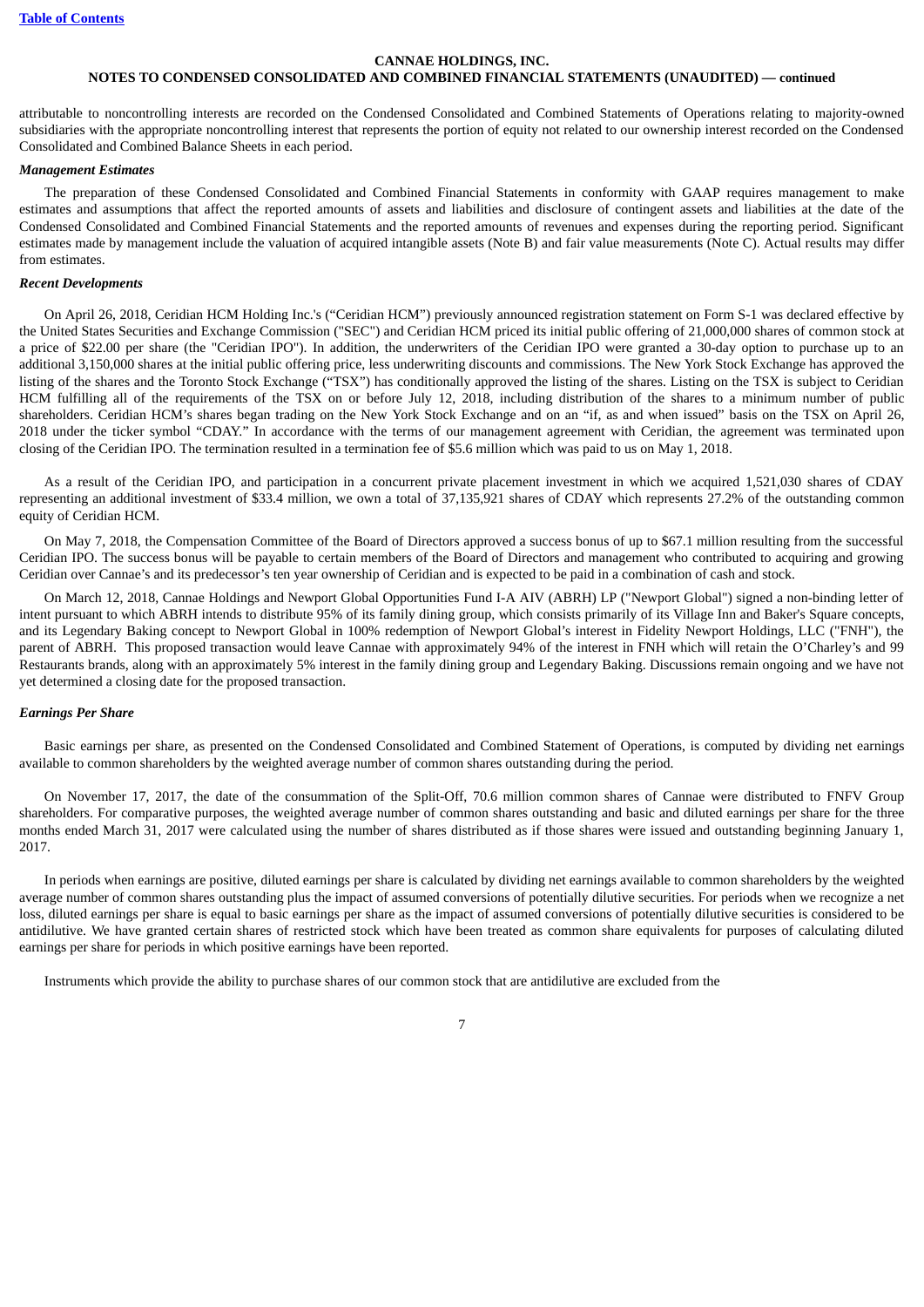## **NOTES TO CONDENSED CONSOLIDATED AND COMBINED FINANCIAL STATEMENTS (UNAUDITED) — continued**

computation of diluted earnings per share. For the three months ended March 31, 2018, there were no antidilutive shares of restricted stock outstanding which were excluded from the calculation of diluted earnings per share.

#### *Income Tax*

On December 22, 2017, the U.S. government enacted comprehensive tax legislation commonly referred to as the Tax Cuts and Jobs Act (the "Tax Reform Act"). Among other provisions, the Tax Reform Act reduced the Federal statutory corporate income tax rate from 35% to 21% and limited or eliminated certain deductions. Our effective tax rate was 45.5% and 81.8% in the three months ended March 31, 2018 and 2017, respectively. The decrease was attributable to the Tax Reform Act and the impact of permanent tax differences primarily related to wage and tip credits at the Restaurant Group and losses of unconsolidated affiliates.

The Tax Reform Act significantly changes how the United States taxes corporations. The Company has analyzed and interpreted the current and future impacts of the Tax Reform Act and recorded the provisional effects in its financial statements as of March 31, 2018. However, the legislation remains subject to potential amendments, technical corrections and further guidance. Further, in connection with the filing of its tax return, the Company has the ability to change certain elections it has applied to the calculation of the year-end deferred tax assets and liabilities or amounts related to investments in subsidiaries. When the impact of the Tax Reform Act is finalized, the Company will record any necessary adjustments in the period in which the change occurs. No adjustments related to the Tax Reform Act were recorded in the three months ended March 31, 2018.

#### *Discontinued Operations*

On June 6, 2017, we closed on the sale of Digital Insurance, Inc. ("OneDigital"). We retained no ownership in OneDigital and have no continuing involvement with OneDigital as of the date of the sale. As a result of the sale of OneDigital we have reclassified the financial results of OneDigital to discontinued operations for the three months ended March 31, 2017 in our Condensed Consolidated and Combined Statement of Operations. See Note J. *Discontinued Operations* for further details of the results of OneDigital.

#### *Recent Accounting Pronouncements*

In May 2014, the Financial Accounting Standards Board ("FASB") issued Accounting Standards Update ("ASU") No. 2014-09, *Revenue from Contracts with Customers (Topic 606)*. This ASU provides a new comprehensive revenue recognition model that requires companies to recognize revenue to depict the transfer of goods or services to a customer at an amount that reflects the consideration it expects to receive in exchange for those goods or services. This update also requires additional disclosure about the nature, amount, timing and uncertainty of revenue and cash flows arising from customer contracts. This update permits the use of either the retrospective or cumulative effect transition method. ASU No. 2016-08, *Revenue from Contracts with Customers (Topic 606): Principal versus Agent Considerations* was issued by FASB in March 2016 to clarify the principal versus agent considerations within ASU 2014-09. ASU 2016-10 Revenue from Contracts with Customers (Topic 606): Identifying Performance Obligations and Licensing was issued by the FASB in April 2016 to clarify how to determine whether goods and services are separately identifiable and thus accounted for as separate performance obligations. ASU 2016-12 Revenue from Contracts with Customers (Topic 606): Narrow-Scope Improvements and Practical Expedients was issued by the FASB in May 2016 to clarify certain terms from the aforementioned updates and to add practical expedients for contracts at various stages of completion. ASU 2016- 20, Technical Corrections and Improvements to Topic 606, Revenue from Contracts with Customers, was issued by the FASB in December 2016 which includes thirteen technical corrections and improvements affecting narrow aspects of the guidance issued in ASU 2014-09.

We adopted ASC Topic 606 on January 1, 2018 using a modified retrospective approach with a cumulative-effect adjustment to the opening balance of retained earnings. Results for reporting periods beginning after January 1, 2018 are presented under Topic 606, while prior period amounts are not adjusted and continue to be reported under the accounting standards in effect for the prior period. The adoption of ASC Topic 606 did not have a significant impact on the timing or amount of recognition of revenue for our primary sources of revenue. As a result of the adoption of ASC Topic 606, we recorded a cumulativeeffect adjustment of \$4.3 million to increase Retained earnings and decrease Deferred revenue as of January 1, 2018. See Note K. *Revenue Recognition* for further discussion of our revenue.

In February 2016, the FASB issued ASU No. 2016-02 *Leases (Topic 842)*. The amendments in this ASU introduce broad changes to the accounting and reporting for leases by lessees. The main provisions of the new standard include: clarifications to the definitions of a lease, components of leases, and criteria for determining lease classification; requiring virtually all leased assets, including operating leases and related liabilities, to be reflected on the lessee's balance sheet; and expanding and adding to the required disclosures for lessees. This update is effective for annual and interim periods beginning after December 15, 2018, including interim periods within those fiscal years. Early application of the standard is permitted. The ASU requires a modified retrospective approach to transitioning which allows for the use of practical expedients to effectively account for leases commenced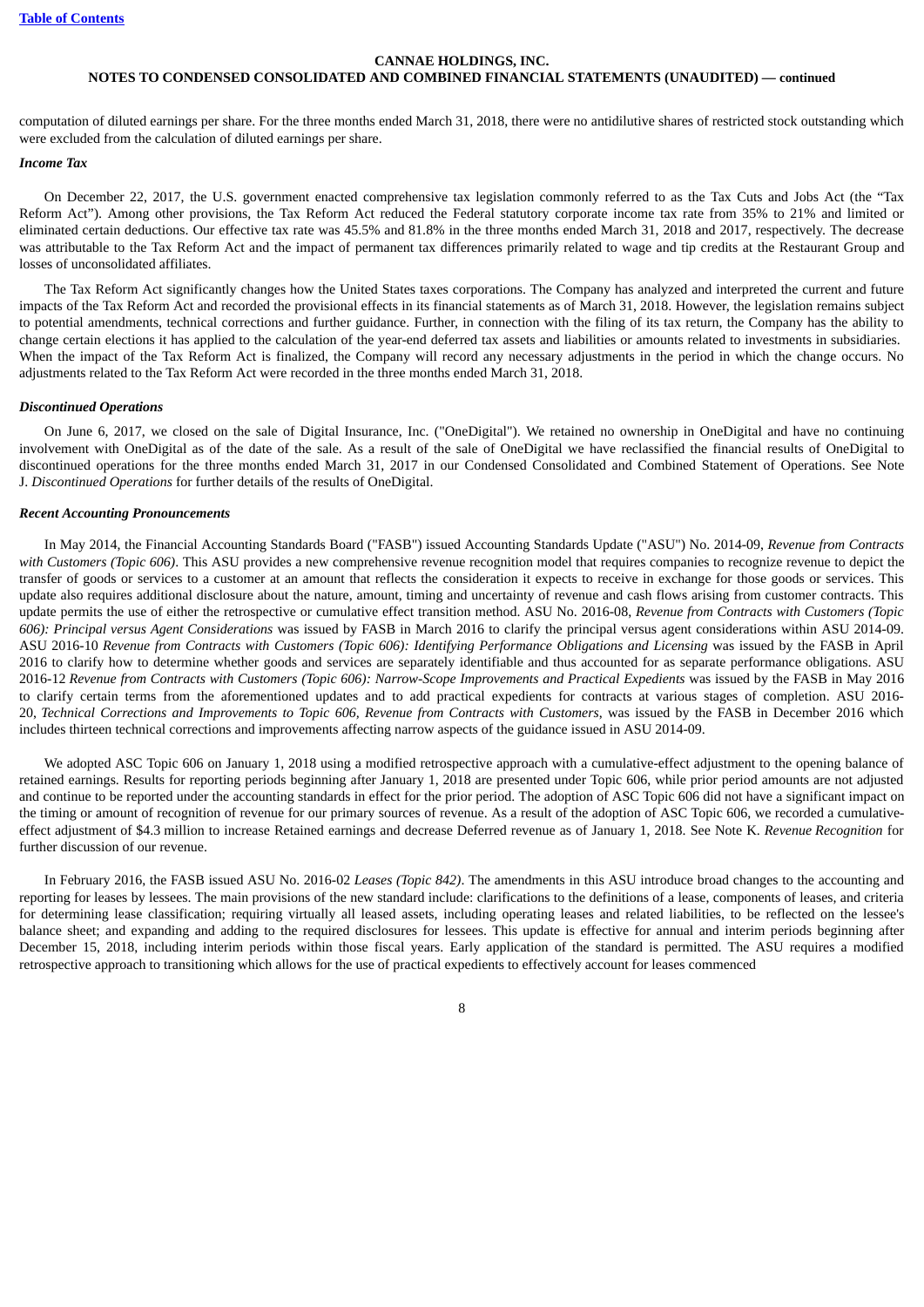## **NOTES TO CONDENSED CONSOLIDATED AND COMBINED FINANCIAL STATEMENTS (UNAUDITED) — continued**

prior to the effective date in accordance with previous GAAP, except that lessees are required to recognize a right-of-use asset and a lease liability for all operating leases at each reporting date based on the present value of the remaining minimum rental payments that were tracked and disclosed under previous GAAP. We are still evaluating the totality of the effects this new guidance will have on our business process and systems, financial statements and related disclosures. We have identified a vendor with software suited to track and account for leases under the new standard. We plan to adopt this standard on January 1, 2019.

In June 2016, the FASB issued ASU No. 2016-13 *Financial Instruments—Credit Losses: Measurement of Credit Losses on Financial Instruments*. The amendments in this ASU introduce broad changes to accounting for credit impairment of financial instruments. The primary updates include the introduction of a new current expected credit loss ("CECL") model that is based on expected rather than incurred losses and amendments to the accounting for impairment of debt securities available for sale. This update is effective for annual periods beginning after December 15, 2019, including interim periods within those fiscal years. Early adoption is permitted for annual periods beginning after December 15, 2018, including interim periods within those fiscal years. We are currently evaluating the effect this new guidance will have on our financial statements and related disclosures and have not yet concluded on its effects. We do not plan to early adopt the standard.

In January 2017, the FASB issued ASU 2017-04, Intangibles - Goodwill and Other (Topic 350): Simplifying the Test for Goodwill Impairment. The guidance simplifies the measurement of goodwill impairment by removing step 2 of the goodwill impairment test, which requires the determination of the fair value of individual assets and liabilities of a reporting unit. The new guidance requires goodwill impairment to be measured as the amount by which a reporting unit's carrying value exceeds its fair value; however, the loss recognized should not exceed the total amount of goodwill allocated to that reporting unit. The amendments should be applied on a prospective basis. The new standard is effective for fiscal years beginning after December 15, 2019 with early adoption permitted for interim or annual goodwill impairment tests performed after January 1, 2017. We have completed our evaluation of the effect this new guidance will have on our financial statements and related disclosures and have concluded that the effect will not be material. We do not expect to early adopt this standard.

In February 2018, the FASB issued ASU 2018-02, Income Statement - Reporting Comprehensive Income (Topic 220): Reclassification of Certain Tax *Effects from Accumulated Other Comprehensive Income.* The guidance allows for a reclassification from accumulated other comprehensive income to retained earnings for stranded tax effects resulting from the Tax Reform Act. The new standard is effective for fiscal years beginning after December 15, 2018 and interim periods in those fiscal years with early adoption permitted. We are currently evaluating the effect this new guidance will have on our financial statements and related disclosures and have not yet concluded on its effects.

#### *Revision of Prior Period Financial Statements*

In connection with the preparation of our Consolidated and Combined Financial Statements for the year ended December 31, 2017, we identified and corrected prior period errors pertaining to the accounting for our investment in Ceridian. Specifically, the adjustments related to: (1) our accounting for the equity pick-up related to stock-based compensation at Ceridian and (2) the timing of accounting adjustments made by Ceridian and by us. Adjustments in (1) above related to our accounting for the equity pick-up related to stock-based compensation at Ceridian had no impact to equity due to offsetting adjustments to Parent investment in FNFV.

These corrections resulted in the following changes for the three months ended March 31, 2017:

- i. a decrease in Equity in losses of unconsolidated affiliates of \$0.6 million; and
- ii. a decrease in Income tax benefit of \$0.8 million.

The effect of all prior period corrections, as disclosed in our Annual Report, decreased Parent investment in FNFV by \$3.9 million as of December 31, 2016. The aggregate of these corrections and the corrections impacting the quarter ended March 31, 2017, as described above, decreased Parent investment in FNFV by \$2.6 million at March 31, 2017.

No earnings per share data was affected as our shares began trading on November 20, 2017 and therefore was not previously presented.

In accordance with accounting guidance found in Accounting Standards Codification ("ASC") Topic 250-10 (SEC Staff Accounting Bulletin No. 99, Materiality), we assessed the materiality of the errors from quantitative and qualitative perspectives and concluded that the errors were not material, individually or in the aggregate, to any of our previously issued financial statements. Since the revision was not material to any prior period, no amendments to previously issued financial statements are required. Consequently, we have adjusted for these errors by revising the financial statement line items discussed above, including the related impacts to the statements of comprehensive loss, equity and cash flows and disclosures in our historical financial statements presented herein.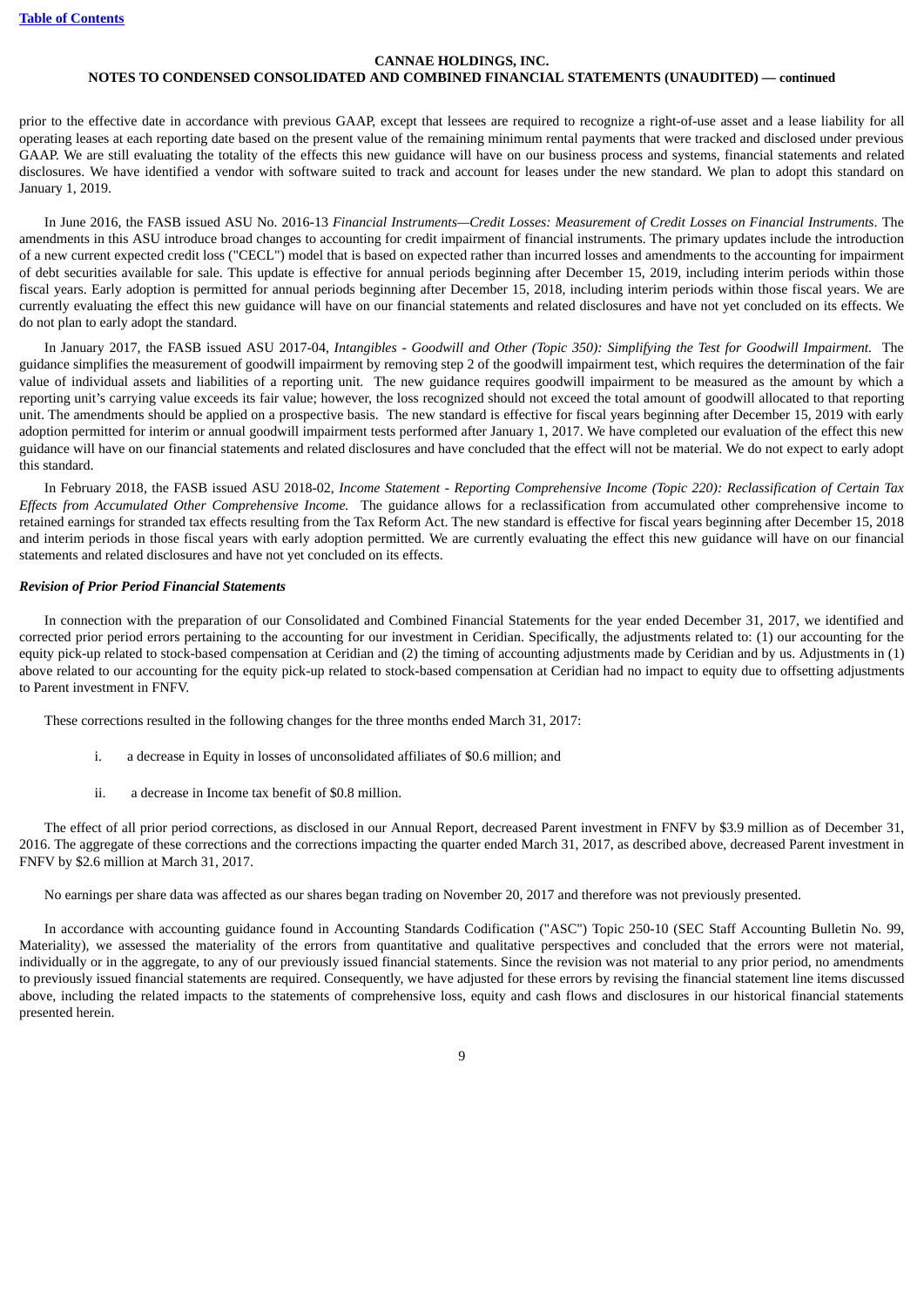## **NOTES TO CONDENSED CONSOLIDATED AND COMBINED FINANCIAL STATEMENTS (UNAUDITED) — continued**

#### **Note B — Acquisitions**

The results of operations and financial position of the entities acquired during any period are included in the Condensed Consolidated and Combined Financial Statements from and after the date of acquisition.

#### **T-System**

On October 16, 2017, we completed the T-System Merger for aggregate merger consideration of \$202.2 million. T-System is a provider of clinical documentation and coding solutions to hospital-based and free-standing emergency departments and urgent care facilities.

The Company paid total consideration, net of cash received, of \$200.9 million in exchange for 100% of the equity ownership of T-System. The total consideration paid was as follows (in millions):

| Cash paid                     | 202.2 |
|-------------------------------|-------|
| Less: Cash acquired           |       |
| Total cash consideration paid | 200.9 |

The purchase price has been allocated to T-System's assets acquired and liabilities assumed based on our best estimates of their fair values as of the acquisition date. Goodwill has been recorded based on the amount that the purchase price exceeds the fair value of the net assets acquired. \$32.8 million of the goodwill recorded is expected to be deductible for tax purposes. These estimates are preliminary and subject to adjustments as we complete our valuation process with respect to Goodwill, Other intangible assets, and Deferred tax liabilities.

The following table summarizes the total purchase price consideration and the preliminary fair value amounts recognized for the assets acquired, excluding cash received, and liabilities assumed as of the acquisition date (in millions):

|                                          | <b>Fair Value</b> |
|------------------------------------------|-------------------|
| Trade receivables                        | \$<br>11.3        |
| Prepaid and other assets                 | 2.0               |
| Property and equipment                   | 1.2               |
| Goodwill                                 | 98.9              |
| Other intangible assets                  | 112.4             |
| Total assets acquired                    | 225.8             |
|                                          |                   |
| Accounts payable and accrued liabilities | 6.6               |
| Deferred revenue                         | 11.0              |
| Deferred tax liabilities                 | 7.3               |
| Total liabilities assumed                | 24.9              |
| Net assets acquired                      | 200.9             |

For comparative purposes, selected unaudited pro-forma combined results of operations of Cannae for the quarter ended March 31, 2017 are presented below (in millions). Pro-forma results presented assume the consolidation of T-System occurred as of the beginning of the 2017 period. Amounts are adjusted to exclude costs directly attributable to the acquisition of T-System, including transaction costs and amortization of acquired intangible assets.

|                                              | Quarter Ended March 31,<br>2017 |
|----------------------------------------------|---------------------------------|
|                                              | (Unaudited)                     |
| Total revenues                               | 290.3                           |
| Net earnings attributable to Cannae Holdings | 0.9                             |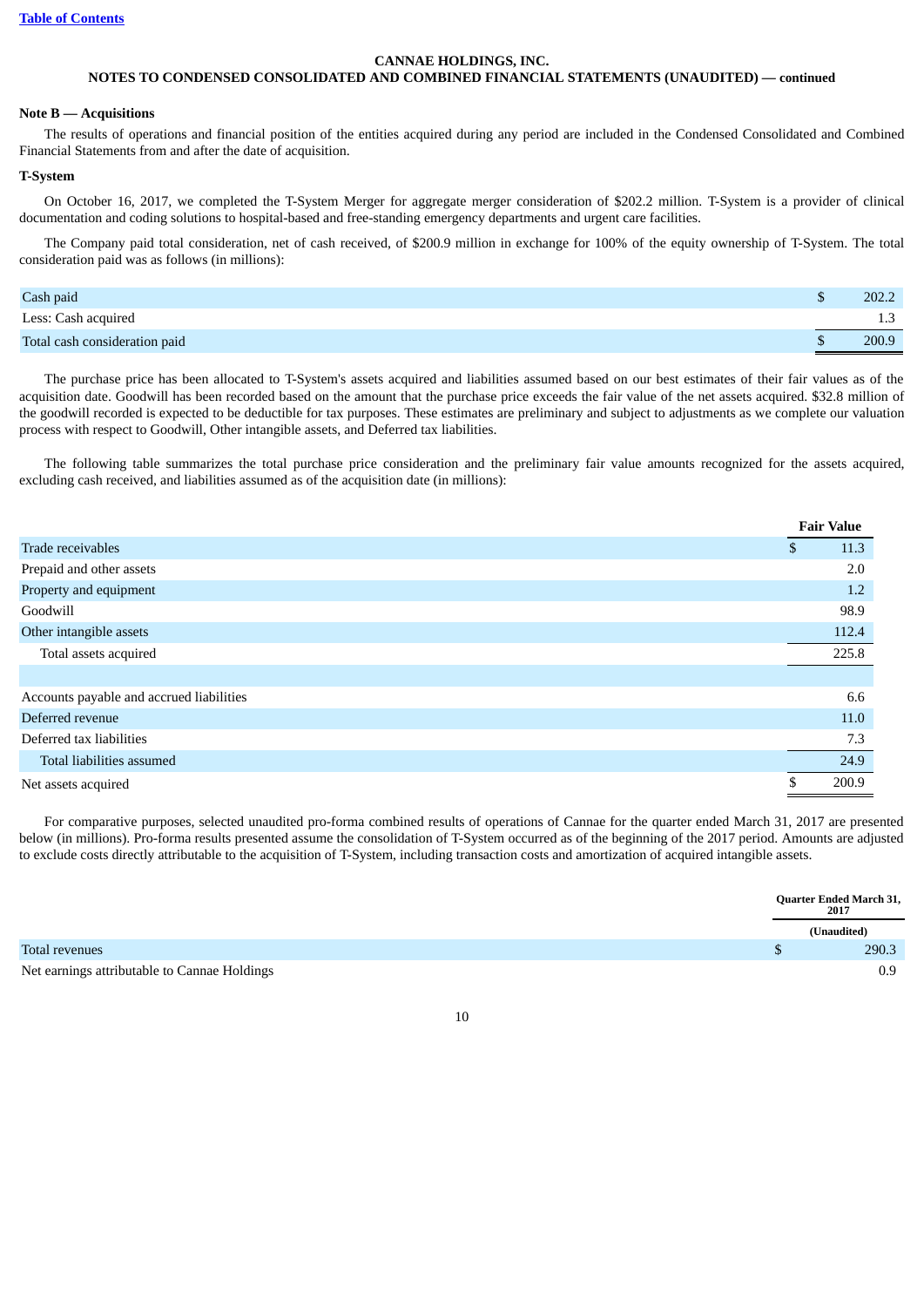# **NOTES TO CONDENSED CONSOLIDATED AND COMBINED FINANCIAL STATEMENTS (UNAUDITED) — continued**

The gross carrying values and weighted average estimated useful lives of property and equipment and other intangible assets acquired in the T-System acquisition consists of the following (dollars in millions):

|                               | <b>Gross Carrying Value</b> | <b>Weighted Average</b><br><b>Estimated Useful Life</b><br>(in years) |
|-------------------------------|-----------------------------|-----------------------------------------------------------------------|
| Property and equipment        | 1.2                         | $3 - 5$                                                               |
| Other intangible assets:      |                             |                                                                       |
| <b>Customer relationships</b> | 55.2                        | 10                                                                    |
| Computer software             | 45.1                        | 9                                                                     |
| Tradename                     | 10.6                        | 10                                                                    |
| Noncompete agreement          | 1.5                         | 5                                                                     |
| Total other intangible assets | 112.4                       |                                                                       |
| Total                         | 113.6                       |                                                                       |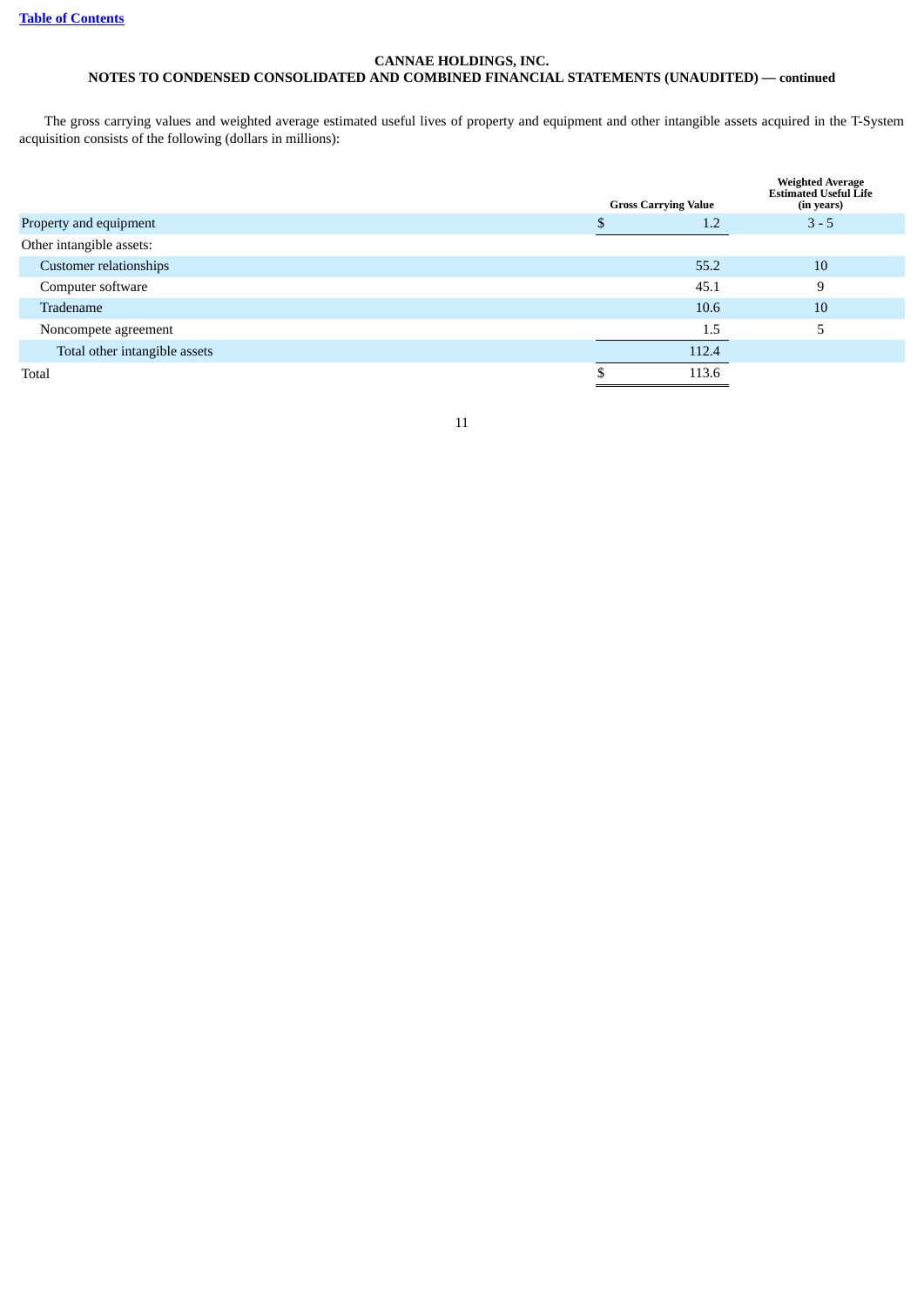## **NOTES TO CONDENSED CONSOLIDATED AND COMBINED FINANCIAL STATEMENTS (UNAUDITED) — continued**

## **Note C — Fair Value Measurements**

The fair value hierarchy established by the accounting standards on fair value measurements includes three levels which are based on the priority of the inputs to the valuation technique. The fair value hierarchy gives the highest priority to quoted prices in active markets for identical assets or liabilities (Level 1) and the lowest priority to unobservable inputs (Level 3). If the inputs used to measure the financial instruments fall within different levels of the hierarchy, the categorization is based on the lowest level input that is significant to the fair value measurement of the instrument. Financial assets and liabilities that are recorded in the Combined Balance Sheets are categorized based on the inputs to the valuation techniques as follows:

Level 1. Financial assets and liabilities whose values are based on unadjusted quoted prices for identical assets or liabilities in an active market that we have the ability to access.

*Level 2.* Financial assets and liabilities whose values are based on quoted prices in markets that are not active or model inputs that are observable either directly or indirectly for substantially the full term of the asset or liability.

*Level 3.* Financial assets and liabilities whose values are based on model inputs that are unobservable.

## *Recurring Fair Value Measurements*

The following table presents our fair value hierarchy for those assets and liabilities measured at fair value on a recurring basis as of March 31, 2018 and December 31, 2017, respectively:

|                                               | March 31, 2018 |         |               |                          |               |      |     |              |
|-----------------------------------------------|----------------|---------|---------------|--------------------------|---------------|------|-----|--------------|
|                                               |                | Level 1 |               | Level 2                  | Level 3       |      |     | <b>Total</b> |
|                                               |                |         |               | (In millions)            |               |      |     |              |
| Assets:                                       |                |         |               |                          |               |      |     |              |
| Fixed-maturity securities available for sale: |                |         |               |                          |               |      |     |              |
| Corporate debt securities                     | \$             |         | <sup>\$</sup> | $\qquad \qquad -$        | <sup>\$</sup> | 21.4 | -\$ | 21.4         |
| Deferred compensation                         |                | 3.9     |               |                          |               |      |     | 3.9          |
| Total assets                                  |                | 3.9     | -\$           | $\overline{\phantom{0}}$ | -\$           | 21.4 | -S  | 25.3         |
| Liabilities:                                  |                |         |               |                          |               |      |     |              |
| Deferred compensation                         | \$             | 3.9     | -\$           | $\overline{\phantom{0}}$ |               |      | \$  | 3.9          |
| <b>Total liabilities</b>                      |                | 3.9     | -\$           |                          |               |      |     | 3.9          |
|                                               |                |         |               |                          |               |      |     |              |

|                                               | <b>December 31, 2017</b>  |                          |               |               |          |              |     |      |
|-----------------------------------------------|---------------------------|--------------------------|---------------|---------------|----------|--------------|-----|------|
|                                               | Level 1<br><b>Level 2</b> |                          | Level 3       |               |          | <b>Total</b> |     |      |
|                                               |                           |                          |               | (In millions) |          |              |     |      |
| Assets:                                       |                           |                          |               |               |          |              |     |      |
| Fixed-maturity securities available for sale: |                           |                          |               |               |          |              |     |      |
| Corporate debt securities                     | \$                        | $\overline{\phantom{m}}$ | <sup>\$</sup> | 14.8          | $\sim$ s |              | \$  | 14.8 |
| Equity securities available for sale          |                           | 17.7                     |               |               |          |              |     | 17.7 |
| Deferred compensation                         |                           | 4.4                      |               |               |          |              |     | 4.4  |
| Total assets                                  |                           | 22.1                     | ß.            | 14.8          | .S       |              |     | 36.9 |
| Liabilities:                                  |                           |                          |               |               |          |              |     |      |
| Deferred compensation                         | \$                        | 4.4                      | \$            |               |          |              | \$. | 4.4  |
| <b>Total liabilities</b>                      | \$.                       | 4.4                      |               |               |          |              |     | 4.4  |

Our Level 3 fair value measurement for our fixed-maturity securities available for sale are provided by a single third-party pricing service. We utilize one firm to value our Level 3 fixed-maturity securities available for sale. We utilize both an income approach and a contingent claims analysis in determining the fair value of our Level 3 fixed-maturity securities available for sale. The primary unobservable inputs utilized in this pricing methodology are the discount rate used. The discount rates used are based on company-specific risk premiums, public company comparable securities, and leveraged loan indices. The discount rate used in our determination of the fair value of our Level 3 fixed-maturity securities available for sale varies by security type and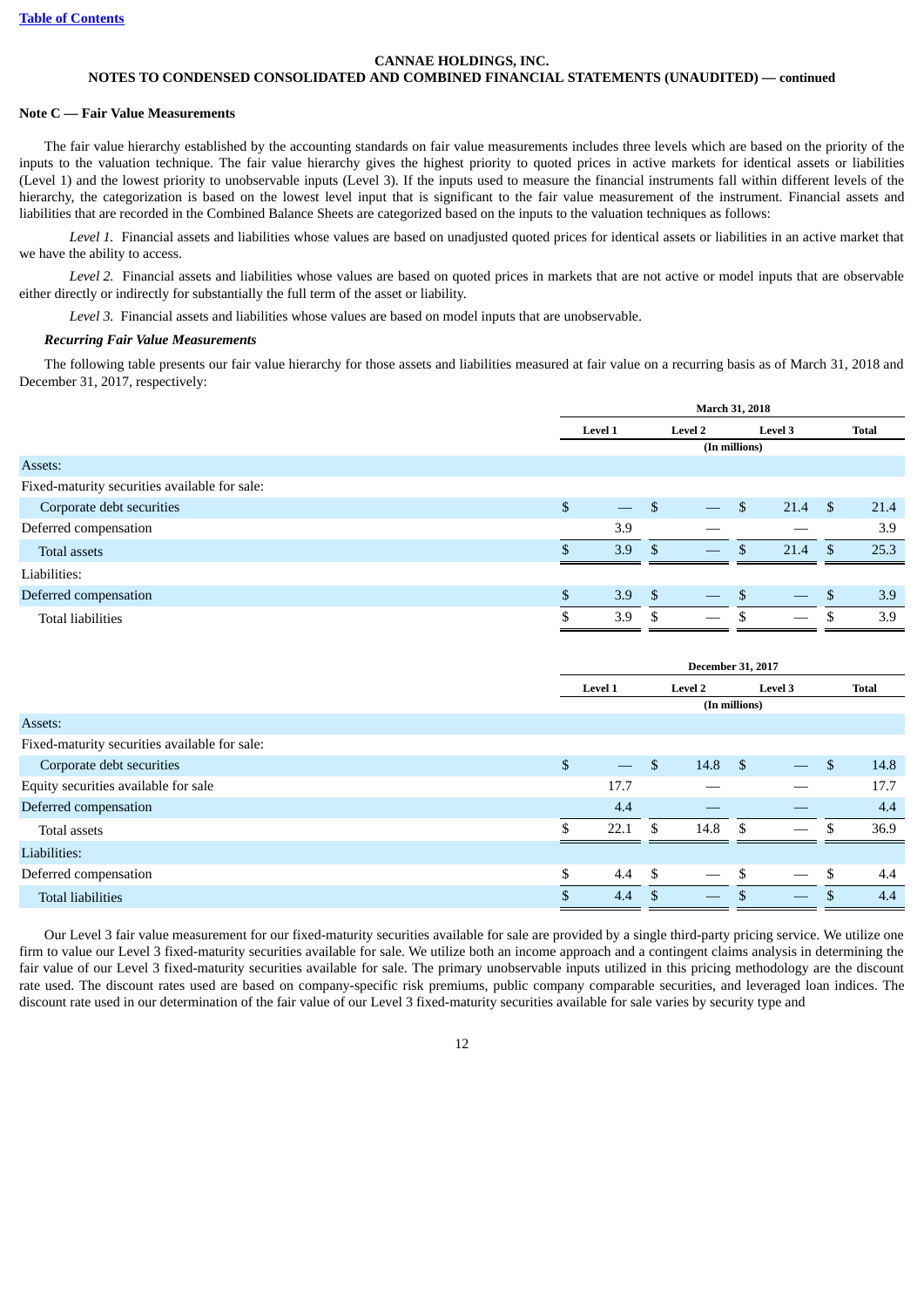## **NOTES TO CONDENSED CONSOLIDATED AND COMBINED FINANCIAL STATEMENTS (UNAUDITED) — continued**

was 11.5% to 17.25% as of March 31, 2018. Based on the total fair value of our Level 3 fixed-maturity securities available for sale as of March 31, 2018, changes in the discount rate utilized will not result in a fair value significantly different than the amount recorded.

The following table presents a summary of the changes in the fair values of Level 3 assets, measured on a recurring basis, for the three months ended March 31, 2018.

|                               |   | March 31, 2018               |
|-------------------------------|---|------------------------------|
|                               |   | Corporate debt<br>securities |
| Fair value, December 31, 2017 | S |                              |
| Transfers from Level 2        |   | 21.4                         |
| Fair value, March 31, 2018    | Ъ | 21.4                         |

Transfers into or out of the Level 3 fair value category occur when unobservable inputs become more or less significant to the fair value measurement or upon a change in valuation technique. For the three months ended March 31, 2018, transfers between Level 2 and Level 3 were based on changes in significance of unobservable inputs used associated with a change in the service provider and in the valuation technique used to value our corporate debt securities. The Company's policy is to recognize transfers between levels in the fair value hierarchy at the end of the reporting period.

We recorded no realized or unrealized gains or losses in net earnings or other comprehensive (loss) earnings related to the change in fair value or sales of assets measured using Level 3 inputs in the three months ended March 31, 2018 or 2017.

As of December 31, 2017 and March 31, 2017, we held no material assets or liabilities measured at fair value using Level 3 inputs.

Our Level 2 fair value measurement for our fixed-maturity securities available for sale as of December 31, 2017 was provided by a third-party provider. We relied on one price for the instruments to determine the carrying amount of the asset on our balance sheet. A blended comparable public company and discounted cash flow analysis was utilized to determine the fair value. The inputs utilized in the analysis included observable measures such as benchmark yields, benchmark securities, and reference data including public company operating results and market research publications. Other factors considered included the bond's yield, its terms and conditions, or any other feature which may influence its risk and thus marketability, as well as relative credit information and relevant sector news. We reviewed the pricing methodologies for our Level 2 securities by obtaining an understanding of the valuation models and assumptions used by the third-party as well as independently comparing the resulting prices to other publicly available measures of fair value.

Additional information regarding the fair value of our investment portfolio is included in Note D *Investments*.

Deferred compensation plan assets are comprised of various investment funds which are valued based upon their quoted market prices.

The carrying amounts of trade receivables and notes receivable approximate fair value due to their short-term nature. The fair value of our notes payable is included in Note F *Notes Payable*.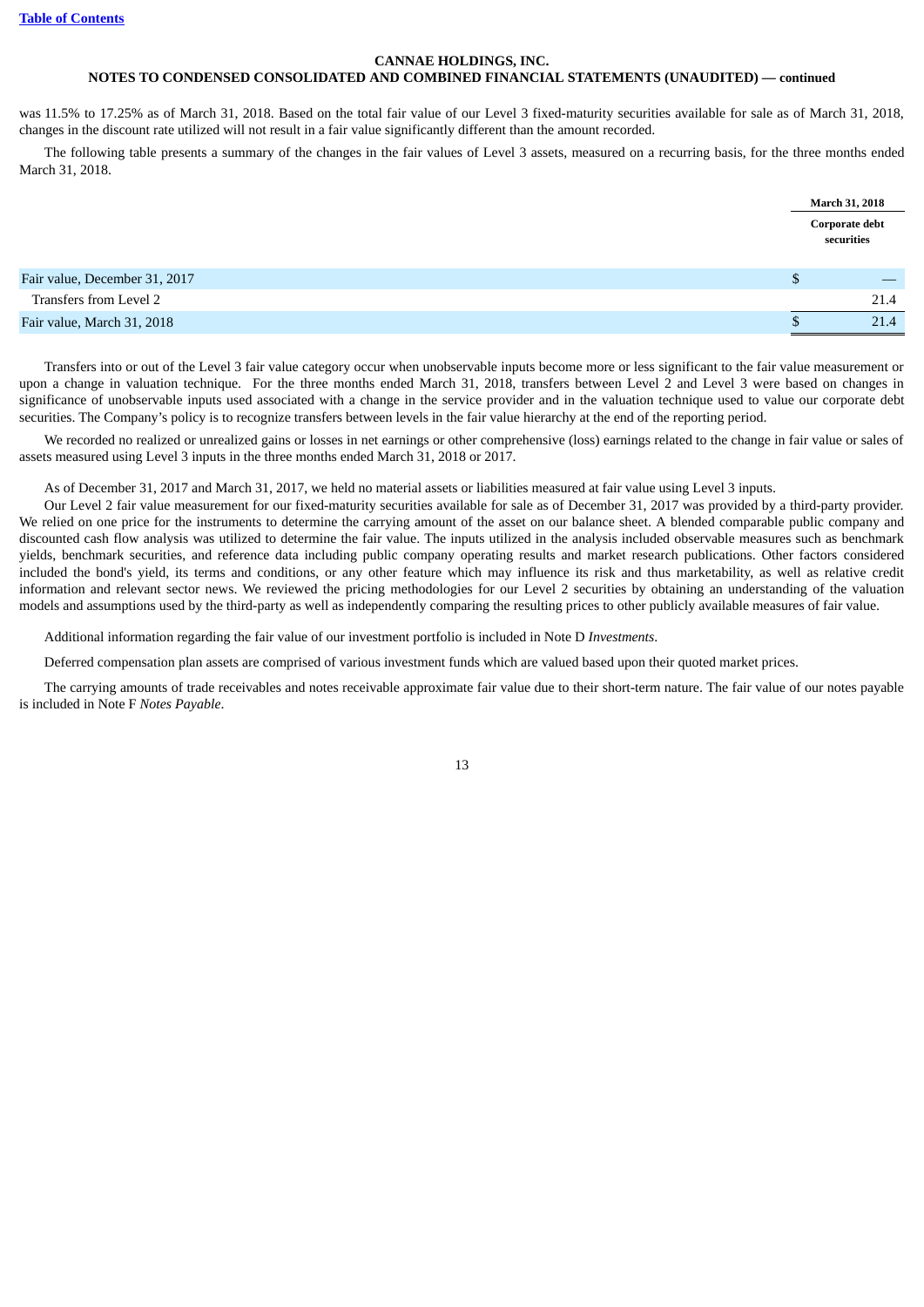# **NOTES TO CONDENSED CONSOLIDATED AND COMBINED FINANCIAL STATEMENTS (UNAUDITED) — continued**

## **Note D — Investments**

## *Available for Sale Securities*

The carrying amounts and fair values of our available for sale securities at March 31, 2018 and December 31, 2017 are as follows:

|                                               | <b>March 31, 2018</b> |                   |                          |                                                    |                             |           |               |
|-----------------------------------------------|-----------------------|-------------------|--------------------------|----------------------------------------------------|-----------------------------|-----------|---------------|
|                                               | Carrying<br>Value     | <b>Cost Basis</b> | Unrealized<br>Gains      |                                                    | <b>Unrealized</b><br>Losses |           | Fair<br>Value |
|                                               |                       |                   | (In millions)            |                                                    |                             |           |               |
| Fixed maturity securities available for sale: |                       |                   |                          |                                                    |                             |           |               |
| Corporate debt securities                     | 21.4                  | 29.8              | 2.7                      |                                                    | (11.1)                      |           | 21.4          |
| <b>Total</b>                                  | 21.4                  | 29.8<br>\$.       | 2.7<br><sup>\$</sup>     | <sup>\$</sup>                                      | (11.1)                      | $\sim$ \$ | 21.4          |
|                                               |                       |                   |                          |                                                    |                             |           |               |
|                                               |                       |                   | <b>December 31, 2017</b> |                                                    |                             |           |               |
|                                               | Carrying<br>Value     | <b>Cost Basis</b> |                          | Unrealized<br><b>Unrealized</b><br>Gains<br>Losses |                             |           | Fair<br>Value |
|                                               |                       |                   |                          |                                                    |                             |           |               |
|                                               |                       |                   | (In millions)            |                                                    |                             |           |               |
| Fixed maturity securities available for sale: |                       |                   |                          |                                                    |                             |           |               |
| Corporate debt securities                     | 14.8                  | 26.3              | 0.3                      |                                                    | (11.8)                      |           | 14.8          |
| <b>Equity securities</b>                      | 17.7                  | 17.7              | 0.3                      |                                                    | (0.3)                       |           | 17.7          |

The cost basis of fixed maturity securities available for sale includes an adjustment for amortized premium or discount since the date of purchase.

As of March 31, 2018 the fixed maturity securities in our investment portfolio had a maturity of greater than one year but less than five years. Expected maturities may differ from contractual maturities because certain borrowers have the right to call or prepay obligations with or without call or prepayment penalties.

Net unrealized losses on investment securities and the fair value of the related securities, aggregated by investment category and length of time that individual securities have been in a continuous unrealized loss position at March 31, 2018 and December 31, 2017 were as follows (in millions):

# **March 31, 2018 Less than 12 Months**

|                                       |       | Fair |  | Unrealized |  |
|---------------------------------------|-------|------|--|------------|--|
|                                       | Value |      |  | Losses     |  |
| Corporate debt securities             |       | 15.3 |  | (11.1)     |  |
| Total temporarily impaired securities |       | 15.3 |  | (11.1)     |  |

| <b>December 31, 2017</b>              |  | <b>Less than 12 Months</b> |  |        |  |            |
|---------------------------------------|--|----------------------------|--|--------|--|------------|
|                                       |  | Fair<br><b>Value</b>       |  |        |  | Unrealized |
|                                       |  |                            |  | Losses |  |            |
| Corporate debt securities             |  | 14.3                       |  | (11.8) |  |            |
| Equity securities available for sale  |  | 6.8                        |  | (0.3)  |  |            |
| Total temporarily impaired securities |  | 21.1                       |  | (12.1) |  |            |

The unrealized losses for the corporate debt securities were primarily caused by industry volatility and declines in values of comparable public companies. We consider the unrealized losses related to these securities to be temporary rather than permanent changes in credit quality. We expect to recover the entire amortized cost basis of our temporarily impaired fixed maturity securities as we do not intend to sell these securities and we do not believe that we will be required to sell the fixed maturity securities before recovery of the cost basis. For these reasons, we do not consider these securities other-thantemporarily impaired at March 31,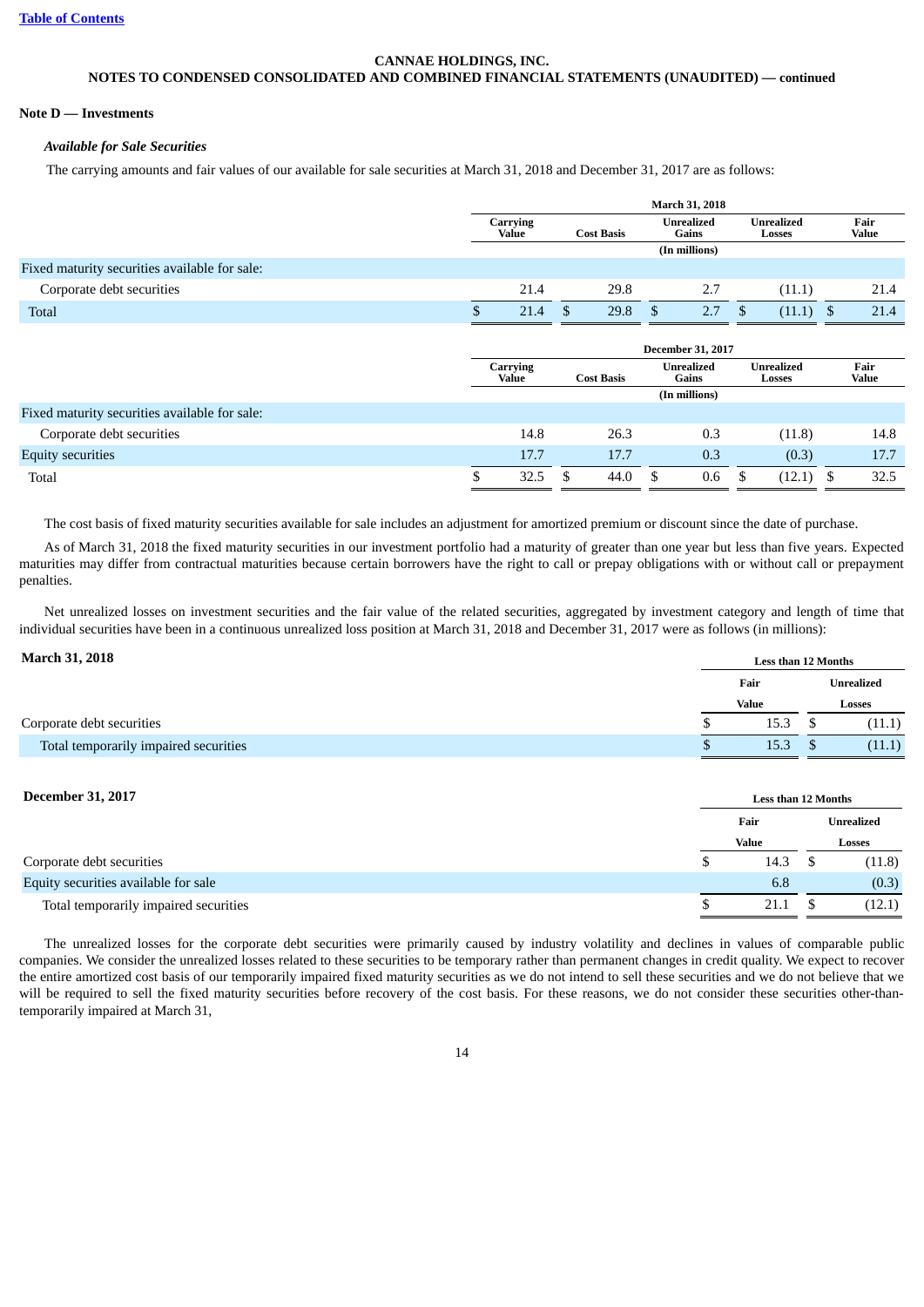## **NOTES TO CONDENSED CONSOLIDATED AND COMBINED FINANCIAL STATEMENTS (UNAUDITED) — continued**

2018. It is reasonably possible that declines in fair value below cost not considered other-than-temporary in the current period could be considered to be other-than-temporary in a future period and earnings would be reduced to the extent of the impairment.

During the three months ended March 31, 2018, we sold equity securities for gross proceeds of \$17.7 million, resulting in realized gains of less than \$0.1 million. During the three months ended March 31, 2017, we sold equity securities for gross proceeds of \$31.6 million, resulting in realized gains of \$5.1 million.

During the three months ended March 31, 2018 and 2017, we incurred no other-than-temporary impairment charges relating to securities available for sale.

As of March 31, 2018, we held no investments for which an other-than-temporary impairment had been previously recognized. It is possible that future events may lead us to recognize potential future impairment losses related to our investment portfolio and that unanticipated future events may lead us to dispose of certain investment holdings and recognize the effects of any market movements in our combined financial statements.

#### *Investments in Unconsolidated Affiliates*

Investments in unconsolidated affiliates recorded using the equity method of accounting as of March 31, 2018 and December 31, 2017 consisted of the following (in millions):

|                              | <b>Ownership at March</b><br>31, 2018 | March 31,<br>2018 |       | December 31,<br>2017 |       |  |
|------------------------------|---------------------------------------|-------------------|-------|----------------------|-------|--|
| Ceridian                     | 33%                                   |                   | 314.4 |                      | 324.9 |  |
| Ceridian II                  | 32%                                   |                   | 60.2  |                      | 58.4  |  |
| Total investment in Ceridian |                                       |                   | 374.6 |                      | 383.3 |  |
| Other                        | various                               |                   | 40.8  |                      | 41.6  |  |
| <b>Total</b>                 |                                       | D                 | 415.4 |                      | 424.9 |  |

On March 30, 2016, Ceridian Holding II LLC ("Ceridian II"), an affiliate of Ceridian, completed an offering of common stock (the "Offering") for aggregate proceeds of \$150.2 million. The proceeds of the Offering were used by Ceridian II to purchase shares of senior convertible preferred stock of Ceridian HCM, a wholly-owned subsidiary of Ceridian. As part of the Offering, FNF purchased a number of shares of common stock of Ceridian II equal to its pro-rata ownership in Ceridian.

As a result of an internal restructuring occurring upon the closing of the Ceridian IPO, Ceridian and Ceridian II were merged with and into Ceridian HCM and all ownership interests in Ceridian and Ceridian II were exchanged for common stock of Ceridian HCM. Our ownership of Ceridian HCM subsequent to the Ceridian IPO and concurrent private placement investment is 27.2%.

Summarized financial information for Ceridian for the relevant dates and time periods included in Investments in unconsolidated affiliates and Equity in losses of unconsolidated affiliates in our Condensed Consolidated and Combined Balance Sheets and Statements of Operations, respectively, is presented below.

|                                                 | March 31,<br>2018 |         |               | December 31,<br>2017 |
|-------------------------------------------------|-------------------|---------|---------------|----------------------|
|                                                 |                   |         | (In millions) |                      |
| Total current assets before customer funds      | \$                | 295.4   | \$            | 323.4                |
| Customer funds                                  |                   | 4,293.9 |               | 4,099.7              |
| Goodwill and other intangible assets, net       |                   | 2,282.4 |               | 2,299.7              |
| Other assets                                    |                   | 109.0   |               | 107.8                |
| Total assets                                    |                   | 6,980.7 | S             | 6,830.6              |
| Current liabilities before customer obligations | \$                | 141.3   | \$.           | 167.0                |
| <b>Customer obligations</b>                     |                   | 4,313.2 |               | 4,105.5              |
| Long-term obligations, less current portion     |                   | 1,120.5 |               | 1,119.8              |
| Other long-term liabilities                     |                   | 201.1   |               | 208.6                |
| <b>Total liabilities</b>                        |                   | 5,776.1 |               | 5,600.9              |
| Equity                                          |                   | 1,204.6 |               | 1,229.7              |
| Total liabilities and equity                    | \$                | 6,980.7 | S             | 6,830.6              |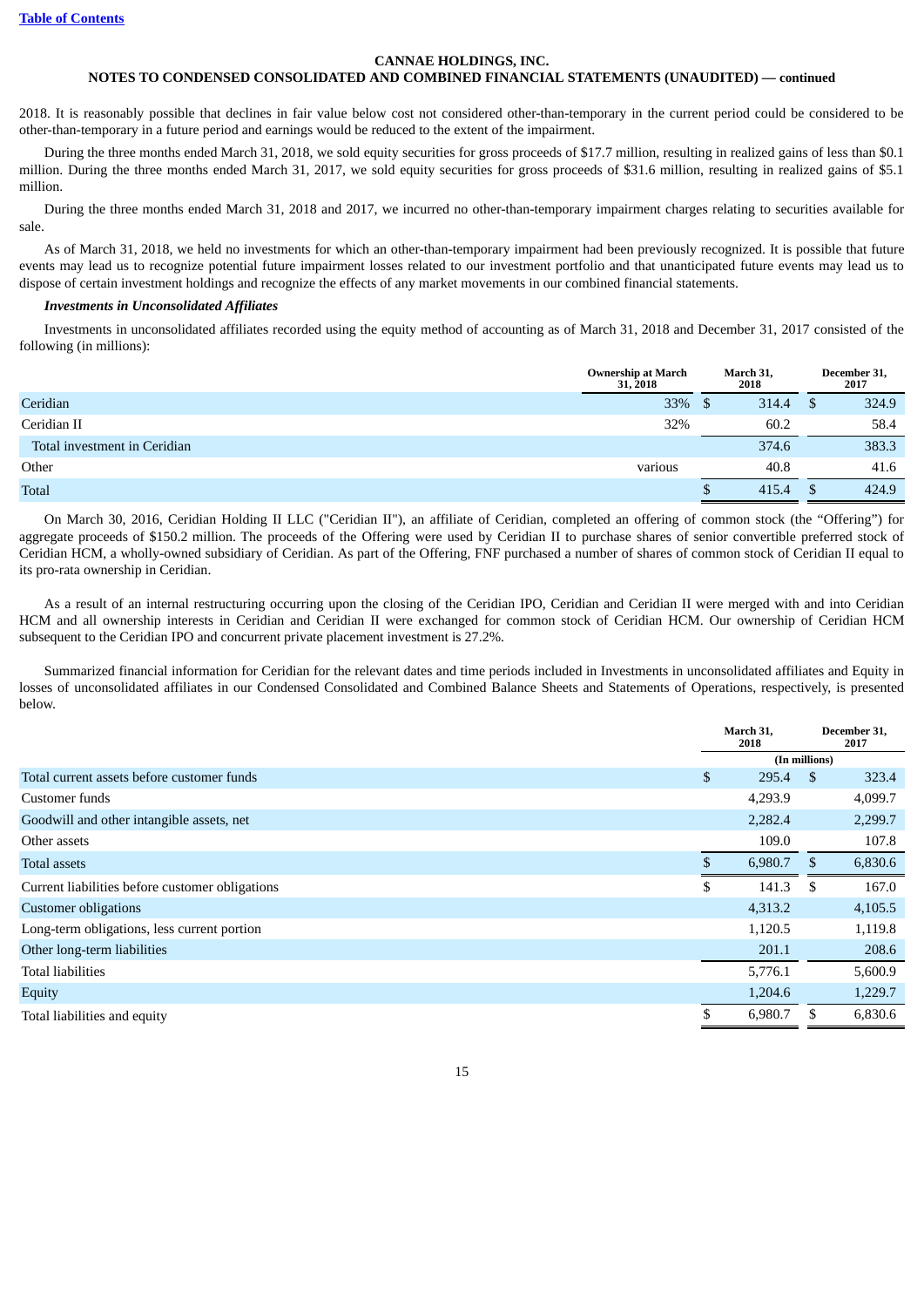# **CANNAE HOLDINGS, INC. NOTES TO CONDENSED CONSOLIDATED AND COMBINED FINANCIAL STATEMENTS (UNAUDITED) — continued**

|                                     |    | Three months ended<br><b>March 31, 2018</b> |  | Three months ended<br>March 31, 2017 |  |
|-------------------------------------|----|---------------------------------------------|--|--------------------------------------|--|
|                                     |    | (In millions)                               |  |                                      |  |
| Total revenues                      | J. | 208.9                                       |  | 187.0                                |  |
| Earnings (loss) before income taxes |    | 4.5                                         |  | (9.2)                                |  |
| Net loss                            |    | (1.8)                                       |  | (11.2)                               |  |

#### *Short-term Investments*

Short-term investments consist primarily of commercial paper and short-duration U.S. agency securities which have an original maturity of greater than 90 days but less than one year. Short-term investments are carried at amortized cost, which approximates fair value.

## **Note E — Inventory**

Inventory consists of the following:

|                                    |                | March 31,<br>2018 | December 31,<br>2017 |
|------------------------------------|----------------|-------------------|----------------------|
|                                    |                | (In millions)     |                      |
| Bakery inventory:                  |                |                   |                      |
| Raw materials                      | $\mathfrak{s}$ | $12.4$ \$         | 9.1                  |
| Semi-finished and finished goods   |                | 13.7              | 7.5                  |
| Packaging                          |                | 2.9               | 2.8                  |
| Obsolescence reserve               |                | (0.7)             | (0.6)                |
| Total bakery inventory             |                | 28.3              | 18.8                 |
| Other restaurant-related inventory |                | 10.1              | 10.9                 |
| Other                              |                | 0.2               |                      |
| Total inventory                    |                | 38.6              | 29.7<br>£.           |
|                                    |                |                   |                      |

#### **Note F — Notes Payable**

Notes payable consists of the following:

|                                                                                                            |               | March 31.<br>2018 |    | December 31.<br>2017 |
|------------------------------------------------------------------------------------------------------------|---------------|-------------------|----|----------------------|
|                                                                                                            | (In millions) |                   |    |                      |
| ABRH Term Loan, interest payable monthly at LIBOR $+$ 3.0%, due August 2019                                | \$            |                   | D  | 84.2                 |
| ABRH Revolving Credit Facility due August 2019 with interest payable monthly or quarterly at various rates |               |                   |    | 38.0                 |
| Brasada Cascades Credit Agreement, due January 2026 with interest payable monthly at varying rates         |               | 12.0              |    | 12.1                 |
| Corporate Revolver Note with FNF, Inc., unused portion of \$100.0 million at March 31, 2018                |               |                   |    |                      |
| Other                                                                                                      |               | 0.5               |    | 0.6                  |
| Notes payable, total                                                                                       | \$            | 12.5              | .S | 134.9                |
| Less: Notes payable, current                                                                               |               | 1.4               |    | 122.2                |
| Notes payable, long term                                                                                   |               | 11.1              |    | 12.7                 |

At March 31, 2018 the carrying value of our outstanding notes payable approximated fair value. The carrying value of the variable rate notes pursuant to the Brasada Cascades Credit Agreement approximate fair value as they are variable rate instruments with short reset periods (either monthly or quarterly) which reflect current market rates. The revolving credit facilities are considered Level 2 financial liabilities. The fixed-rate note pursuant to the Cascades Credit Agreement approximates fair value as of March 31, 2018.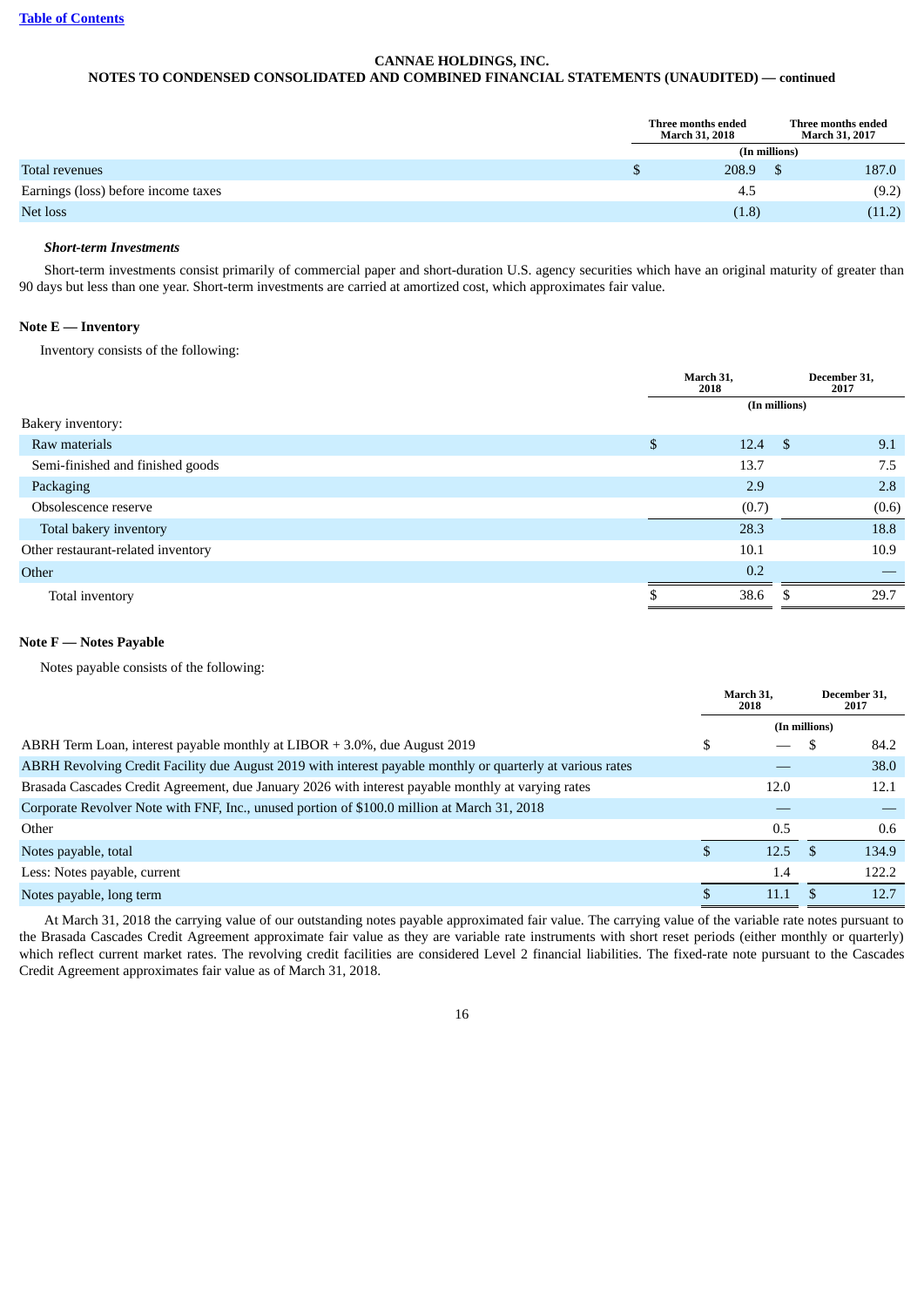# **NOTES TO CONDENSED CONSOLIDATED AND COMBINED FINANCIAL STATEMENTS (UNAUDITED) — continued**

On January 29, 2016, FNF NV Brasada, LLC, an Oregon limited liability company and majority-owned subsidiary of Cannae, entered into a credit agreement with an aggregate borrowing capacity of \$17.0 million (the "Cascades Credit Agreement") with Bank of the Cascades, an Oregon state-chartered commercial bank ("Bank of the Cascades"), as lender. The material terms of the Cascades Credit Agreement are set forth in our Annual Report on Form 10-K for the year ended December 31, 2017. As of March 31, 2018, the variable rate notes incurred interest at 4.07%, and there is \$0.8 million available to be drawn on the Line of Credit Loan.

On August 19, 2014, ABRH entered into a credit agreement (the "ABRH Credit Facility") with Wells Fargo Bank, National Association as administrative agent, Swingline Lender and Issuing Lender (the "ABRH Administrative Agent"), Bank of America, N.A. as syndication agent and the other financial institutions party thereto. The ABRH Credit Facility was amended on February 24, 2017. The material terms of the ABRH Credit Facility are set forth in our Annual Report on Form 10-K for the year ended December 31, 2017. In March 2018, the ABRH Credit Facility was assigned to Cannae and the outstanding balance was paid off in its entirety. Subsequent to the assignment, Cannae and ABRH entered into an amendment to the Credit Facility to increase the interest rate to 10%, suspend the financial covenants until March 31, 2019 and require ABRH to pay to Cannae an amendment fee equal to 2% of the outstanding loan balance.

On June 30, 2014, FNF issued to FNFV, LLC a revolver note in an aggregate principal amount of up to \$100.0 million (the "Revolver Note"), pursuant to FNF's revolving credit facility. On November 17, 2017, FNF issued to Cannae a revolver note in aggregate principal amount of up to \$100.0 million (the "FNF Revolver") which replaced the Revolver Note. The material terms of the FNF Revolver are set forth in our Annual Report on Form 10-K for the year ended December 31, 2017. As of March 31, 2018, we have not made any borrowings under the FNF Revolver.

Gross principal maturities of notes payable at March 31, 2018 are as follows (in millions):

| 2018 (remaining) | D | 1.1  |
|------------------|---|------|
| 2019             |   | 0.5  |
| 2020             |   | 0.4  |
| 2021             |   | 0.4  |
| 2022             |   | 0.4  |
| Thereafter       |   | 9.8  |
|                  |   | 12.6 |

#### **Note G — Commitments and Contingencies**

#### *Legal Contingencies*

In the ordinary course of business, we are involved in various pending and threatened litigation and regulatory matters related to our operations, some of which include claims for punitive or exemplary damages. Our ordinary course litigation includes purported class action lawsuits, which make allegations related to various aspects of our business. From time to time, we also receive requests for information from various state and federal regulatory authorities, some of which take the form of civil investigative demands or subpoenas. Some of these regulatory inquiries may result in the assessment of fines for violations of regulations or settlements with such authorities requiring a variety of remedies. We believe that no actions, other than those discussed below, depart from customary litigation or regulatory inquiries incidental to our business.

Our Restaurant Group companies are a defendant from time to time in various legal proceedings arising in the ordinary course of business, including claims relating to injury or wrongful death under "dram shop" laws that allow a person to sue us based on any injury caused by an intoxicated person who was wrongfully served alcoholic beverages at one of the restaurants; individual and purported class or collective action claims alleging violation of federal and state employment, franchise and other laws; and claims from guests or employees alleging illness, injury or other food quality, health or operational concerns. Our Restaurant Group companies are also subject to compliance with extensive government laws and regulations related to employment practices and policies and the manufacture, preparation, and sale of food and alcohol. We may also become subject to lawsuits and other proceedings, as well as card network fines and penalties, arising out of the actual or alleged theft of our customers' credit or debit card information.

We review lawsuits and other legal and regulatory matters (collectively "legal proceedings") on an ongoing basis when making accrual and disclosure decisions. When assessing reasonably possible and probable outcomes, management bases its decision on its assessment of the ultimate outcome assuming all appeals have been exhausted. For legal proceedings in which it has been determined that a loss is both probable and reasonably estimable, a liability based on known facts and which represents our best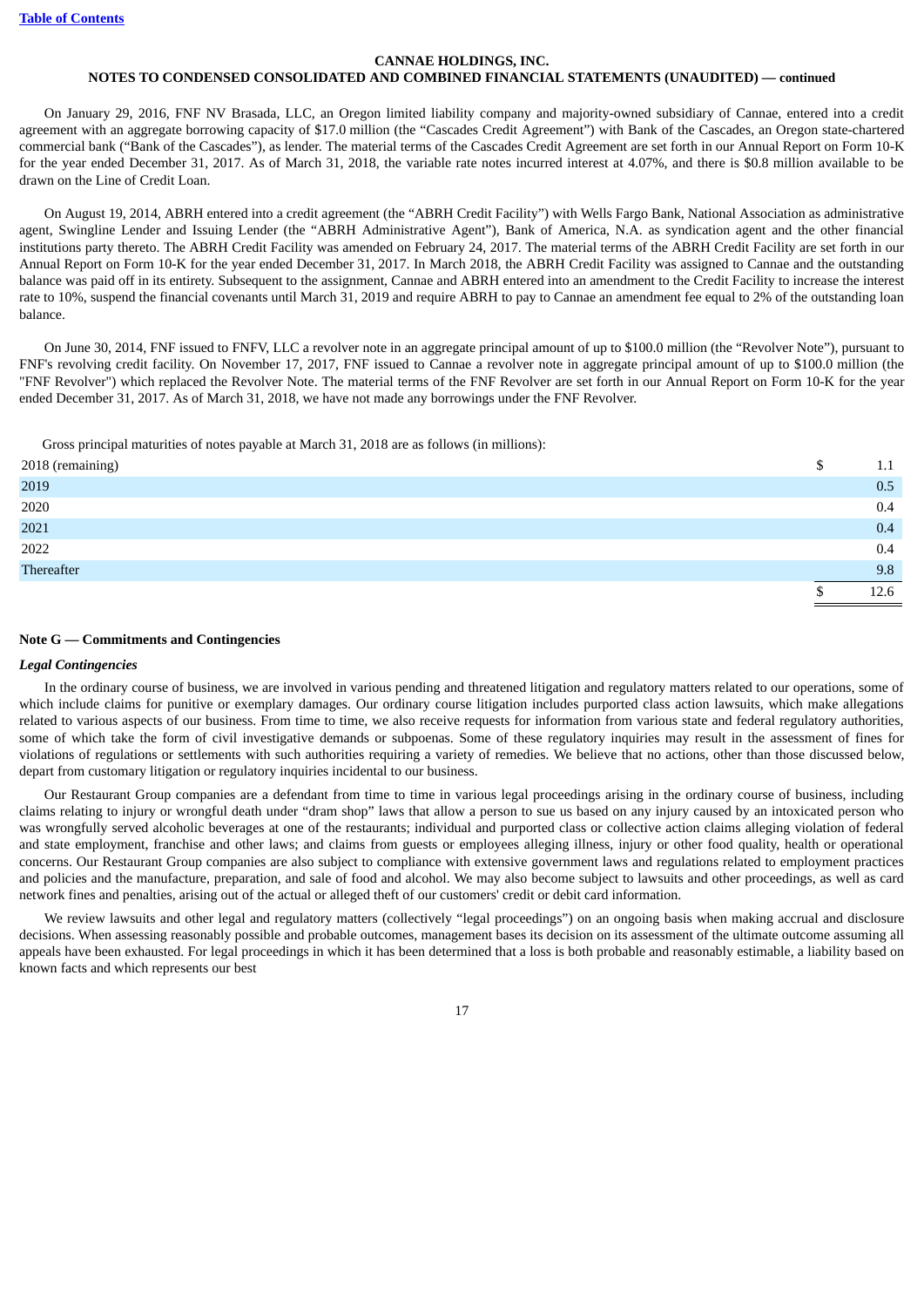## **NOTES TO CONDENSED CONSOLIDATED AND COMBINED FINANCIAL STATEMENTS (UNAUDITED) — continued**

estimate is recorded. As of March 31, 2018 and December 31, 2017, we had \$0.4 million and \$0.2 million, respectively, accrued for legal proceedings. Actual losses may materially differ from the amounts recorded and the ultimate outcome of our pending legal proceedings is generally not yet determinable. While some of these matters could be material to our operating results or cash flows for any particular period if an unfavorable outcome results, at present we do not believe that the ultimate resolution of currently pending legal proceedings, either individually or in the aggregate, will have a material adverse effect on our financial condition, results of operations or cash flows.

O'Charley's is the defendant in a lawsuit, Otis v. O'Charley's, LLC, filed on July 13, 2016, in U.S. District Court, Central District of Illinois. The lawsuit purports to bring a national class action on behalf of all O'Charley's servers and bartenders under the Fair Labor Standards Act and similar state laws. The complaint alleges that O'Charley's failed to pay plaintiffs the applicable minimum wage and overtime by requiring tipped employees to: (a) spend more than twenty percent of their time performing non-tipped duties, including dishwashing, food preparation, cleaning, maintenance, and other "back of the house" duties; and (b) perform "off the clock" work. Plaintiffs seek damages and declaratory relief. The named plaintiffs and members of the putative class are parties to employment agreements with O'Charley's that provide, inter alia, for individual arbitration of potential claims and disputes. On October 25, 2016, the District Court entered an Order staying all proceedings in the Otis case pending the United States Supreme Court's resolution of certain petitions for certiorari filed in several Circuit Courts of Appeals cases that address the issue of whether agreements between employers and employees to arbitrate disputes on an individual basis are enforceable under the Federal Arbitration Act. The Order provides that, if certiorari is granted in any of the Circuit Courts of Appeals cases, the stay of the Otis case will continue until the Supreme Court reaches a final decision on the merits in the cases. On January 13, 2017, the Supreme Court granted certiorari in three of the Circuit Courts of Appeals cases that address the enforceability of arbitration agreements. Accordingly, the proceedings in the Otis case are stayed until the Supreme Court reaches a final decision on the merits in the three cases.

#### *Operating Leases*

Future minimum operating lease payments as of March 31, 2018 are as follows (in millions):

| 2018 (remaining)                              | \$<br>46.4 |
|-----------------------------------------------|------------|
| 2019                                          | 58.2       |
| 2020                                          | 51.8       |
| 2021                                          | 44.8       |
| 2022                                          | 34.0       |
| Thereafter                                    | 135.8      |
| Total future minimum operating lease payments | 371.0      |

#### *Unconditional Purchase Obligations*

The Restaurant Group has unconditional purchase obligations with various vendors. These purchase obligations are primarily food and beverage obligations with fixed commitments in regards to the time period of the contract and the quantities purchased with annual price adjustments that can fluctuate. We used both historical and projected volume and pricing as of March 31, 2018 to determine the amount of the obligations.

Purchase obligations as of March 31, 2018 are as follows (in millions):

| 2018 (remaining)           | \$<br>167.9 |
|----------------------------|-------------|
| 2019                       | 28.7        |
| 2020                       | 17.0        |
| 2021                       | 4.3         |
| 2022                       | 3.3         |
| Thereafter                 | 3.6         |
| Total purchase commitments | 224.8       |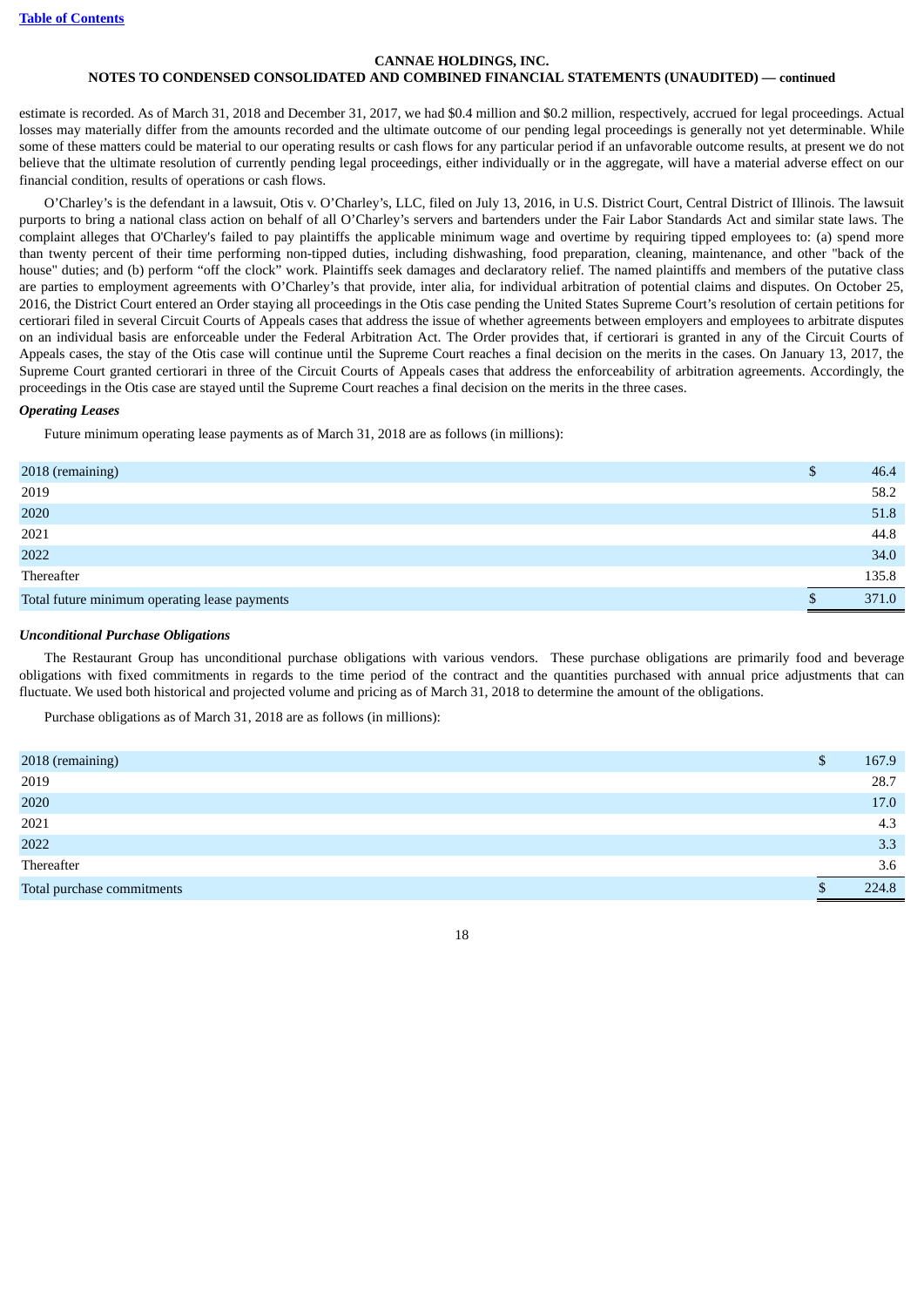# **NOTES TO CONDENSED CONSOLIDATED AND COMBINED FINANCIAL STATEMENTS (UNAUDITED) — continued**

#### **Note H — Segment Information**

Summarized financial information concerning our reportable segments is shown in the following tables.

As of and for the three months ended March 31, 2018:

|                                                                                                                                 | Restaurant<br>Group |       | T-System     |       | Ceridian |         | Corporate and<br>Other |       | Ceridian<br>Elimination |           | <b>Total</b>  |
|---------------------------------------------------------------------------------------------------------------------------------|---------------------|-------|--------------|-------|----------|---------|------------------------|-------|-------------------------|-----------|---------------|
|                                                                                                                                 |                     |       |              |       |          |         |                        |       |                         |           |               |
| <b>Restaurant revenues</b>                                                                                                      | $\mathbb{S}$        | 273.8 | $\mathbf{s}$ |       | \$.      |         | \$.                    |       | <sup>\$</sup>           |           | 273.8         |
| Other operating revenues                                                                                                        |                     |       |              | 16.9  |          | 208.9   |                        | 3.2   |                         | (208.9)   | 20.1          |
| Revenues from external customers                                                                                                |                     | 273.8 |              | 16.9  |          | 208.9   |                        | 3.2   |                         | (208.9)   | 293.9         |
| Interest and investment income, including realized gains and losses                                                             |                     |       |              |       |          |         |                        | 1.3   |                         |           | 1.3           |
| <b>Total revenues</b>                                                                                                           |                     | 273.8 |              | 16.9  |          | 208.9   |                        | 4.5   |                         | (208.9)   | 295.2         |
| Depreciation and amortization                                                                                                   |                     | 10.7  |              | 4.2   |          | 14.9    |                        |       |                         | (14.9)    | 14.9          |
| Interest expense                                                                                                                |                     | (3.7) |              |       |          | (21.9)  |                        | 0.7   |                         | 21.9      | (3.0)         |
| (Loss) earnings from continuing operations, before income taxes and equity in earnings (losses) of<br>unconsolidated affiliates |                     | (9.3) |              | 0.1   |          | 4.5     |                        | 0.4   |                         | (4.5)     | (8.8)         |
| Income tax (benefit) expense                                                                                                    |                     |       |              | (0.3) |          | 6.8     |                        | (3.7) |                         | (6.8)     | (4.0)         |
| (Loss) earnings from continuing operations, before equity in earnings (losses) of unconsolidated<br>affiliates                  |                     | (9.3) |              | 0.4   |          | (2.3)   |                        | 4.1   |                         | 2.3       | (4.8)         |
| Equity in earnings (losses) of unconsolidated affiliates                                                                        |                     | 0.1   |              |       |          |         |                        | 0.7   |                         | (1.9)     | (1.1)         |
| (Loss) earnings from continuing operations                                                                                      |                     | (9.2) |              | 0.4   |          | (2.3)   |                        | 4.8   |                         | 0.4       | (5.9)         |
| Assets                                                                                                                          | \$.                 | 480.2 | \$           | 220.7 | \$       | 6,980.7 | $\mathcal{S}$          | 639.7 | \$                      | (6,980.7) | \$<br>1,340.6 |
| Goodwill                                                                                                                        |                     | 103.1 |              | 98.9  |          | 2,075.8 |                        |       |                         | (2,075.8) | 202.0         |

As of and for the three months ended March 31, 2017:

|                                                                                                                                 | Restaurant<br>Group |       |    | Ceridian | Corporate<br>and Other |       | Ceridian<br>Elimination |           | <b>Total</b>  |
|---------------------------------------------------------------------------------------------------------------------------------|---------------------|-------|----|----------|------------------------|-------|-------------------------|-----------|---------------|
|                                                                                                                                 |                     |       |    |          |                        |       |                         |           |               |
| Restaurant revenues                                                                                                             | $\mathbb{S}$        | 272.7 |    |          | £.                     |       | \$                      |           | 272.7         |
| Other operating revenues                                                                                                        |                     |       |    | 187.0    |                        | 2.6   |                         | (187.0)   | 2.6           |
| Revenues from external customers                                                                                                |                     | 272.7 |    | 187.0    |                        | 2.6   |                         | (187.0)   | 275.3         |
| Interest and investment income, including realized gains and losses                                                             |                     |       |    |          |                        | 6.1   |                         |           | 6.1           |
| Total revenues                                                                                                                  |                     | 272.7 |    | 187.0    |                        | 8.7   |                         | (187.0)   | 281.4         |
| Depreciation and amortization                                                                                                   |                     | 10.8  |    | 14.1     |                        | 0.6   |                         | (14.1)    | 11.4          |
| Interest expense                                                                                                                |                     | (1.9) |    | (21.4)   |                        | (0.2) |                         | 21.4      | (2.1)         |
| (Loss) earnings from continuing operations, before income taxes and equity in earnings (losses) of unconsolidated<br>affiliates |                     | (4.5) |    | (9.2)    |                        | 2.3   |                         | 9.2       | (2.2)         |
| Income tax expense (benefit)                                                                                                    |                     |       |    | 2.5      |                        | (1.8) |                         | (2.5)     | (1.8)         |
| (Loss) earnings from continuing operations, before equity in earnings (losses) of unconsolidated affiliates                     |                     | (4.5) |    | (11.7)   |                        | 4.1   |                         | 11.7      | (0.4)         |
| Equity in earnings (losses) of unconsolidated affiliates                                                                        |                     |       |    |          |                        | 0.1   |                         | (3.5)     | (3.4)         |
| (Loss) earnings from continuing operations                                                                                      |                     | (4.5) |    | (11.7)   |                        | 4.2   | S                       | 8.2       | (3.8)         |
| Assets                                                                                                                          | \$                  | 500.4 | .S | 7,297.4  |                        | 999.4 | \$                      | (7,297.4) | \$<br>1,499.8 |
| Goodwill                                                                                                                        |                     | 103.1 |    | 2,061.9  |                        |       |                         | (2,061.9) | 103.1         |

The activities in our segments include the following:

- *• Restaurant Group.* This segment consists of the operations of ABRH, in which we have a 55% ownership interest. ABRH and its affiliates are the owners and operators of the O'Charley's, Ninety Nine Restaurants, Village Inn and Bakers Square restaurant and food service concepts, as well as its Legendary Baking bakery operation.
- *Ceridian*. This segment consists of our 33% ownership interest in Ceridian. Ceridian, through its operating subsidiary Ceridian HCM, offers a broad range of services and software designed to help employers more effectively manage employment processes, such as payroll, payroll related tax filing, human resource information systems, employee self-service, time and labor management, employee assistance and work-life programs, and recruitment and applicant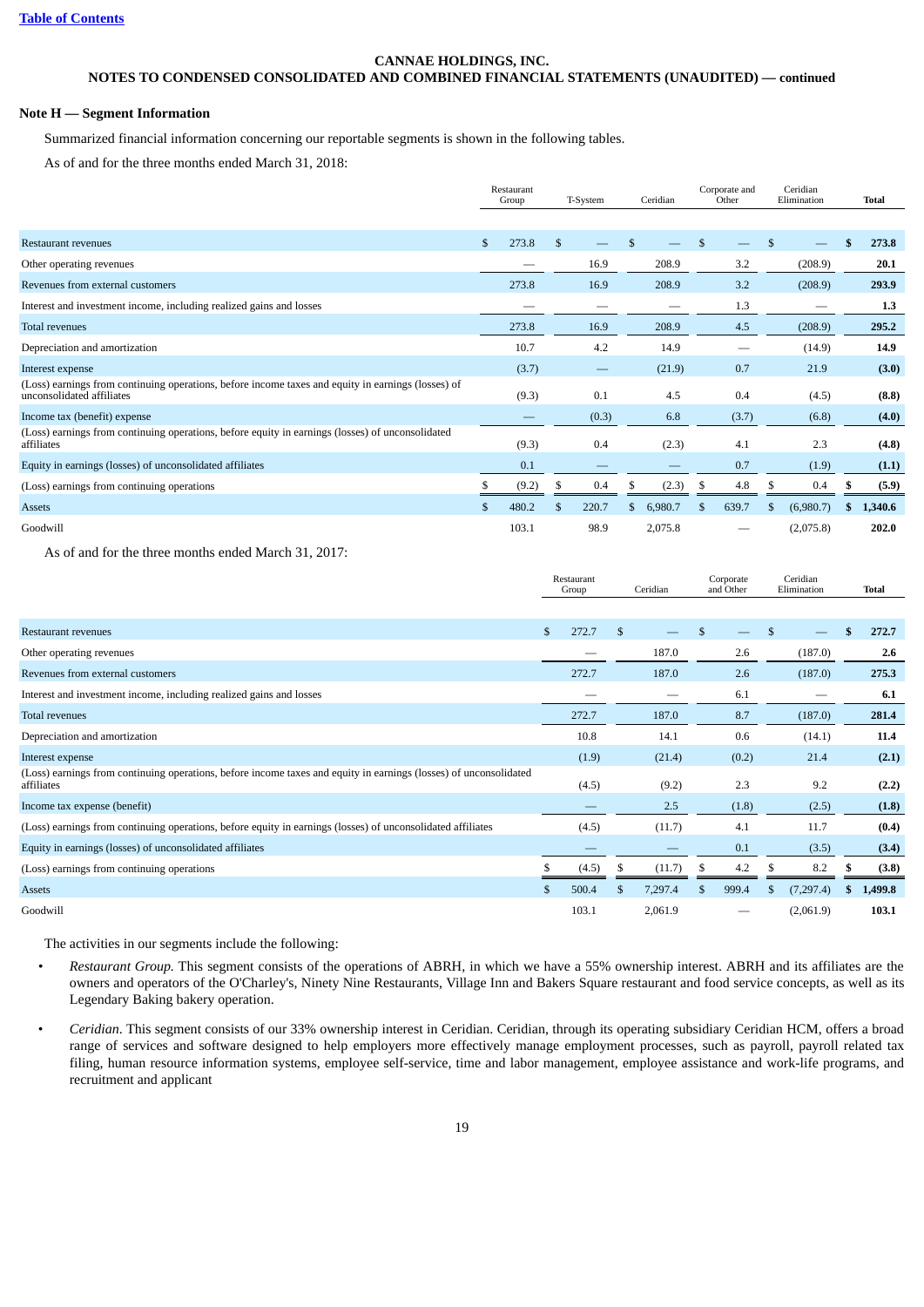## **NOTES TO CONDENSED CONSOLIDATED AND COMBINED FINANCIAL STATEMENTS (UNAUDITED) — continued**

screening. Ceridian HCM's cloud offering, Dayforce, is a cloud solution that meets HCM needs with one employee record and one user experience throughout the application. Dayforce enables organizations to process pay, maintain human resources records, manage benefits enrollment, schedule staff, and find and hire personnel, while monitoring compliance throughout the employee life cycle. We account for our investment in Ceridian under the equity method of accounting and therefore its results of operations do not consolidate into ours. Accordingly, we have presented the elimination of Ceridian's results in the Ceridian Elimination section of the segment presentation above.

- *T-System*. This segment consists of the operations of our wholly-owned subsidiary, T-System, acquired on October 16, 2017. T-System is a provider of clinical documentation and coding solutions to hospital-based and free-standing emergency departments and urgent care facilities. T-System organizes itself into two businesses. The Clinical Documentation business offers software solutions providing clinical staff with full workflow operations that drive documentation completeness and revenue optimization to more than 435 customers. Additionally, the patented T-Sheet is the industry standard for emergency department documentation, with more than 800 customers. The Coding Software & Outsourced Solutions business provides a full-service outsourced coding solution as well as a cloud-based software-as-a-service solution for self-service coding. These offerings help more than 75customers at over 300 sites optimize their revenue cycle workflow and customer revenue reimbursement through improved coding accuracy and compliance and coder productivity compared to in-house coding.
- *• Corporate and Other.* This segment consists of our share in the operations of certain controlled portfolio companies and other equity investments as well as certain intercompany eliminations and taxes. Total assets for this segment as of March 31, 2017 also include the assets of One Digital. See Note J. *Discontinued Operations* for further details.

#### **Note I — Supplemental Cash Flow Information**

The following supplemental cash flow information is provided with respect to interest and tax payments, as well as certain non-cash investing and financing activities.

|                                                                                   |   | Three months ended March 31, |               |      |
|-----------------------------------------------------------------------------------|---|------------------------------|---------------|------|
|                                                                                   |   | 2018                         |               | 2017 |
|                                                                                   |   |                              | (In millions) |      |
| Cash paid during the period:                                                      |   |                              |               |      |
| Interest                                                                          | S | 1.3                          | -S            | 2.6  |
| Income taxes                                                                      |   |                              |               |      |
| Non-cash investing activities:                                                    |   |                              |               |      |
| Unsettled purchases of investment securities accrued at period end                |   | 3.5                          | -\$           |      |
| Non-cash financing activities:                                                    |   |                              |               |      |
| Liabilities and noncontrolling interests assumed in connection with acquisitions: |   |                              |               |      |
| Fair value of net assets acquired                                                 | ¢ |                              |               | 25.9 |
| Less: Total cash purchase price                                                   |   |                              |               | 21.0 |
| Liabilities and noncontrolling interests assumed                                  |   |                              |               | 4.9  |

#### **Note J — Discontinued Operations**

#### *OneDigital*

On June 6, 2017, we completed the sale of OneDigital. As a result of the sale of OneDigital we have reclassified the financial results of OneDigital to discontinued operations for the three months ended March 31, 2017 in our Condensed Consolidated and Combined Statement of Operations. We retained no ownership in OneDigital and have no continuing involvement with OneDigital as of the date of the sale.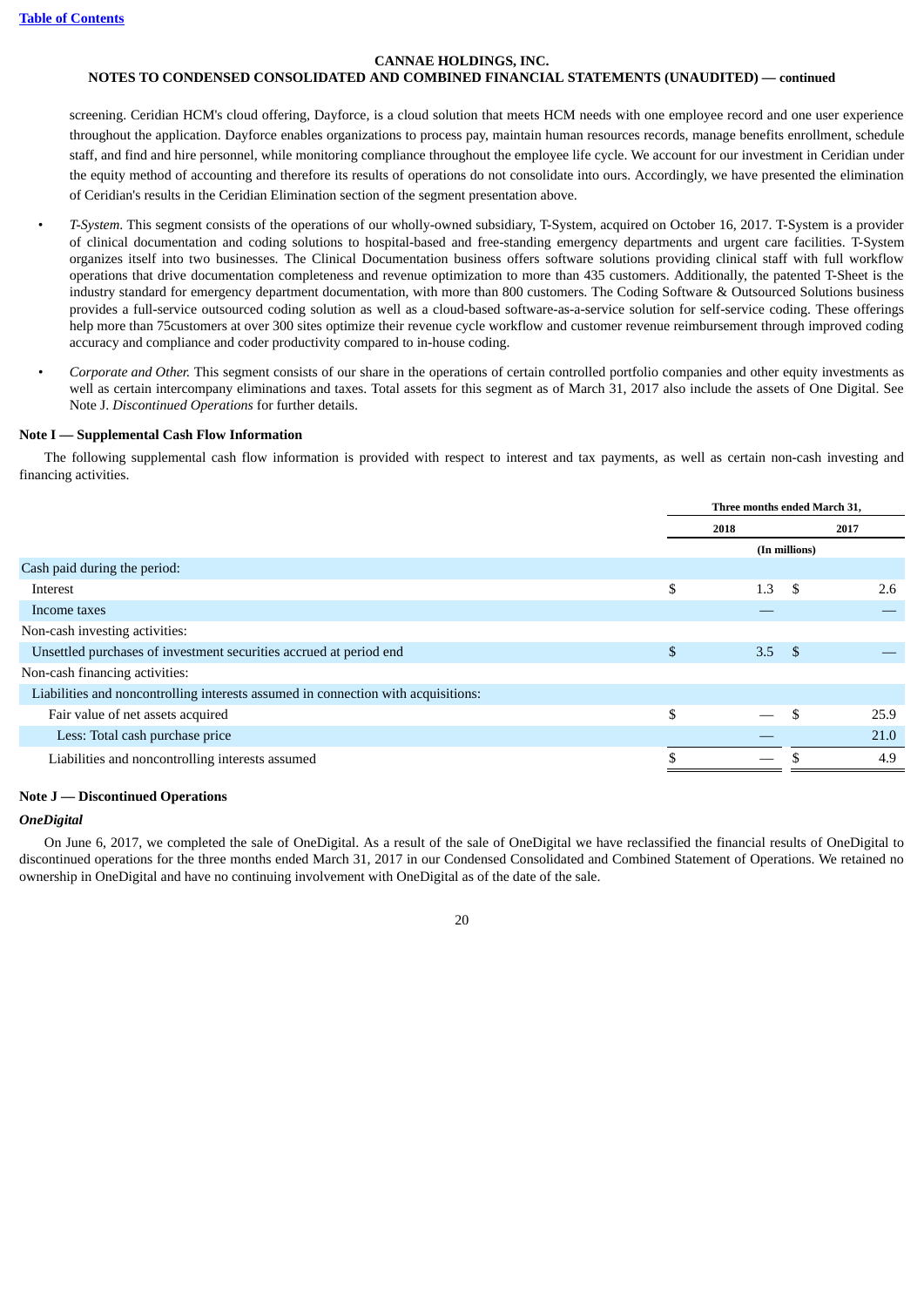# **NOTES TO CONDENSED CONSOLIDATED AND COMBINED FINANCIAL STATEMENTS (UNAUDITED) — continued**

A reconciliation of the operations of OneDigital to the Condensed Consolidated and Combined Statement of Operations is shown below:

|                                                           | <b>Three months ended</b><br>March 31,<br>2017 |             |  |  |  |  |
|-----------------------------------------------------------|------------------------------------------------|-------------|--|--|--|--|
|                                                           |                                                | (Unaudited) |  |  |  |  |
| Revenues:                                                 |                                                |             |  |  |  |  |
| Other operating revenue                                   | \$                                             | 46.7        |  |  |  |  |
| Total operating revenues                                  |                                                | 46.7        |  |  |  |  |
| Operating expenses:                                       |                                                |             |  |  |  |  |
| Personnel costs                                           |                                                | 28.7        |  |  |  |  |
| Depreciation and amortization                             |                                                | 5.1         |  |  |  |  |
| Other operating expenses                                  |                                                | 6.5         |  |  |  |  |
| Total operating expenses                                  |                                                | 40.3        |  |  |  |  |
| Operating income                                          |                                                | 6.4         |  |  |  |  |
| Other income (expense):                                   |                                                |             |  |  |  |  |
| Interest expense                                          |                                                | (1.6)       |  |  |  |  |
| Total other income (expense)                              |                                                | (1.6)       |  |  |  |  |
| Earnings from discontinued operations before income taxes |                                                | 4.8         |  |  |  |  |
| Income tax expense                                        |                                                | 2.5         |  |  |  |  |
| Earnings from discontinued operations                     |                                                | 2.3         |  |  |  |  |
|                                                           |                                                |             |  |  |  |  |
| Cash flow from discontinued operations data:              |                                                |             |  |  |  |  |
| Net cash provided by operations                           | \$                                             | 8.1         |  |  |  |  |
| Net cash used in investing activities                     |                                                | (26.4)      |  |  |  |  |

Other acquisitions/disposals of businesses, net of cash acquired, on the Condensed Consolidated and Combined Statement of Cash Flows for the three months ended March 31, 2017 includes \$21.0 million related to acquisitions made by OneDigital. Borrowings on the Condensed Consolidated and Combined Statement of Cash Flows for the three months ended March 31, 2017 include \$23.0 million related to borrowings by OneDigital. Debt service payments on the Condensed Consolidated and Combined Statement of Cash Flows for the three months ended March 31, 2017 include \$3.0 million related to principal repayments by OneDigital.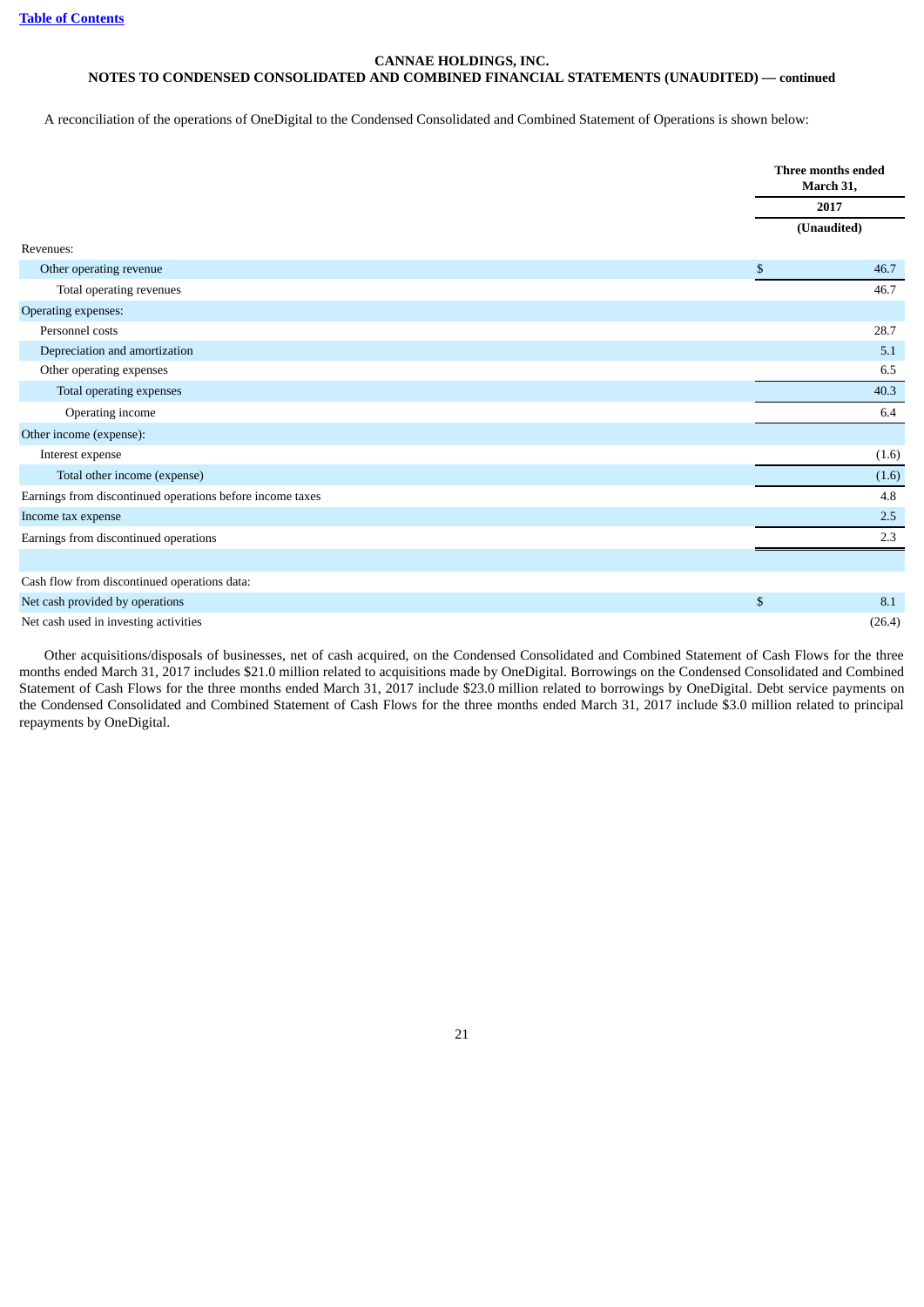# **CANNAE HOLDINGS, INC. NOTES TO CONDENSED CONSOLIDATED AND COMBINED FINANCIAL STATEMENTS (UNAUDITED) — continued**

# **Note K — Revenue Recognition**

On January 1, 2018, we adopted ASC Topic 606 by applying the modified retrospective method. Results for reporting periods beginning after January 1, 2018 are presented under ASC Topic 606, while prior period amounts are not adjusted and continue to be reported under the accounting standards in effect for the prior period. The adoption of ASC Topic 606 did not have a significant impact on the timing or amount of recognition of revenue for our primary sources of revenue. We recorded a cumulative effect adjustment to opening equity as of January 1, 2018 of \$4.3 million as a result of the adoption of ASC Topic 606.

# *Disaggregation of Revenue*

Our revenue consists of:

|                               |                         | Three months ended March 31, |                      |       |
|-------------------------------|-------------------------|------------------------------|----------------------|-------|
|                               |                         | 2018                         |                      | 2017  |
| <b>Revenue Stream</b>         | Segment                 |                              | <b>Total Revenue</b> |       |
| Restaurant revenue:           |                         |                              | (in millions)        |       |
| Restaurant sales              | <b>Restaurant Group</b> | \$<br>259.2                  | \$                   | 259.4 |
| Bakery sales                  | <b>Restaurant Group</b> | 13.2                         |                      | 11.9  |
| Franchise and other           | <b>Restaurant Group</b> | 1.4                          |                      | 1.4   |
| Total restaurant revenue      |                         | 273.8                        |                      | 272.7 |
| Other operating revenue:      |                         |                              |                      |       |
| T-System, point-in-time       | T-System                | 8.2                          |                      |       |
| T-System, over time           | T-System                | 8.7                          |                      |       |
| Real estate and resort        | Corporate and other     | 2.9                          |                      | 2.3   |
| Other                         | Corporate and other     | 0.3                          |                      | 0.3   |
| Total other operating revenue |                         | 20.1                         |                      | 2.6   |
| Total revenues                |                         | 293.9                        |                      | 275.3 |

Restaurant revenue consists of restaurant sales, bakery operations, and, to a lesser extent, franchise revenue and other revenue. Restaurant sales include food and beverage sales and gift card breakage, and are net of applicable state and local sales taxes and discounts and are recognized at a point in time as services are performed and goods are provided. Revenue from bakery operations is recognized at a point in time in the period during which the products are shipped to the customer. Franchise revenue and other revenue consist of development fees and royalties on sales by franchised units. Initial franchise fees are recognized as income upon commencement of the franchise operation and completion of all material services and conditions by the Company. Royalties are calculated as a percentage of the franchisee sales and recognized in the period in which the sales are generated. Revenue resulting from the sale of gift cards is recognized in the period in which the gift card is redeemed and is recorded as deferred revenue until recognized.

T-System recognizes revenue when a customer obtains control of the promised goods or services. The amount of revenue recognized is determined by the consideration that T-System expects to be entitled to in exchange for the goods and services.

T-System offers a software as a service solution with full-service coding ("RevCycle+") available, through contracts with customers to either provide access to its proprietary coding software platform or provide medical chart coding services. Billing for both services occurs monthly as services are provided. Billing for medical chart coding services is based on a fixed monthly fee. Revenue for RevCycle+ is recognized ratably over the term of the contract as services are consumed by the customer. Revenue for implementation and upfront training services provided to the customer, if any, are billed separately and recognized at a point in time upon completion of such services as T-System's performance obligation is considered complete.

T-System sells an electronic version of the medical documentation system ("EV"), provided in the form of a non-exclusive license to use the software at the sites under the agreement. The Company sells software licenses through recurring fixed-term or subscription fee arrangements and one-time perpetual license arrangements. Software contracts include performance obligations that are both satisfied at a point in time and over a period of time as goods and services are transferred. T-System also sells legacy medical documentation templates ("T-Sheets") to emergency care providers to be used for documentation of patient care. T-Sheets includes various optional recurring fixed-term or subscription licenses which are recognized over a period of time after access to the template has been delivered to the customer.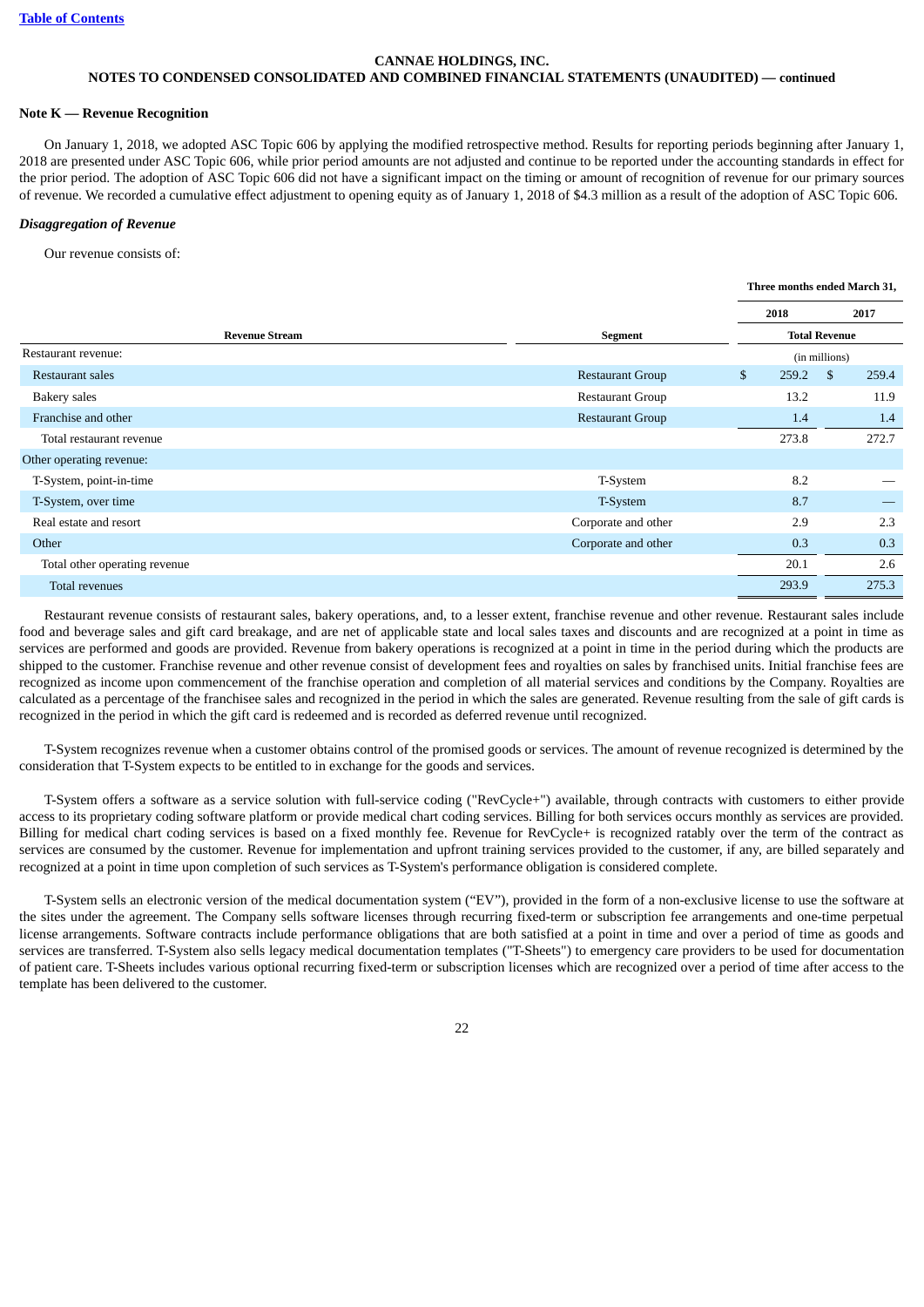# **NOTES TO CONDENSED CONSOLIDATED AND COMBINED FINANCIAL STATEMENTS (UNAUDITED) — continued**

Other operating revenue consists of income generated by our resort operations which includes sales of real estate, lodging rentals, food and beverage sales, and other income from various resort services offered. Revenue is recognized upon closing of the sale of real estate or once goods and services have been provided and billed to the customer.

#### *Contract Balances*

The following table provides information about receivables and deferred revenue:

|                                         |   | March 31,      |               | December 31, |
|-----------------------------------------|---|----------------|---------------|--------------|
|                                         |   | 2018           |               | 2017         |
|                                         |   |                | (In millions) |              |
| Trade receivables                       | ω | 30.2           |               | 35.8         |
| Deferred revenue (contract liabilities) |   | ว5 ว<br>ے . اس |               | 35.2         |

Deferred revenue is recorded primarily for our T-System revenue and restaurant gift card sales. The unrecognized portion of such revenue is recorded as deferred revenue in accounts payable and other accrued liabilities in the Condensed Consolidated and Combined Balance Sheets. Revenue of \$16.2 million was recognized in the three months ended March 31, 2018 that was included in Deferred revenue at the beginning of the period.

#### *Transaction Price Allocated to the Remaining Performance Obligations*

As of March 31, 2018, approximately \$34.5 million of revenue is estimated to be recognized in the future from the Company's remaining unfulfilled performance obligations, which are primarily comprised of recurring, long-term contracts of 1-5 years associated with T-System's RevCycle+ and EV contracts. This excludes the amount of anticipated recurring renewals not yet contractually obligated. The Company expects to recognize approximately 51% of our remaining performance obligations over the next 12 months, approximately another 25% over the next 13 to 24 months, and the balance thereafter.

#### <span id="page-24-0"></span>**Item 2. Management's Discussion and Analysis of Financial Condition and Results of Operations**

The statements contained in this Quarterly Report on Form 10-Q that are not purely historical are forward-looking statements within the meaning of Section 27A of the Securities Act of 1933, as amended, and Section 21E of the Securities Exchange Act of 1934, as amended, including statements regarding our expectations, hopes, intentions or strategies regarding the future. All forward-looking statements included in this document are based on information available to us on the date hereof, and we assume no obligation to update any such forward-looking statements. It is important to note that our actual results could vary materially from those forward-looking statements contained herein due to many factors, including, but not limited to: changes in general economic, business and political conditions, including changes in the financial markets; our potential inability to find suitable acquisition candidates, acquisitions in lines of business that will not necessarily be limited to our traditional areas of focus, or difficulties in integrating acquisitions; significant competition that our operating subsidiaries face; risks associated with our Split-Off from FNF, including limitations on our strategic and operating flexibility related to the tax-free nature of the Split-Off and the Investment Company Act of 1940; our ability to complete the reorganization of our and Newport Holdings respective interests in American Blue Ribbon Holdings in the expected manner and timeframe; and other risks detailed in the "Statement Regarding Forward-Looking Information," "Risk Factors" and other sections of our Registration Statement and other filings with the SEC.

The following discussion should be read in conjunction with our Annual Report on Form 10-K for the year ended December 31, 2017.

#### **Overview**

For a description of our business, including descriptions of segments and recent business developments, see the discussion under *Basis of Financial Statements* in Note A to the Condensed Consolidated and Combined Financial Statements included in Item 1 of Part I of this Report, which is incorporated by reference into this Part I, Item 2.

#### **Business Trends and Conditions**

#### *Restaurant Group*

The restaurant industry is highly competitive and is often affected by changes in consumer tastes and discretionary spending patterns; changes in general economic conditions; public safety conditions or concerns; demographic trends; weather conditions; the cost of food products, labor, energy and other operating costs; and governmental regulations. Higher labor costs due to state and local minimum wage increases and shopping pattern shifts to e-commerce and "ready to eat" grocery and convenience stores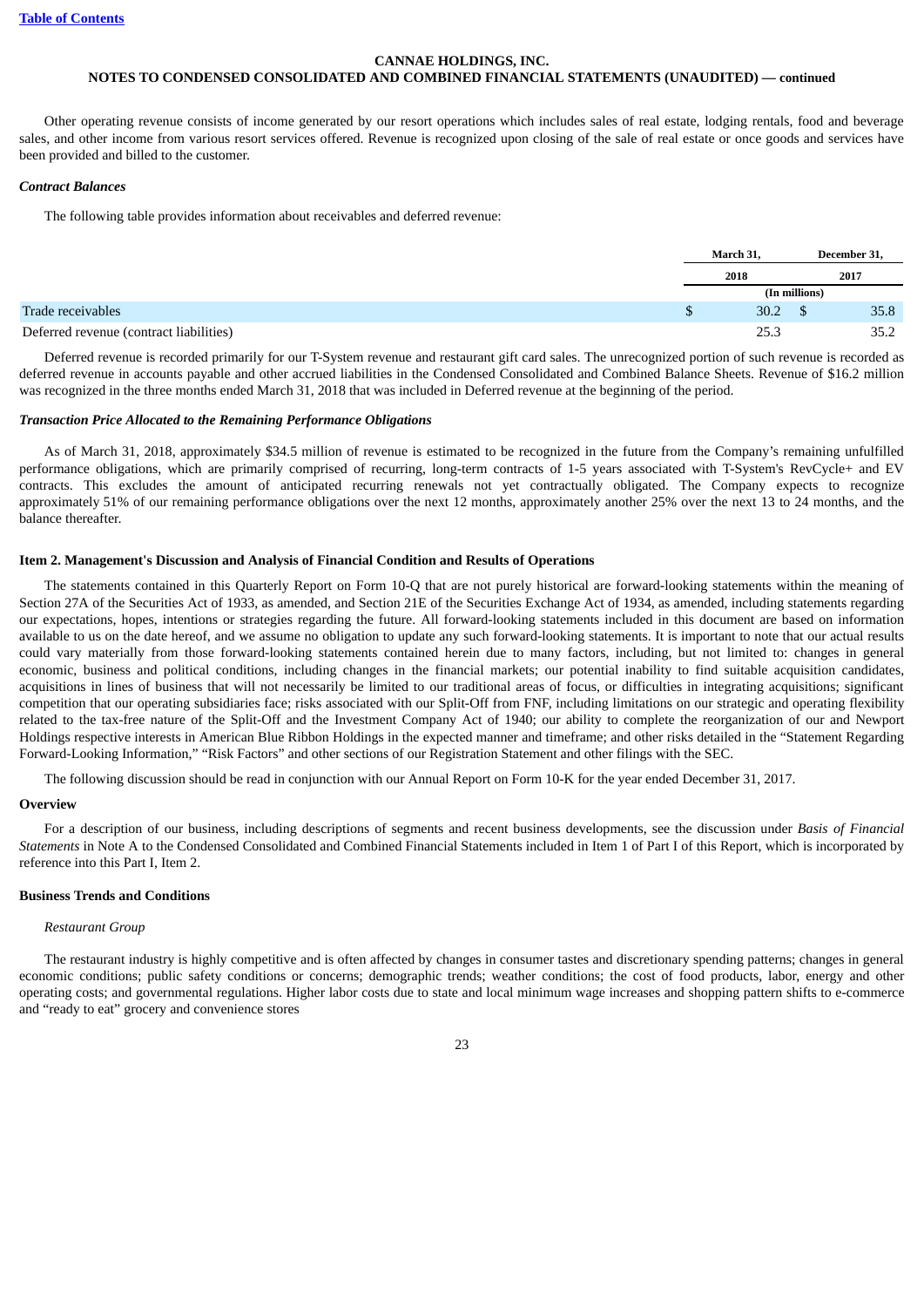have had a negative impact on restaurant performance, particularly in the casual and family dining restaurants in which the company operates.

The restaurant industry is also characterized by high capital investments for new restaurants and relatively high fixed or semi-variable restaurant operating expenses. Because of the high fixed and semi-variable expenses, changes in sales in existing restaurants are generally expected to significantly affect restaurant profitability because many restaurant costs and expenses are not expected to change at the same rate as sales. Restaurant profitability can also be negatively affected by inflationary and regulatory increases in operating costs and other factors. The most significant commodities that may affect our cost of food and beverage are beef, seafood, poultry, and dairy, which accounted for approximately half of our overall cost of food and beverage in the past. Generally, temporary increases in these costs are not passed on to guests; however, in the past, we have adjusted menu prices to compensate for increased costs of a more permanent nature.

Average weekly sales per restaurant are typically higher in the first and fourth quarters than in other quarters, and we typically generate a disproportionate share of our earnings from operations in the first and fourth quarters. Holidays, severe weather and other disruptive conditions may impact sales volumes seasonally in some operating regions.

Our revenues in future periods will continue to be subject to these and other factors that are beyond our control and, as a result, are likely to fluctuate. *Ceridian*

Over the last several years, a number of factors have significantly affected Ceridian's results of operations, including its capital restructuring resulting from the initial acquisition by Thomas H. Lee Partners, L.P., a Delaware limited partnership ("THL") and FNFV LLC of all of the outstanding equity of the Ceridian entities that was completed on November 9, 2007 (such acquisition, the "2007 Merger"), and the related interest expense, the accounting and purchase price allocations from the 2007 Merger, the acquisition in 2012 of the Dayforce legal entities, and Ceridian's corporate restructuring following the 2013 separation of Ceridian HCM and Comdata. Other factors that have affected Ceridian's results of operations over the last several years include the levels of customer trust funds held, transaction volumes, price increases, foreign currency exchange rates, interest rates (including interest earned on customer trust funds and interest expense on debt), customer employment levels, and its cost savings initiatives. Ceridian is subject to the risks arising from adverse changes in domestic and global economic conditions. Historically low interest rates continue to adversely affect its business, having a negative impact on the interest income generated from funds held in trust for customers. Ceridian believes all of such factors may continue to significantly affect its results of operations.

#### *T-System*

The healthcare industry is impacted by several factors that can impact the business landscape in which T-System operates. In the past several years, health care providers have shown a preference for single IT platforms across all venues. During this same time, there has been a push for interoperability across different healthcare IT systems due to the likelihood that a single patient will have medical information from multiple health care facilities or providers. Healthcare IT systems continue to face rising costs from factors such as legislative and regulatory reform, complex reimbursement models, and difficulties in electronic data exchange. These factors may continue to impact the results of T-System's operations.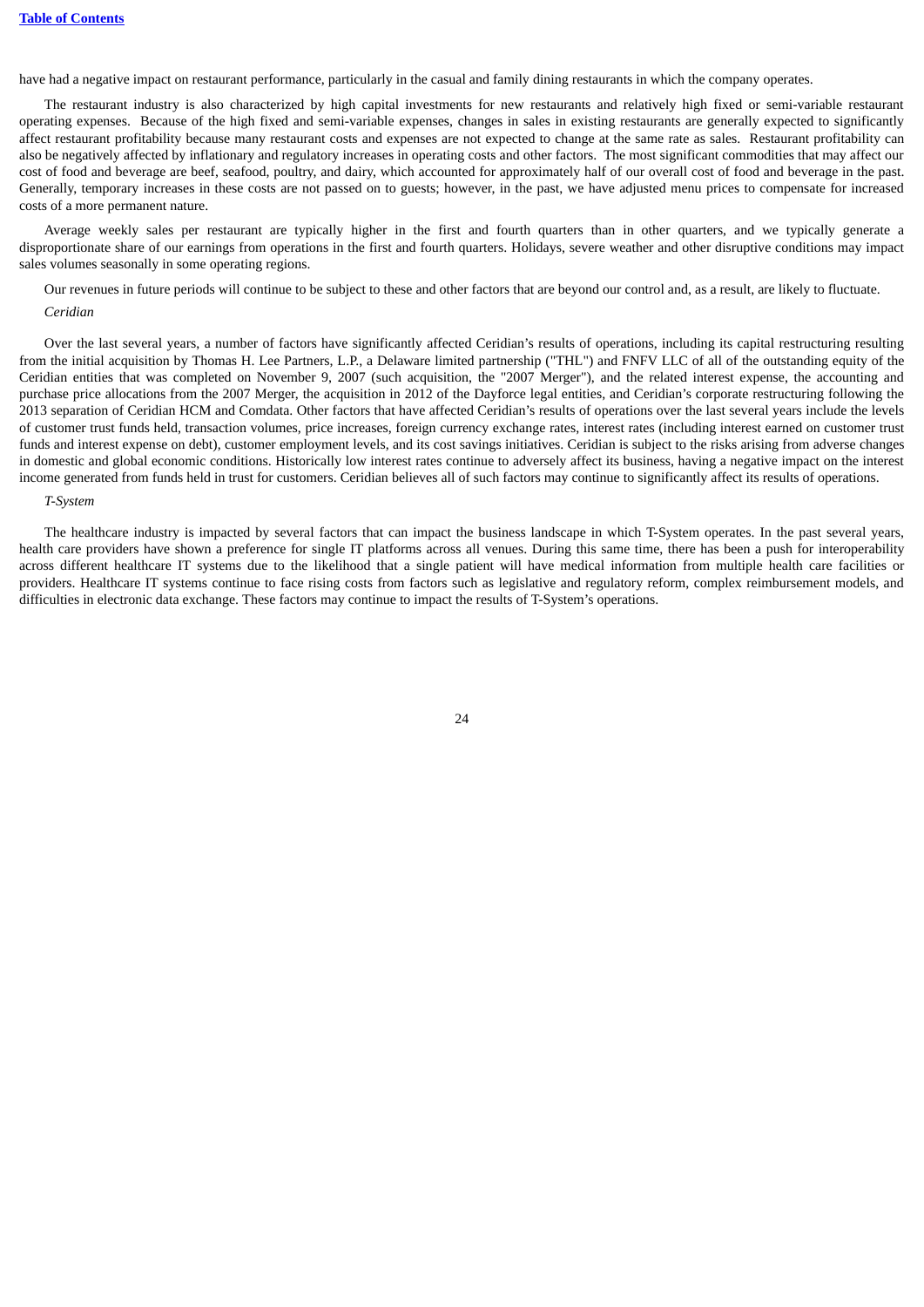## **Results of Operations**

#### *Consolidated Results of Operations*

*Net Earnings.* The following table presents certain financial data for the periods indicated:

|                                                                                                       | Three months ended March 31, |                |       |
|-------------------------------------------------------------------------------------------------------|------------------------------|----------------|-------|
|                                                                                                       | 2018                         |                | 2017  |
|                                                                                                       | (Dollars in millions)        |                |       |
| Revenues:                                                                                             |                              |                |       |
| Restaurant revenue                                                                                    | \$<br>273.8                  | \$             | 272.7 |
| Other operating revenue                                                                               | 20.1                         |                | 2.6   |
| Total operating revenues                                                                              | 293.9                        |                | 275.3 |
| Operating expenses:                                                                                   |                              |                |       |
| Cost of restaurant revenue                                                                            | 240.8                        |                | 236.1 |
| Personnel costs                                                                                       | 24.1                         |                | 16.5  |
| Depreciation and amortization                                                                         | 14.9                         |                | 11.4  |
| Other operating expenses                                                                              | 21.2                         |                | 17.5  |
| Total operating expenses                                                                              | 301.0                        |                | 281.5 |
| <b>Operating loss</b>                                                                                 | (7.1)                        |                | (6.2) |
| Other income (expense):                                                                               |                              |                |       |
| Interest and investment income                                                                        | 1.3                          |                | 1.0   |
| Interest expense                                                                                      | (3.0)                        |                | (2.1) |
| Realized gains, net                                                                                   |                              |                | 5.1   |
| Total other (expense) income                                                                          | (1.7)                        |                | 4.0   |
| Loss from continuing operations before income taxes and equity in losses of unconsolidated affiliates | (8.8)                        |                | (2.2) |
| Income tax benefit                                                                                    | (4.0)                        |                | (1.8) |
| Loss from continuing operations before equity in losses of unconsolidated affiliates                  | (4.8)                        |                | (0.4) |
| Equity in losses of unconsolidated affiliates                                                         | (1.1)                        |                | (3.4) |
| Loss from continuing operations                                                                       | (5.9)                        |                | (3.8) |
| Net earnings from discontinued operations, net of tax                                                 |                              |                | 2.3   |
| Net loss                                                                                              | (5.9)                        |                | (1.5) |
| Less: Net loss attributable to non-controlling interests                                              | (4.2)                        |                | (2.0) |
| Net (loss) earnings attributable to Cannae Holdings, Inc. common shareholders                         | \$<br>(1.7)                  | $\mathfrak{F}$ | 0.5   |

*Revenues.*

Total revenues increased by \$18.6 million in the three months ended March 31, 2018, compared to the corresponding period in 2017.

Net (loss) earnings attributable to Cannae Holdings, Inc. decreased (increased loss) by \$2.2 million in the three months ended March 31, 2018, compared to the corresponding period in 2017.

The change in revenue and net (loss) earnings is discussed in further detail at the segment level below.

# *Expenses.*

Our operating expenses consist primarily of cost of restaurant revenue, personnel costs, other operating expenses, and depreciation and amortization.

Cost of restaurant revenue includes cost of food and beverage, primarily the costs of beef, groceries, produce, seafood, poultry and alcoholic and nonalcoholic beverages, net of vendor discounts and rebates, payroll and related costs and expenses directly relating to restaurant level activities, and restaurant operating costs including occupancy and other operating expenses at the restaurant level.

Personnel costs include base salaries, commissions, benefits, stock-based compensation and bonuses paid to employees. Personnel costs that are directly attributable to the operations of the Restaurant Group are included in Cost of restaurant revenue.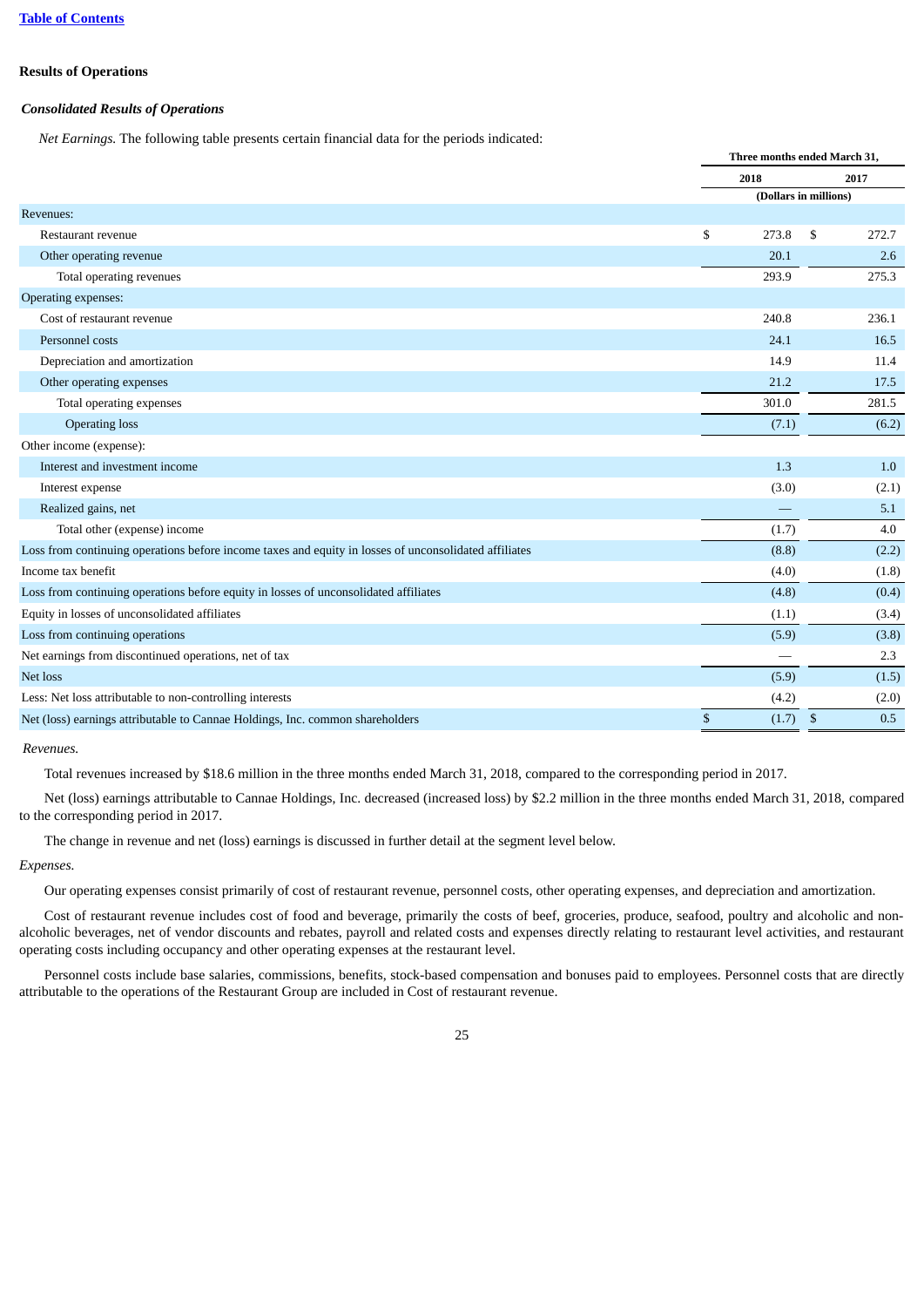Other operating expenses include professional fees, advertising costs and travel expenses.

Depreciation and amortization expense consists of our depreciation related to investments in property and equipment as well as amortization of intangible assets.

The change in expenses from our operating segments is discussed in further detail at the segment level below.

Income tax benefit was \$4.0 million and \$1.8 million in the three-month periods ended March 31, 2018 and 2017, respectively. Income tax benefit as a percentage of loss from continuing operations before income taxes and equity in unconsolidated affiliates was 45.5% and 81.8% for the three-month periods ended March 31, 2018 and 2017, respectively. Income tax expense as a percentage of earnings before income taxes and equity in unconsolidated affiliates fluctuates depending on our estimate of ultimate income tax liability and changes in the characteristics of net earnings, such as the weighting of operating income versus investment income. The decrease in income tax benefit as a percentage of loss from continuing operations before income taxes and equity in losses of unconsolidated affiliates from the three-month period ended March 31, 2017 to the comparable 2018 period was driven by the passage of the Tax Reform Act and the impact of permanent tax differences primarily related to wage and tip credits at the Restaurant Group and losses of unconsolidated affiliates.

Equity in losses of unconsolidated affiliates was \$1.1 million and \$3.4 million for the three-month periods ended March 31, 2018 and 2017, respectively. The equity in losses in 2018 and 2017 consisted primarily of net losses related to our investment in Ceridian, offset by earnings at various other unconsolidated affiliates.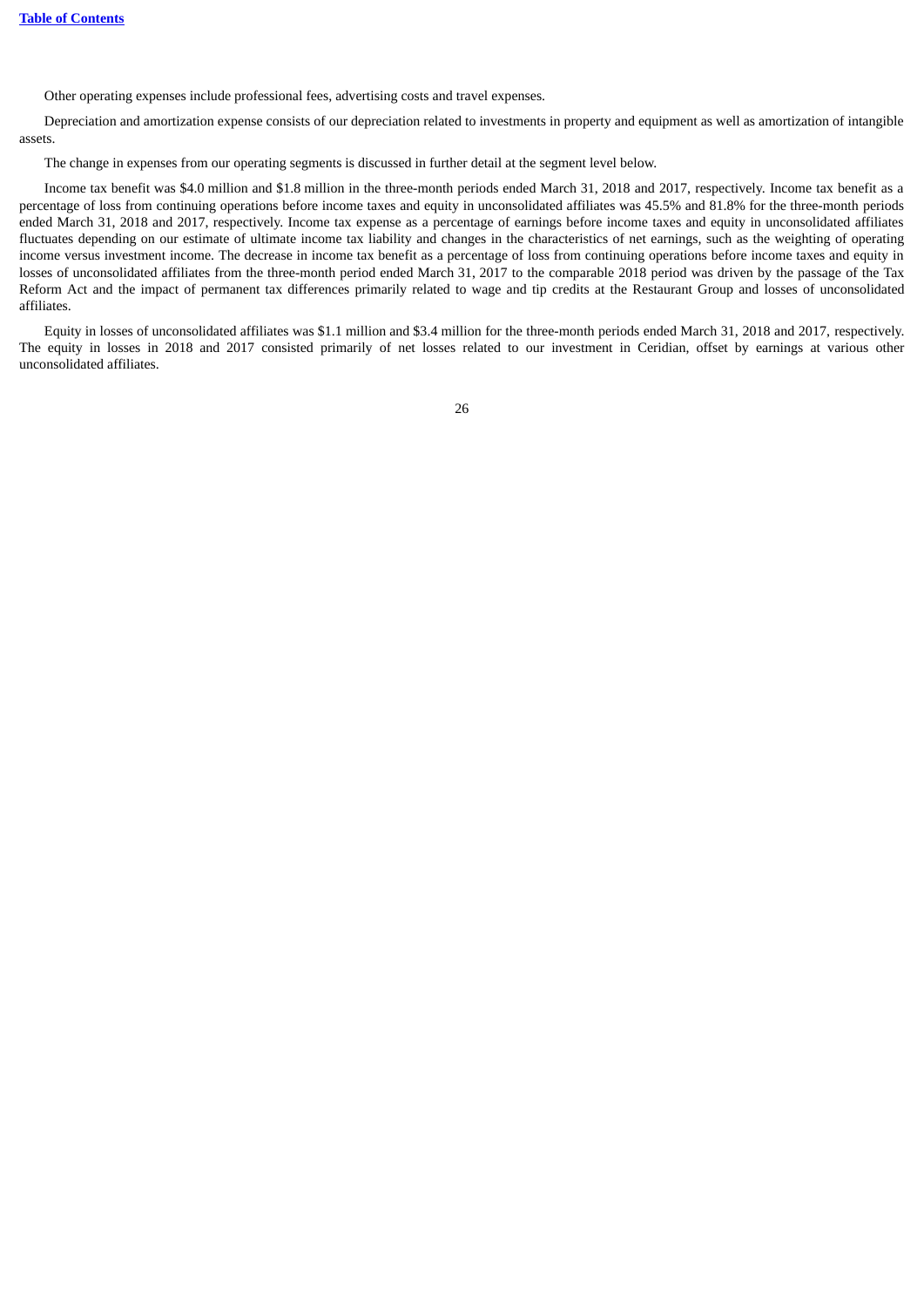#### *Restaurant Group*

The following table presents the results from operations of our Restaurant Group segment:

|                                                                                                       |    | Three months ended March 31, |               |       |
|-------------------------------------------------------------------------------------------------------|----|------------------------------|---------------|-------|
|                                                                                                       |    | 2018                         |               | 2017  |
|                                                                                                       |    |                              | (In millions) |       |
| Revenues:                                                                                             |    |                              |               |       |
| Restaurant revenue                                                                                    | \$ | 273.8                        | \$            | 272.7 |
| Total operating revenues                                                                              |    | 273.8                        |               | 272.7 |
| Operating expenses:                                                                                   |    |                              |               |       |
| Cost of restaurant revenue                                                                            |    | 240.8                        |               | 236.1 |
| Personnel costs                                                                                       |    | 12.0                         |               | 12.9  |
| Depreciation and amortization                                                                         |    | 10.7                         |               | 10.8  |
| Other operating expenses                                                                              |    | 15.9                         |               | 15.5  |
| Total operating expenses                                                                              |    | 279.4                        |               | 275.3 |
| Operating loss                                                                                        |    | (5.6)                        |               | (2.6) |
| Other expense:                                                                                        |    |                              |               |       |
| Interest expense                                                                                      |    | (3.7)                        |               | (1.9) |
| Total other expense                                                                                   |    | (3.7)                        |               | (1.9) |
| Loss from continuing operations before income taxes and equity in losses of unconsolidated affiliates |    | (9.3)                        |               | (4.5) |

Total revenues for the Restaurant group segment increased \$1.1 million, or 0.4%, in the three months ended March 31, 2018 from the corresponding period in 2017. The increase was primarily driven by an increase in bakery sales.

Cost of restaurant revenue increased by \$4.7 million, or 2%, in the three months ended March 31, 2018 from the corresponding period in 2017. Cost of restaurant revenue as a percentage of restaurant revenue were approximately 87.9% and 86.6% in the three months ended March 31, 2018 and 2017, respectively. The increase in cost of restaurant revenue as a percentage of restaurant revenue was primarily driven by higher bakery costs including increased costs associated with an additional production facility, higher wage rates, higher restaurant operating costs primarily resulting from an increase in utility and maintenance costs attributable to severe winter weather, and the inclusion of the revenue impact of gift card breakage in restaurant revenues rather than cost of restaurant revenues in the 2018 period resulting from the prospective adoption of a new accounting standard.

Interest expense increased \$1.8 million, or 94.7%, in the three months ended March 31, 2018 from the corresponding period in 2017. The increase is attributable to a \$1.2 million write-off of deferred financing costs and the replacement of ABRH's external debt with an intercompany note with us in the 2018 period.

Loss from continuing operations before income taxes increased by \$4.8 million, or 106.7%, in the three months ended March 31, 2018 from the corresponding period in 2017. The increase in loss was primarily attributable to the factors discussed above.

*Comparable Store Sales.* One method we use in evaluating the performance of our restaurants is to compare sales results for restaurants period over period. A new restaurant is included in our comparable store sales figures starting in the first period following the restaurant's first seventy-eight weeks of operations. Changes in comparable store sales reflect changes in sales for the comparable store group of restaurants over a specified period of time. This measure highlights the performance of existing restaurants, as the impact of new restaurant openings is excluded. Comparable store sales for our Restaurant Group increased 0.1% in the three months ended March 31, 2018 compared to the comparable period in 2017. The increase is primarily attributable to increased comparable store sales at ABRH's 99 Restaurants, Village Inn, and Baker's Square brands, partially offset by a decrease in comparable store sales at O'Charley's.

## *Ceridian*

As of March 31, 2018, we own a 33% economic interest in Ceridian, which operates through its subsidiary, Ceridian HCM. Ceridian HCM is a global company that offers a broad range of services and software designed to help employers more effectively manage employment processes, such as payroll, payroll related tax filing, human resource information systems, employee self-service, time and labor management, employee assistance and work-life programs, and recruitment and applicant screening. Its technology-based services are typically provided through long-term customer relationships that result in a high level of recurring revenue. Its operations are primarily located in the U.S. and Canada. Ceridian HCM's business has transformed from a legacy service-bureau model into a cloud-based provider model, and in the second half of 2016, Cloud revenue surpassed bureau revenue for the first time. Ceridian HCM's flagship cloud platform, Dayforce, is a cloud solution that meets HCM needs with one employee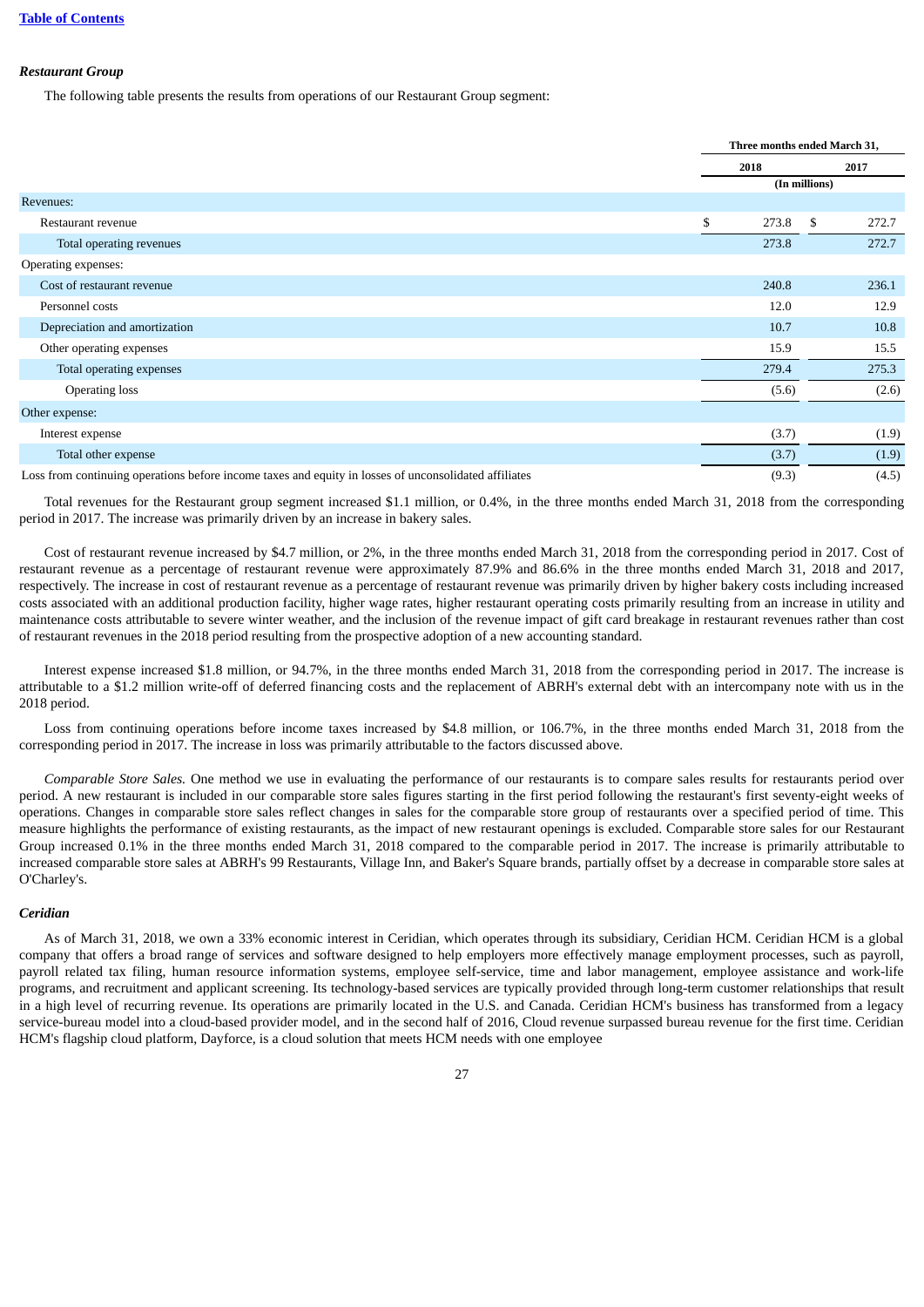#### **Table of [Contents](#page-1-0)**

record and one user experience throughout the application. Built on a single database, Dayforce enables organizations to process payroll, maintain human resources records, manage benefits enrollment, schedule staff, and find and hire the right people, while monitoring compliance throughout the employee life cycle. We account for our investment in Ceridian under the equity method of accounting; therefore, its results of operations do not consolidate into ours.

#### *T-System*

We acquired T-System on October 16, 2017. The following table presents the results from operations of our T-System segment:

|                                                                                                           |   | Three months ended<br>March 31, |
|-----------------------------------------------------------------------------------------------------------|---|---------------------------------|
|                                                                                                           |   | 2018                            |
|                                                                                                           |   | (In millions)                   |
| Revenues:                                                                                                 |   |                                 |
| Other operating revenue                                                                                   | ъ | 16.9                            |
| Total operating revenues                                                                                  |   | 16.9                            |
| Operating expenses:                                                                                       |   |                                 |
| Personnel costs                                                                                           |   | 8.9                             |
| Depreciation and amortization                                                                             |   | 4.2                             |
| Other operating expenses                                                                                  |   | 3.7                             |
| Total operating expenses                                                                                  |   | 16.8                            |
| Operating income                                                                                          |   | 0.1                             |
| Earnings from continuing operations before income taxes and equity in losses of unconsolidated affiliates |   | 0.1                             |

#### *Corporate and Other*

The Corporate and Other segment consists of certain other unallocated corporate overhead expenses, and other smaller investments.

The Corporate and Other segment generated revenues of \$3.2 million and \$2.6 million for the three months ended March 31, 2018 and 2017, respectively. The increase was primarily driven by an increase in resort rental income.

Other operating expenses were \$1.6 million and \$2.0 million for the three months ended March 31, 2018 and 2017, respectively. The decrease is primarily attributable to lower corporate overhead costs.

Personnel costs were \$3.2 million and \$3.6 million for the three months ended March 31, 2018 and 2017, respectively. The decrease is primarily attributable to lower personnel costs at our corporate offices.

Interest income (expense) was \$0.7 million and \$(0.2) million for the three months ended March 31, 2018 and 2017, respectively. The decrease in expense (increase in income) is attributable to intercompany eliminations associated with the replacement of ABRH's external debt with an intercompany note with us.

This segment generated pretax earnings of \$0.4 million and \$2.3 million for the three months ended March 31, 2018 and 2017, respectively. The decrease in earnings is attributable to the aforementioned changes in revenues and expenses as well as \$5.1 million of realized gains associated with sales of equity investment securities in the 2017 period.

#### *Discontinued Operations*

As a result of the sale of OneDigital, the financial results of OneDigital have been reclassified to discontinued operations for the three months ended March 31, 2017. Earnings from discontinued operations were \$2.3 million for the three months ended March 31, 2017. Refer to Note J. *Discontinued Operations* to our Condensed Consolidated and Combined Financial Statements in Item 1 of Part I of this Quarterly Report for further information.

#### **Liquidity and Capital Resources**

*Cash Requirements.* Our current cash requirements include personnel costs, operating expenses, taxes, payments of interest and principal on our debt, capital expenditures, business acquisitions, and stock repurchases. There are no restrictions on our retained earnings regarding our ability to pay dividends to stockholders, although there are limits on the ability of certain subsidiaries to pay dividends to us, as a result of provisions in certain debt agreements. The declaration of any future dividends is at the discretion of our Board of Directors. Additional uses of cash flow are expected to include stock repurchases, acquisitions, and debt repayments.

We continually assess our capital allocation strategy, including decisions relating to reducing debt, repurchasing our stock, and/or conserving cash. We believe that all anticipated cash requirements for current operations will be met from internally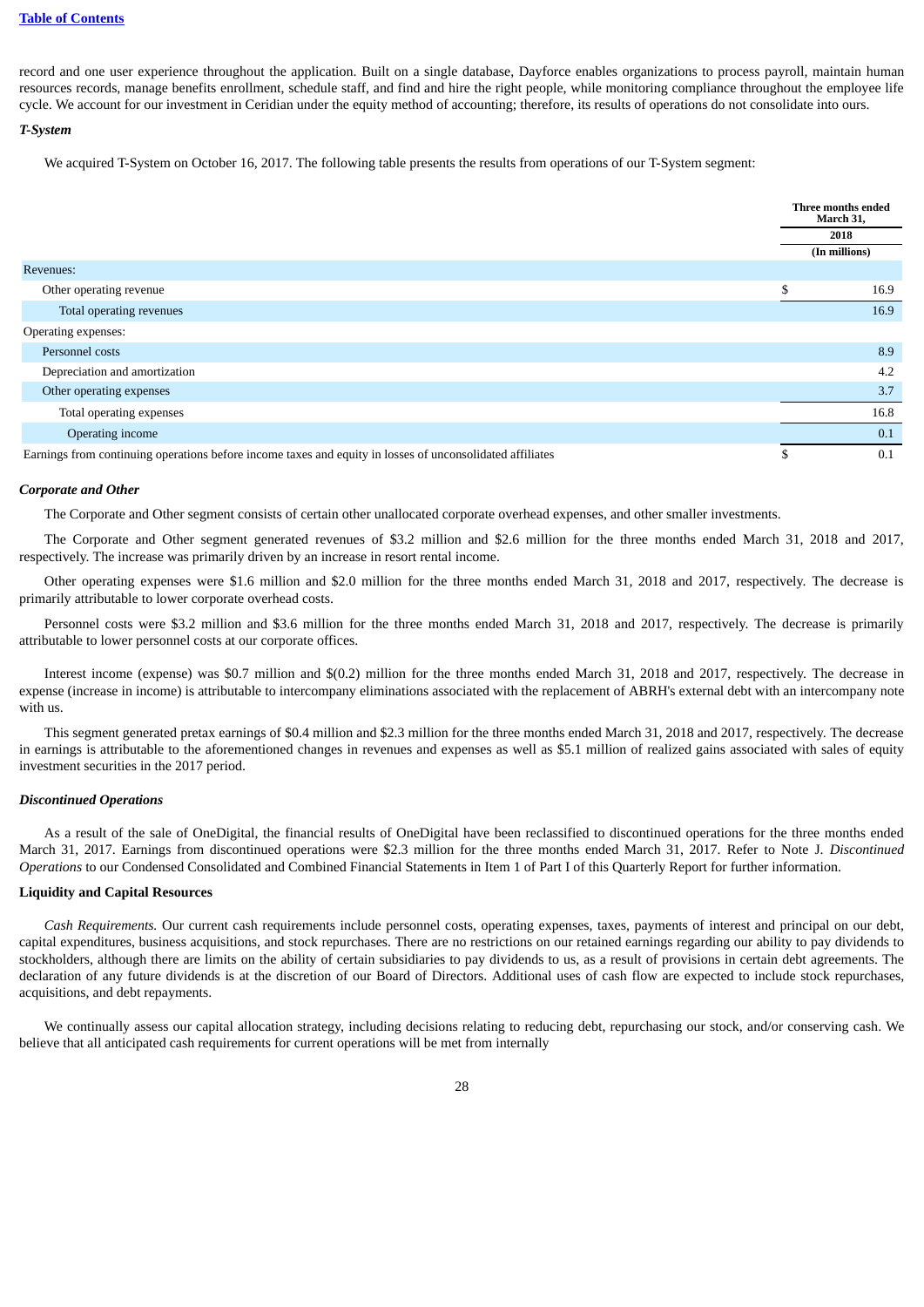generated funds, through cash generated by investment securities, potential sales of non-strategic assets, and borrowings on existing credit facilities. Our short-term and long-term liquidity requirements are monitored regularly to ensure that we can meet our cash requirements. We forecast the needs of all of our subsidiaries and periodically review their short-term and long-term projected sources and uses of funds, as well as the asset, liability, investment and cash flow assumptions underlying such forecasts.

We are focused on evaluating our assets and investments as potential vehicles for creating liquidity. Our intent is to use that liquidity for general corporate purposes, including potentially reducing debt, repurchasing shares of our stock, other strategic initiatives and/or conserving cash.

On May 7, 2018, the Compensation Committee of the Board of Directors approved a success bonus of up to \$67.1 million resulting from the successful Ceridian IPO. The success bonus will be payable to certain members of the Board of Directors and management who contributed to acquiring and growing Ceridian over Cannae's and its predecessor's ten year ownership of Ceridian and is expected to be paid in a combination of cash and stock.

*Operating Cash Flow*. Our cash flows (used in) provided by operations for the three months ended March 31, 2018 and 2017 totaled \$(11.3) million and \$13.4 million, respectively. The decrease in cash provided by (increase in cash used in) operations of \$24.7 million is primarily attributable to \$8.1 million of operating cash flows from discontinued operations in the 2017 period and the timing of payment and receipt of accounts payable and receivable.

*Investing Cash Flows.* Our cash (used in) provided by investing activities for the three months ended March 31, 2018 and 2017 were \$(6.4) million and \$3.6 million, respectively. The decrease in cash provided by (increase in cash used in) investing activities of \$10.0 million from the 2018 period to the 2017 period is primarily attributable to lower sales of available for sale securities of \$13.9 million, offset by lower capital expenditures of \$3.4 million.

*Capital Expenditures.* Total capital expenditures for property and equipment and other intangible assets were \$3.1 million and \$6.5 million for the threemonth periods ended March 31, 2018 and 2017, respectively. Capital expenditures in the 2018 period primarily consist of purchases of property, equipment and software in our Restaurant Group segment. The decrease in expenditures in the 2018 period from the 2017 period is reflective of a decrease in spending in our Restaurant Group segment and decreased spending at OneDigital due to its sale in the middle of the 2017 period.

*Financing Cash Flows.* Our cash flows (used in) provided by financing activities for the three months ended March 31, 2018 and 2017 were \$(123.7) million and \$22.7 million, respectively. The increase in cash used in (decrease in cash provided by) financing activities of \$146.4 million from the 2018 period to the 2017 period is primarily attributable to the payoff of ABRH's external debt and decreased borrowings in the 2018 period.

*Financing Arrangements.* For a description of our financing arrangements see Note F. *Notes Payable* included in Item 1 of Part 1 of this Quarterly Report, which is incorporated by reference into this Item 2 of Part I.

*Seasonality.* There have been no material changes to the seasonality experienced in our businesses from those described for the period as of and for the year ended December 31, 2017 included in our Annual Report on Form 10-K.

*Contractual Obligations.* Our long term contractual obligations generally include our credit agreements and other debt facilities, operating lease payments on certain of our premises and equipment and purchase obligations of the Restaurant Group.

Purchase obligations include agreements to purchase goods or services that are enforceable, are legally binding and specify all significant terms, including fixed or minimum quantities to be purchased; fixed, minimum or variable price provisions; and the approximate timing of the transaction. The Restaurant Group has unconditional purchase obligations with various vendors, primarily related to food and beverage obligations with fixed commitments in regards to the time period of the contract and the quantities purchased with annual price adjustments that can fluctuate. Future purchase obligations are estimated by assuming historical purchase activity over the remaining, non-cancellable terms of the various agreements. For agreements with minimum purchase obligations, at least the minimum amounts we are legally required to purchase are included. These agreements do not include fixed delivery terms. We used both historical and projected volume and pricing as of March 31, 2018 to determine the amount of the obligations.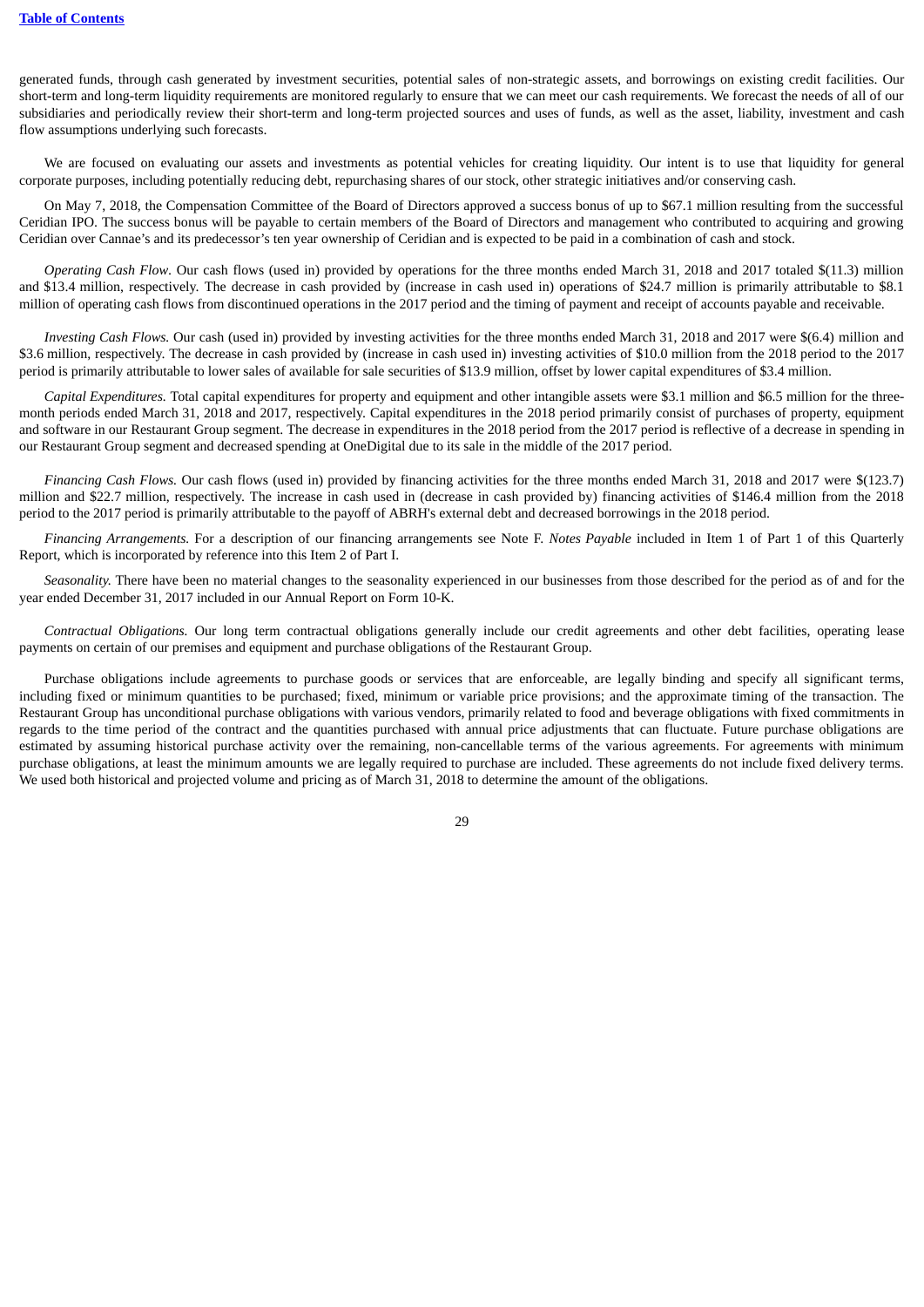As of March 31, 2018, our required annual payments relating to these contractual obligations were as follows:

|                                    | 2018  |  | 2019 |  | 2020 |    | 2021          |  | 2022 |  | <b>Thereafter</b> |  | Total |
|------------------------------------|-------|--|------|--|------|----|---------------|--|------|--|-------------------|--|-------|
|                                    |       |  |      |  |      |    | (In millions) |  |      |  |                   |  |       |
| Notes payable                      |       |  | 0.5  |  | 0.4  | \$ | 0.4           |  | 0.4  |  | 9.8               |  | 12.6  |
| Operating lease payments           | 46.4  |  | 58.2 |  | 51.8 |    | 44.8          |  | 34.0 |  | 135.8             |  | 371.0 |
| Unconditional purchase obligations | 167.9 |  | 28.7 |  | 17.0 |    | 4.3           |  | 3.3  |  | 3.6               |  | 224.8 |
| Total                              | 215.4 |  | 87.4 |  | 69.2 | \$ | 49.5          |  | 37.7 |  | 149.2             |  | 608.4 |

*Capital Stock Transactions*. None.

*Equity Security Investments.* During the three months ended March 31, 2018, we sold the remainder of our equity securities holdings for gross proceeds of \$17.7 million, resulting in net realized gains of less than \$0.1 million.

*Off-Balance Sheet Arrangements.* We do not engage in off-balance sheet activities other than facility and equipment operating leasing arrangements.

#### **Critical Accounting Policies**

There have been no material changes to our critical accounting policies described in our Annual Report on Form 10-K for the year ended December 31, 2017.

### <span id="page-31-0"></span>**Item 3. Quantitative and Qualitative Disclosure about Market Risk**

There have been no material changes in the market risks described in our Annual Report on Form 10-K for the year ended December 31, 2017.

### <span id="page-31-1"></span>**Item 4. Controls and Procedures**

*a. Evaluation of disclosure controls and procedures*. The Company's principal executive officer and principal financial officer have conducted an evaluation of the effectiveness of the Company's disclosure controls and procedures (as defined in Exchange Act Rule 13a-15(e) and 15d-15(e)) as of the end of the period covered by this quarterly report. Based on that evaluation, the Company's principal executive officer and principal financial officer concluded that, as of the end of the period covered by this quarterly report, the Company's disclosure controls and procedures were effective. Our disclosure controls and procedures are designed to ensure that information required to be disclosed in the reports we file or submit under the Exchange Act is recorded, processed, summarized and reported within the time periods specified in the SEC's rules and forms and that such information is accumulated and communicated to management, including the President (Principal Executive Officer) and Chief Financial Officer, to allow timely decisions regarding required disclosure.

*b. Changes in internal controls*. There were no changes in the Company's internal control over financial reporting that occurred during the period covered by this quarterly report that have materially affected, or are reasonably likely to materially affect, the Company's internal control over financial reporting.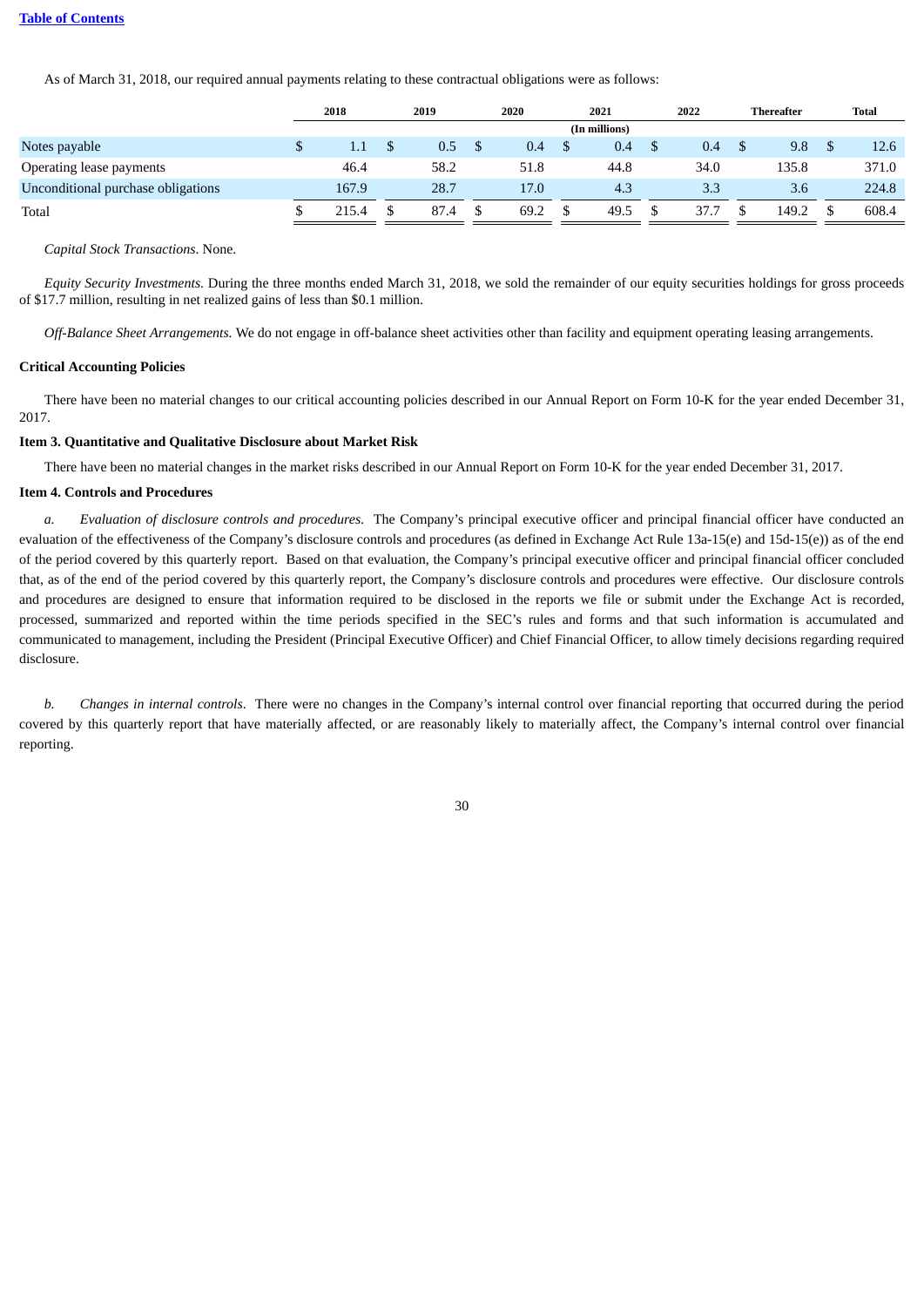#### <span id="page-32-0"></span>**Part II: OTHER INFORMATION**

## <span id="page-32-1"></span>**Item 1. Legal Proceedings**

See discussion of legal proceedings in Note G. *Commitments and Contingencies* to the Condensed Consolidated and Combined Financial Statements included in Item 1 of Part I of this Quarterly Report, which is incorporated by reference into this Item 1 of Part II.

#### <span id="page-32-2"></span>**Item 1A.** *Risk Factors*

There has been no material change in our risk factors since December 31, 2017. Refer to our 2017 Annual Report on Form 10-K for the year ended December 31, 2017.

#### <span id="page-32-3"></span>**Item 2. Unregistered Sales of Equity Securities and Use of Proceeds**

None.

# <span id="page-32-4"></span>**Item 6. Exhibits**

(a) Exhibits:

#### **EXHIBIT INDEX**

- 10.1 Master Assignment and [Assumption,](http://www.sec.gov/Archives/edgar/data/1704720/000170472018000022/exhibit109-masterassignmen.htm) dated as of March 13, 2018, by and between Cannae Holdings, LLC as the assignee, Wells Fargo Bank, N.A. as assignor, and other assignors party thereto (filed as Exhibit 10.9 to the Company's Annual Report on Form 10-K for the year ended December 31, 2017, filed March 26, 2018)
- 10.2 Agency Succession [Agreement,](http://www.sec.gov/Archives/edgar/data/1704720/000170472018000022/exhibit1010-agencysuccessi.htm) dated as of March 13, 2018, by and between Cannae Holdings, LLC and Wells Fargo Bank, N.A. (filed as Exhibit 10.10 to the Company's Annual Report on Form 10-K for the year ended December 31, 2017, filed March 26, 2018)
- 31.1 Certification of Chief Executive Officer pursuant to Section 302 of the [Sarbanes-Oxley](#page-34-0) Act of 2002.
- 31.2 Certification of Chief Financial Officer pursuant to Section 302 of the [Sarbanes-Oxley](#page-35-0) Act of 2002.
- 32.1 Certification by Chief Executive Officer of Periodic Financial Reports pursuant to Section 906 of the [Sarbanes-Oxley](#page-36-0) Act of 2002, 18 U.S.C. Section 1350.
- 32.2 Certification by Chief Financial Officer of Periodic Financial Reports pursuant to Section 906 of the [Sarbanes-Oxley](#page-37-0) Act of 2002, 18 U.S.C. Section 1350.
- 101 The following materials from Cannae Holdings, Inc.'s Quarterly Report on Form 10-Q for the quarter ended March 31, 2018, formatted in Extensible Business Reporting Language (XBRL): (i) the Condensed Consolidated Balance Sheets, (ii) the Condensed Consolidated Statements of Earnings, (iii) the Condensed Consolidated Statements of Comprehensive Earnings, (iv) the Condensed Consolidated Statements of Stockholders' Equity, (v) the Condensed Consolidated Statements of Cash Flows, and (vi) the Notes to the Consolidated Financial Statements.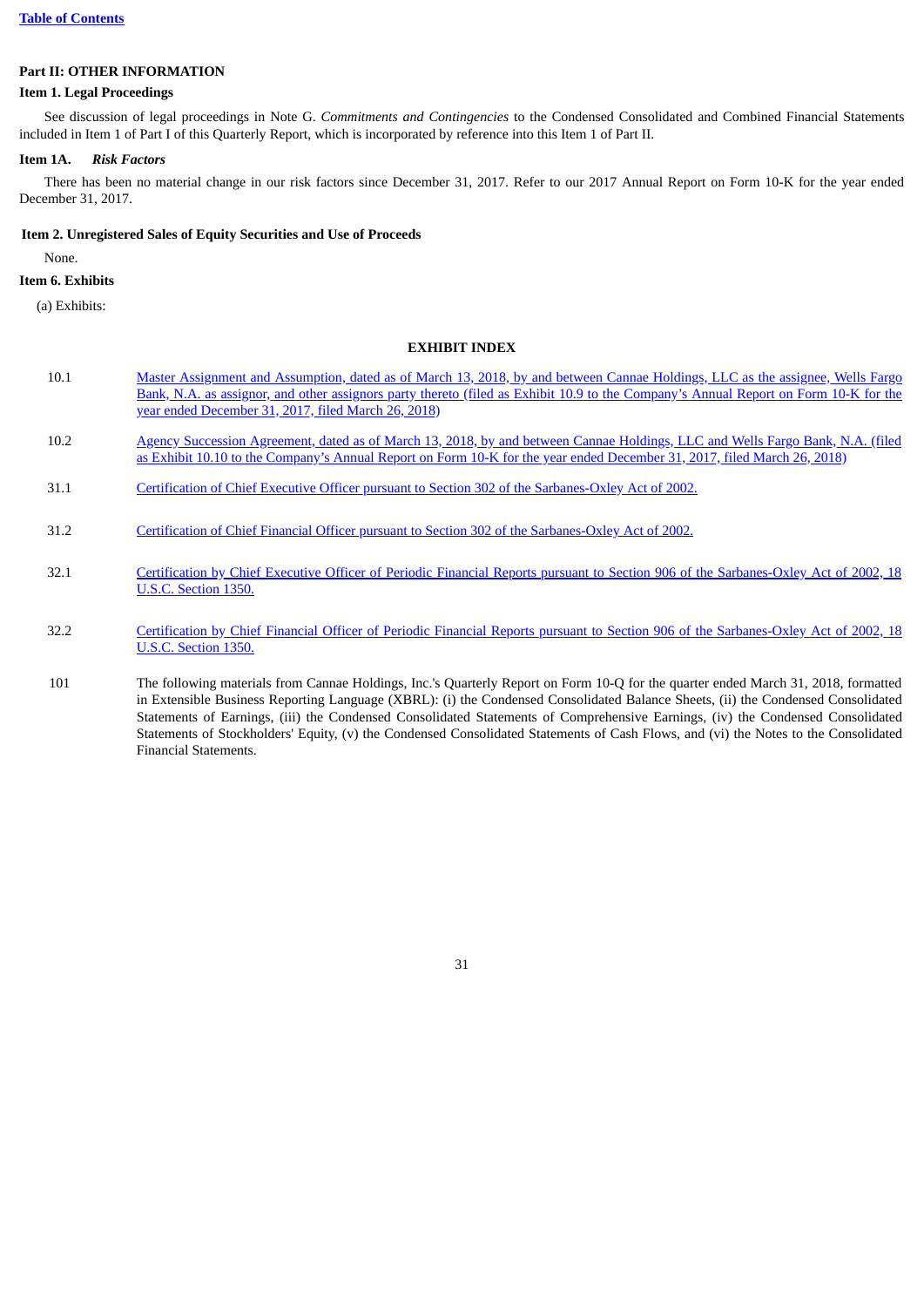# SIGNATURES

Pursuant to the requirements of the Securities Exchange Act of 1934, as amended, the registrant has duly caused this report to be signed on its behalf by the undersigned thereunto duly authorized.

Date: May 10, 2018 CANNAE HOLDINGS, INC. (registrant)

By: */s/ Richard L. Cox*

Richard L. Cox Executive Vice President and Chief Financial Officer (Principal Financial and Accounting Officer)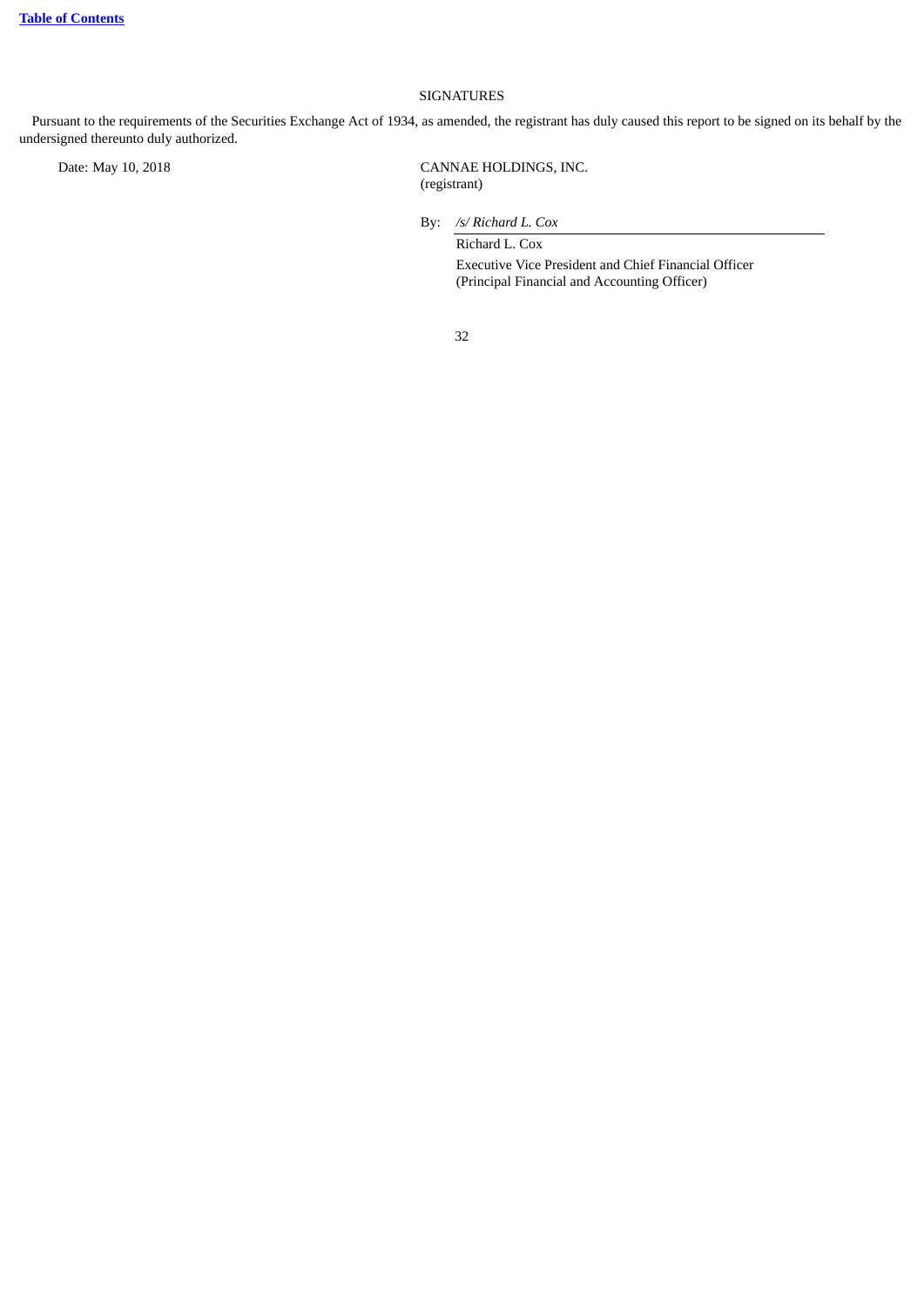#### **CERTIFICATIONS**

<span id="page-34-0"></span>I, Brent B. Bickett, certify that:

1. I have reviewed this quarterly report on Form 10-Q of Cannae Holdings, Inc.;

2. Based on my knowledge, this report does not contain any untrue statement of a material fact or omit to state a material fact necessary to make the statements made, in light of the circumstances under which such statements were made, not misleading with respect to the period covered by this report;

3. Based on my knowledge, the financial statements, and other financial information included in this report, fairly present in all material respects the financial condition, results of operations and cash flows of the registrant as of, and for, the periods presented in this report;

4. The registrant's other certifying officer and I are responsible for establishing and maintaining disclosure controls and procedures (as defined in Exchange Act Rules 13a-15(e) and 15d-15(e)) for the registrant and have:

- (a) designed such disclosure controls and procedures, or caused such disclosure controls and procedures to be designed under our supervision, to ensure that material information relating to the registrant, including its consolidated subsidiaries, is made known to us by others within those entities, particularly during the period in which this report is being prepared;
- (b) evaluated the effectiveness of the registrant's disclosure controls and procedures and presented in this report our conclusions about the effectiveness of the disclosure controls and procedures, as of the end of the period covered by this report based on such evaluation; and
- (c) disclosed in this report any change in the registrant's internal control over financial reporting that occurred during the registrant's most recent fiscal quarter (the registrant's fourth fiscal quarter in the case of an annual report) that has materially affected, or is reasonably likely to materially affect, the registrant's internal control over financial reporting; and

5. The registrant's other certifying officer and I have disclosed, based on our most recent evaluation of internal control over financial reporting, to the registrant's auditors and the audit committee of registrant's board of directors (or persons performing the equivalent functions):

- (a) all significant deficiencies and material weaknesses in the design or operation of internal control over financial reporting which are reasonably likely to adversely affect the registrant's ability to record, process, summarize and report financial information; and
- (b) any fraud, whether or not material, that involves management or other employees who have a significant role in the registrant's internal control over financial reporting.

Date: May 10, 2018

By: */s/ Brent B. Bickett*

Brent B. Bickett President (Principal Executive Officer)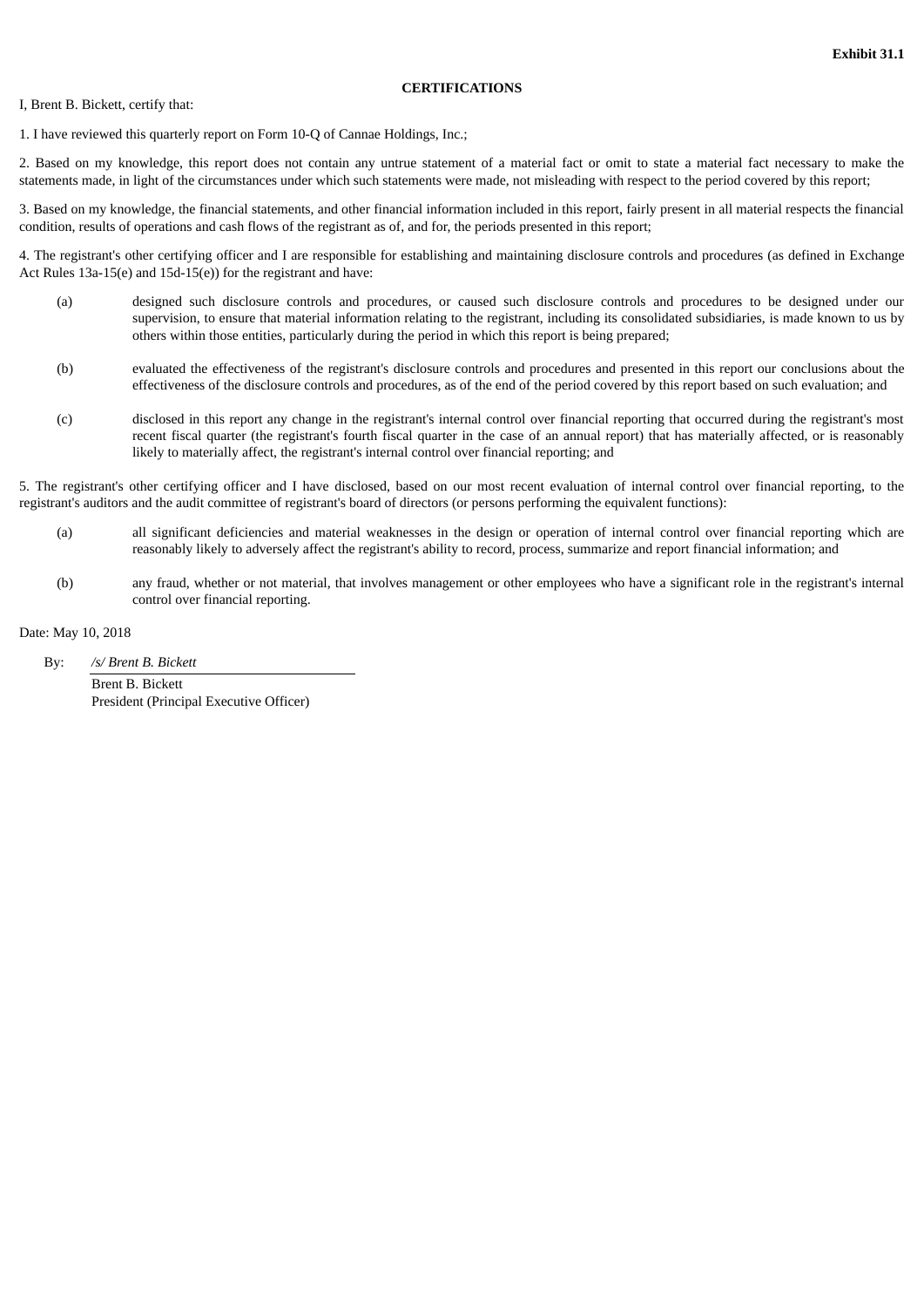#### **CERTIFICATIONS**

<span id="page-35-0"></span>I, Richard L. Cox, certify that:

1. I have reviewed this quarterly report on Form 10-Q of Cannae Holdings, Inc.;

2. Based on my knowledge, this report does not contain any untrue statement of a material fact or omit to state a material fact necessary to make the statements made, in light of the circumstances under which such statements were made, not misleading with respect to the period covered by this report;

3. Based on my knowledge, the financial statements, and other financial information included in this report, fairly present in all material respects the financial condition, results of operations and cash flows of the registrant as of, and for, the periods presented in this report;

4. The registrant's other certifying officer and I are responsible for establishing and maintaining disclosure controls and procedures (as defined in Exchange Act Rules 13a-15(e) and 15d-15(e)) for the registrant and have:

- (a) designed such disclosure controls and procedures, or caused such disclosure controls and procedures to be designed under our supervision, to ensure that material information relating to the registrant, including its consolidated subsidiaries, is made known to us by others within those entities, particularly during the period in which this report is being prepared;
- (b) evaluated the effectiveness of the registrant's disclosure controls and procedures and presented in this report our conclusions about the effectiveness of the disclosure controls and procedures, as of the end of the period covered by this report based on such evaluation; and
- (c) disclosed in this report any change in the registrant's internal control over financial reporting that occurred during the registrant's most recent fiscal quarter (the registrant's fourth fiscal quarter in the case of an annual report) that has materially affected, or is reasonably likely to materially affect, the registrant's internal control over financial reporting; and

5. The registrant's other certifying officer and I have disclosed, based on our most recent evaluation of internal control over financial reporting, to the registrant's auditors and the audit committee of registrant's board of directors (or persons performing the equivalent functions):

- (a) all significant deficiencies and material weaknesses in the design or operation of internal control over financial reporting which are reasonably likely to adversely affect the registrant's ability to record, process, summarize and report financial information; and
- (b) any fraud, whether or not material, that involves management or other employees who have a significant role in the registrant's internal control over financial reporting.

Date: May 10, 2018

By: /s/ Richard L. Cox

Richard L. Cox Chief Financial Officer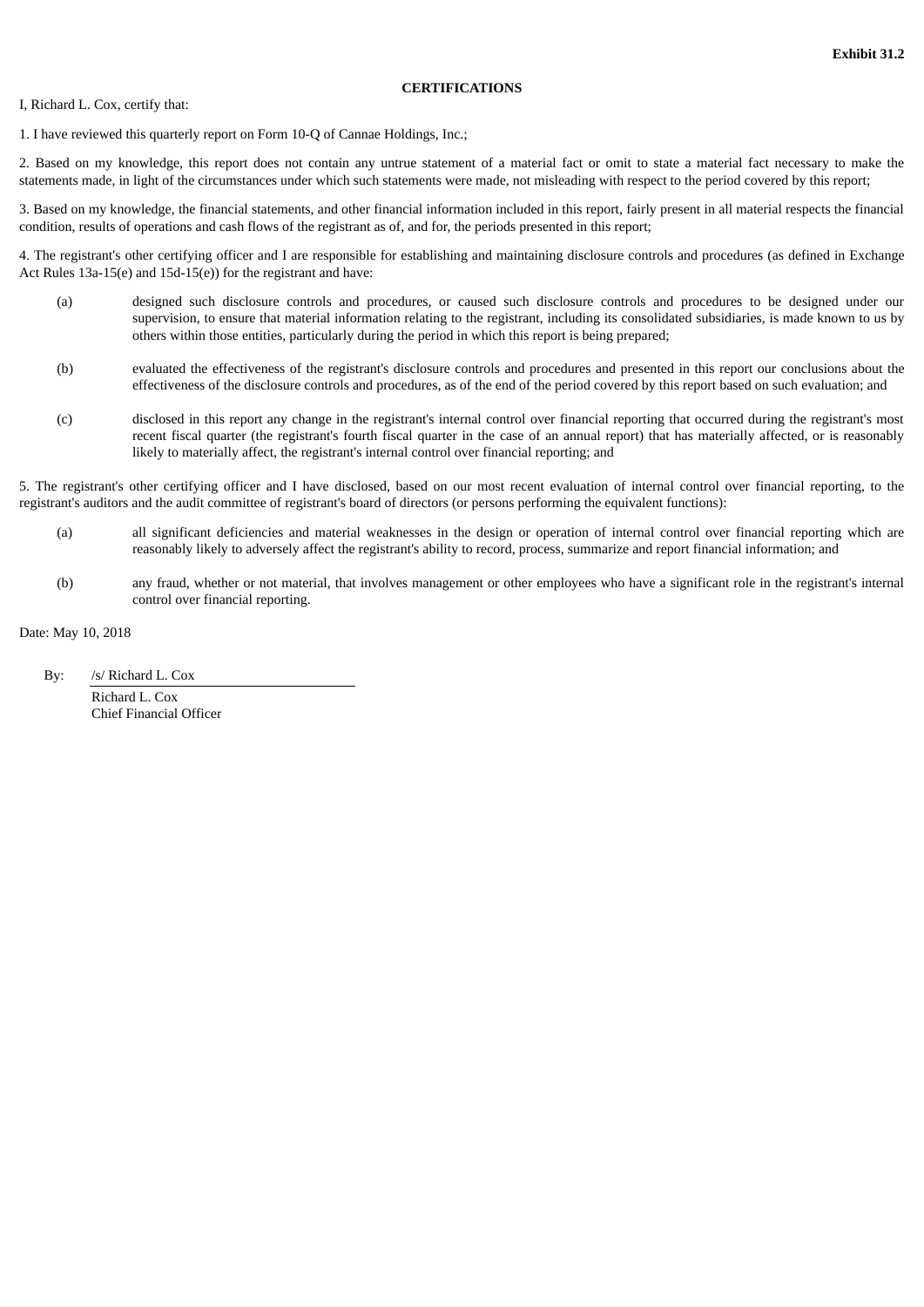# **CERTIFICATION OF PERIODIC FINANCIAL REPORTS PURSUANT TO 18 U.S.C. §1350**

<span id="page-36-0"></span>The undersigned hereby certifies that he is the duly appointed and acting Chief Executive Officer of Cannae Holdings, Inc., a Delaware corporation (the "Company"), and hereby further certifies as follows.

- 1. The periodic report containing financial statements to which this certificate is an exhibit fully complies with the requirements of Section 13(a) or 15(d) of the Securities Exchange Act of 1934.
- 2. The information contained in the periodic report to which this certificate is an exhibit fairly presents, in all material respects, the financial condition and results of operations of the Company.

In witness whereof, the undersigned has executed and delivered this certificate as of the date set forth opposite his signature below.

Date: May 10, 2018

By: */s/ Brent B. Bickett*

Brent B. Bickett President (Principal Executive Officer)